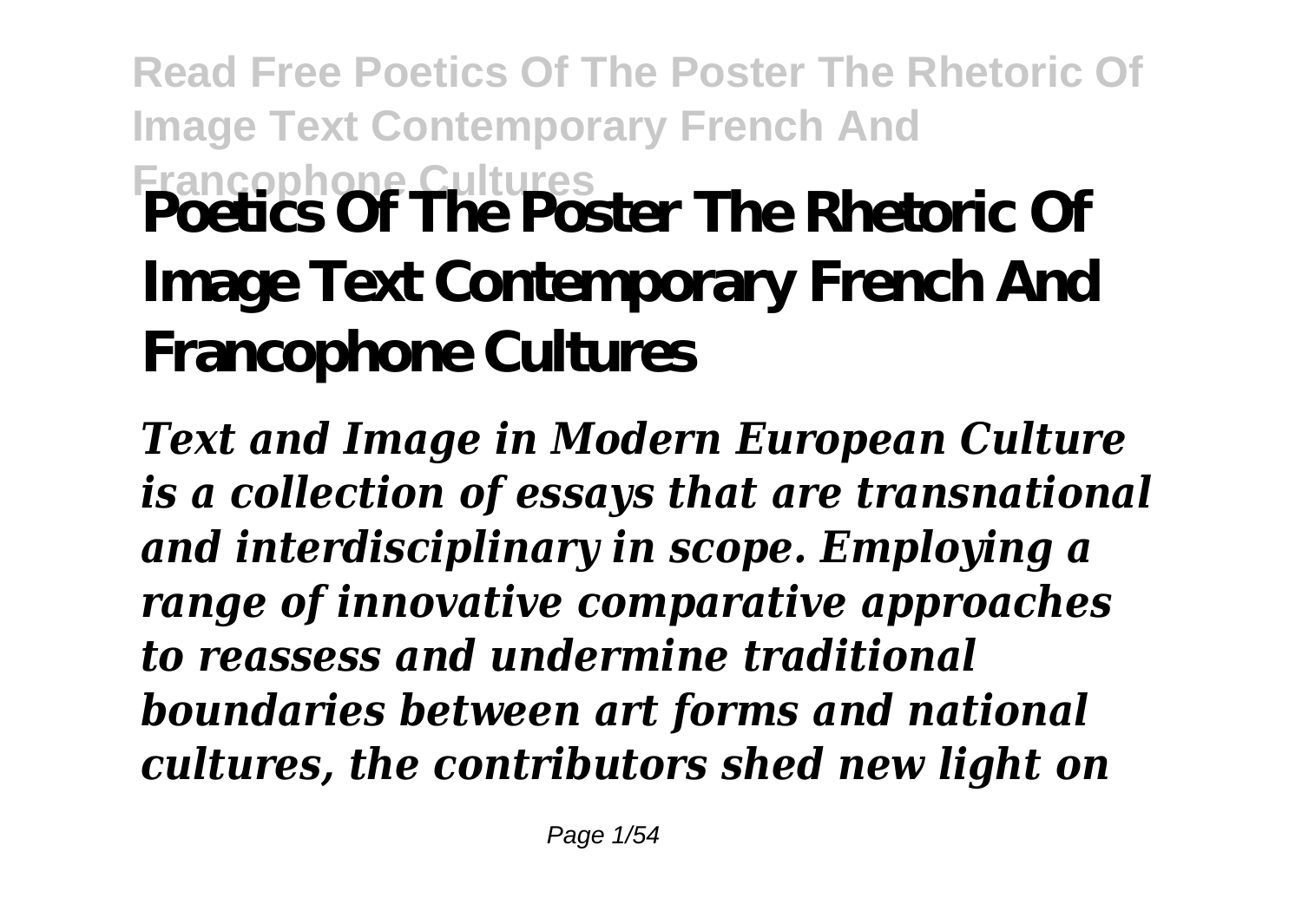**Read Free Poetics Of The Poster The Rhetoric Of Image Text Contemporary French And Francophone Cultures** *the relations between literature and the visual arts in Europe after 1850. Following tenets of comparative cultural studies, work presented in this volume explores international creative dialogues between writers and visual artists, ekphrasis in literature, literature and design (fashion, architecture), hybrid texts (visual poetry, surrealist pocket museums, poetic phototexts), and text and image relations under the impact of modern technologies (avant-garde experiments, digital poetry). The discussion* Page 2/54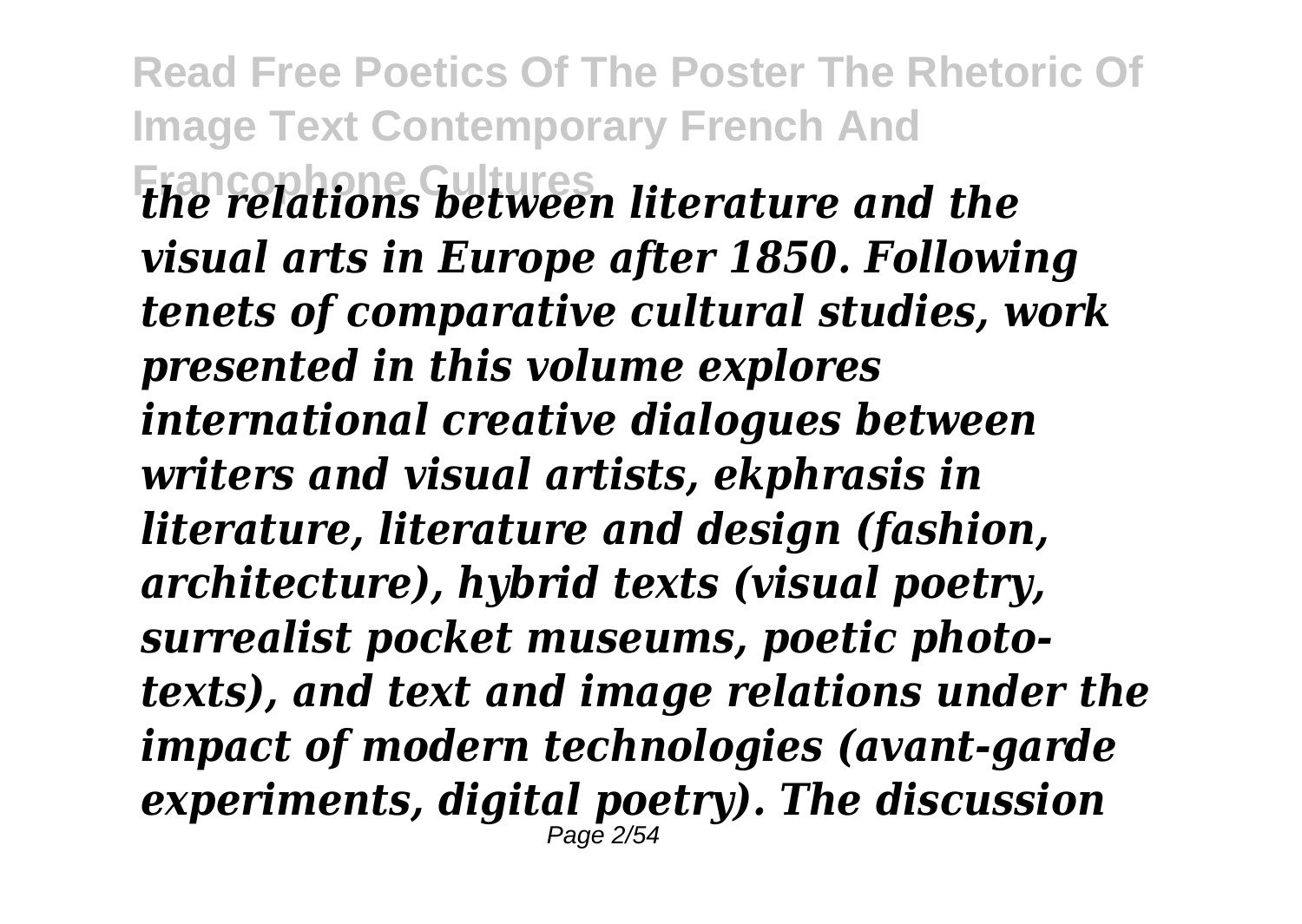**Read Free Poetics Of The Poster The Rhetoric Of Image Text Contemporary French And Francophone Cultures** *encompasses pivotal fin de siècle, modernist, and postmodernist works and movements in Britain, France, Germany, Italy, Poland, Russia, and Spain. A selected bibliography of work published in the field is also included. The volume will appeal to scholars of comparative literature, art history, and visual studies, and it includes contributions appropriate for supplementary reading in senior undergraduate and graduate seminars. Beginning with a deceptively simple question—What do we mean when we* Page 3/54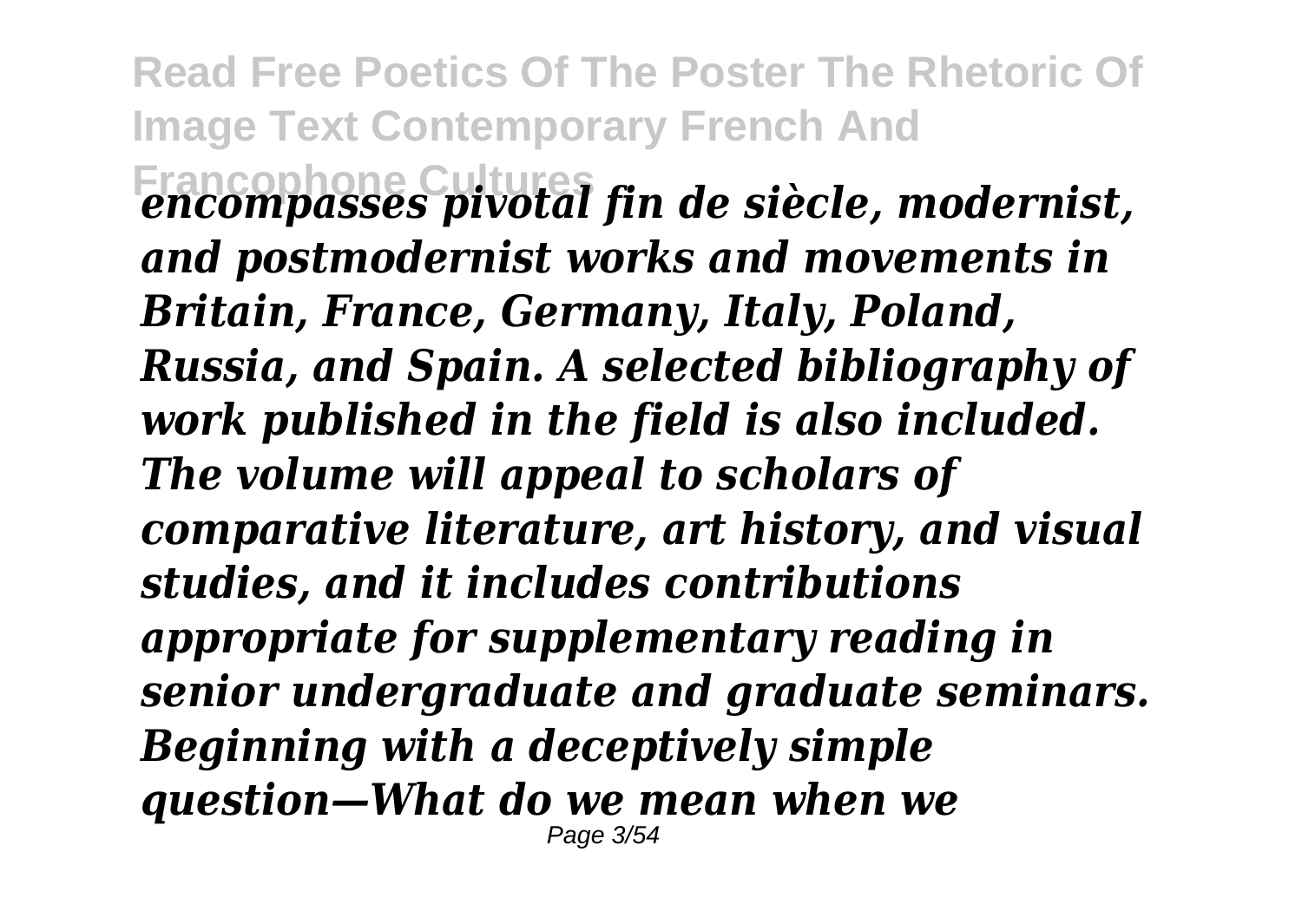**Read Free Poetics Of The Poster The Rhetoric Of Image Text Contemporary French And Francophone Cultures** *designate behaviors, values, or forms of expression as "black"?—Evie Shockley's Renegade Poetics separates what we think we know about black aesthetics from the more complex and nuanced possibilities the concept has long encompassed. The study reminds us, first, that even among the radicalized young poets and theorists who associated themselves with the Black Arts Movement that began in the mid-1960s, the contours of black aesthetics were deeply contested and, second, that debates about the* Page 4/54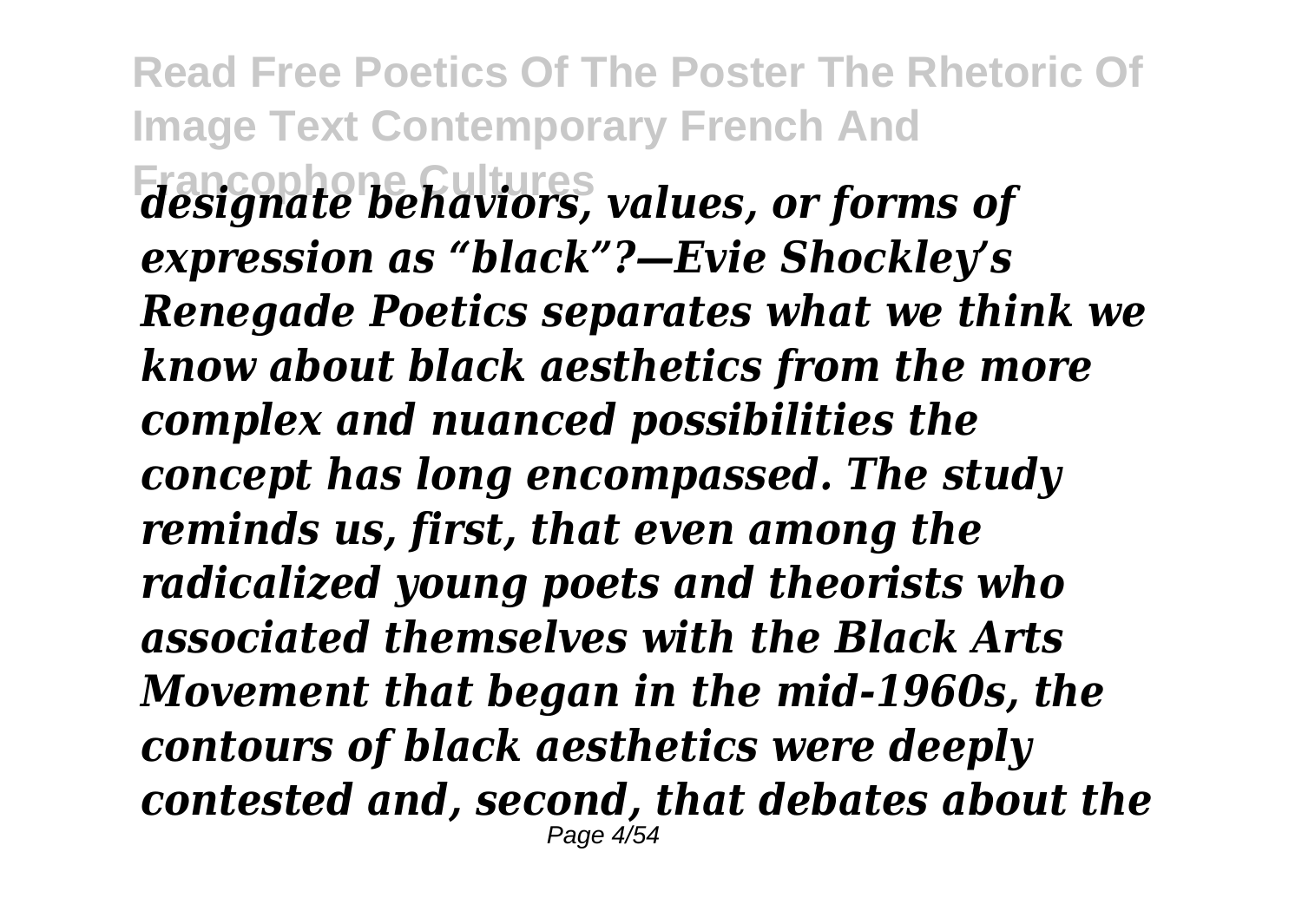**Read Free Poetics Of The Poster The Rhetoric Of Image Text Contemporary French And Francophone Cultures** *relationship between aesthetics and politics for African American artists continue into the twenty-first century. Shockley argues that a rigid notion of black aesthetics commonly circulates that is little more than a caricature of the concept. She sees the Black Aesthetic as influencing not only African American poets and their poetic production, but also, through its shaping of criteria and values, the reception of their work. Taking as its starting point the young BAM artists' and activists' insistence upon the interconnectedness of* Page 5/54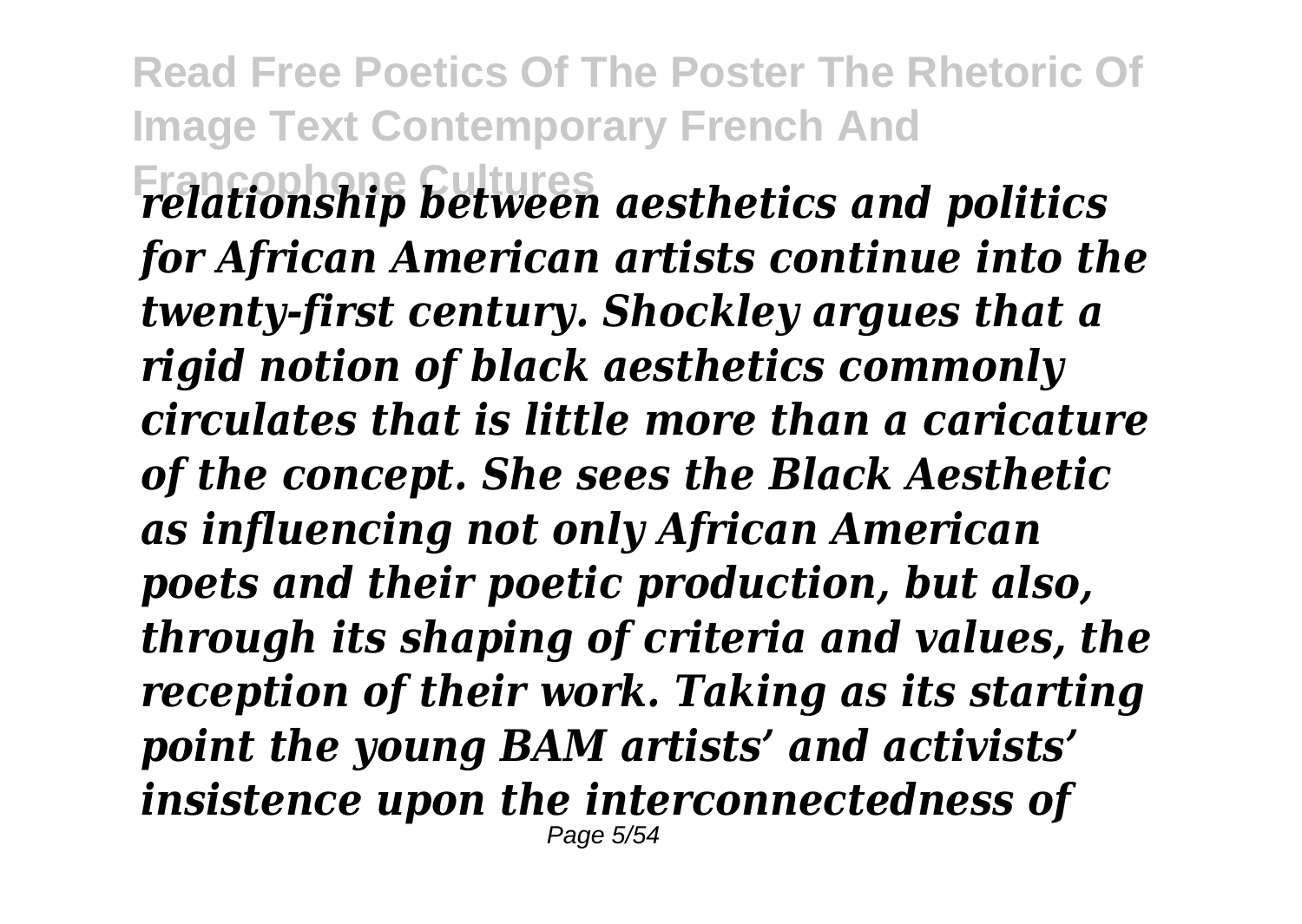**Read Free Poetics Of The Poster The Rhetoric Of Image Text Contemporary French And Francophone Cultures** *culture and politics, this study delineates how African American poets—in particular, Gwendolyn Brooks, Sonia Sanchez, Harryette Mullen, Anne Spencer, Ed Roberson, and Will Alexander—generate formally innovative responses to their various historical and cultural contexts. Out of her readings, Shockley eloquently builds a case for redefining black aesthetics descriptively, to account for nearly a century of efforts by African American poets and critics to name and tackle issues of racial identity and self-*Page 6/54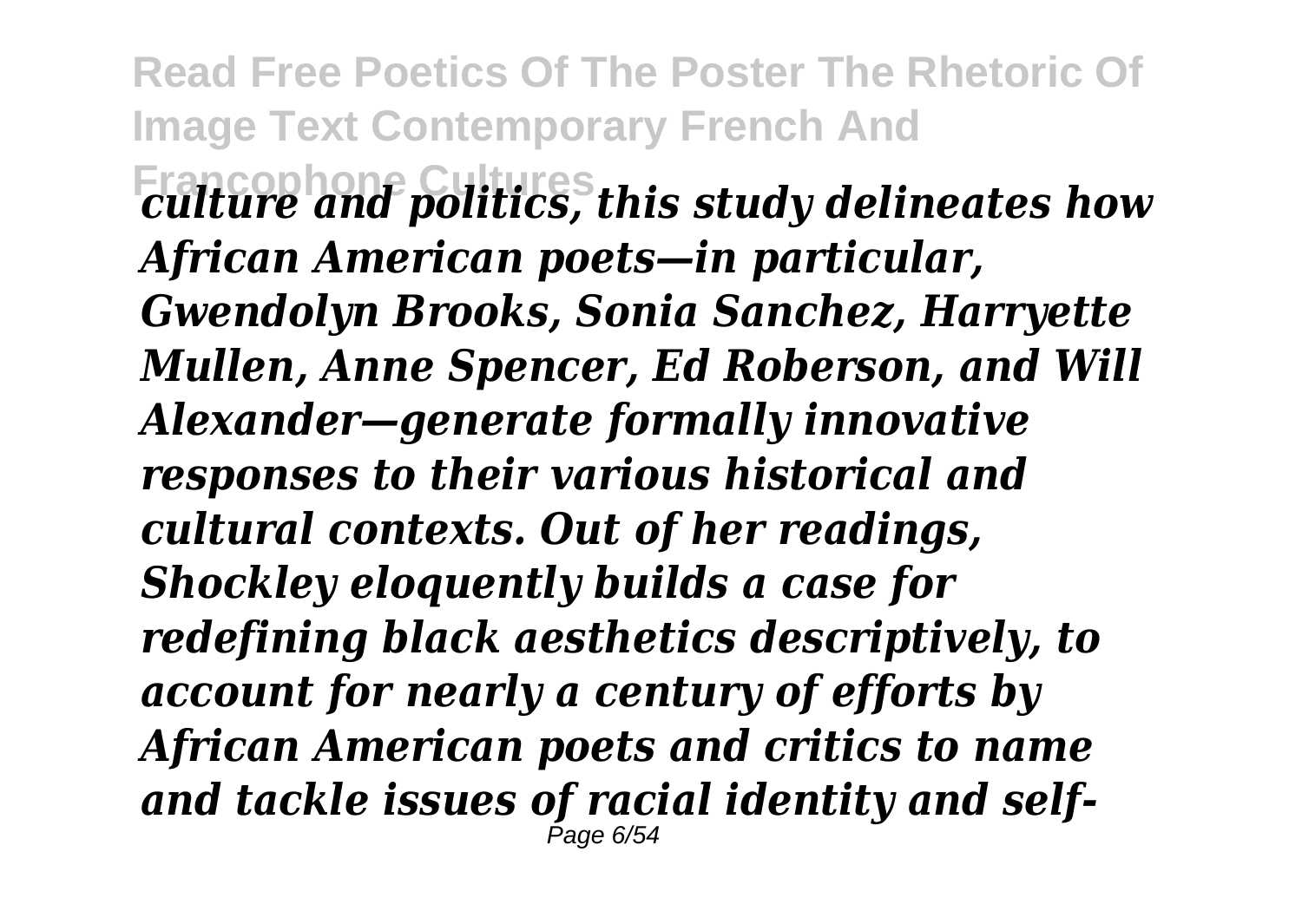**Francophone Cultures** *determination. In the process, she resituates innovative poetry that has been dismissed, marginalized, or misread because its experiments were not "recognizably black"—or, in relation to the avant-garde tradition, because they were.*

*Taking seriously Guillaume Apollinaire's wager that twentieth-century poets would one day "mechanize" poetry as modern industry has mechanized the world, Carrie Noland explores poetic attempts to redefine the relationship between subjective expression* Page 7/54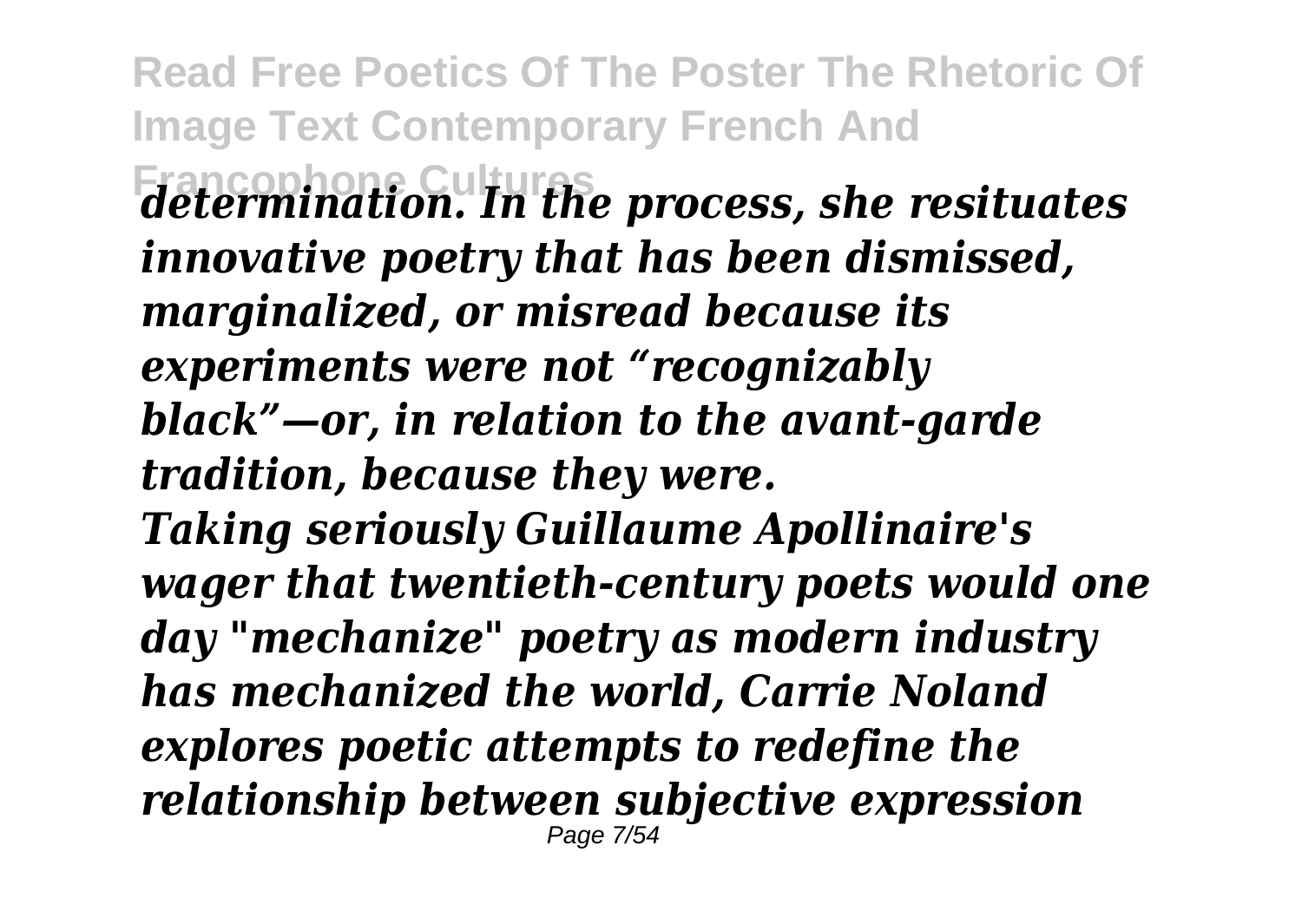**Read Free Poetics Of The Poster The Rhetoric Of Image Text Contemporary French And Francophone Cultures** *and mechanical reproduction, high art and the world of things. Noland builds upon close readings to construct a tradition of diverse lyricists--from Arthur Rimbaud, Blaise Cendrars, and René Char to contemporary performance artists Laurie Anderson and Patti Smith--allied in their concern with the nature of subjectivity in an age of mechanical reproduction.*

*A comprehensive descriptive bibliography of the works of Allen Ginsberg, identifying all first editions and every published work by the* Page 8/54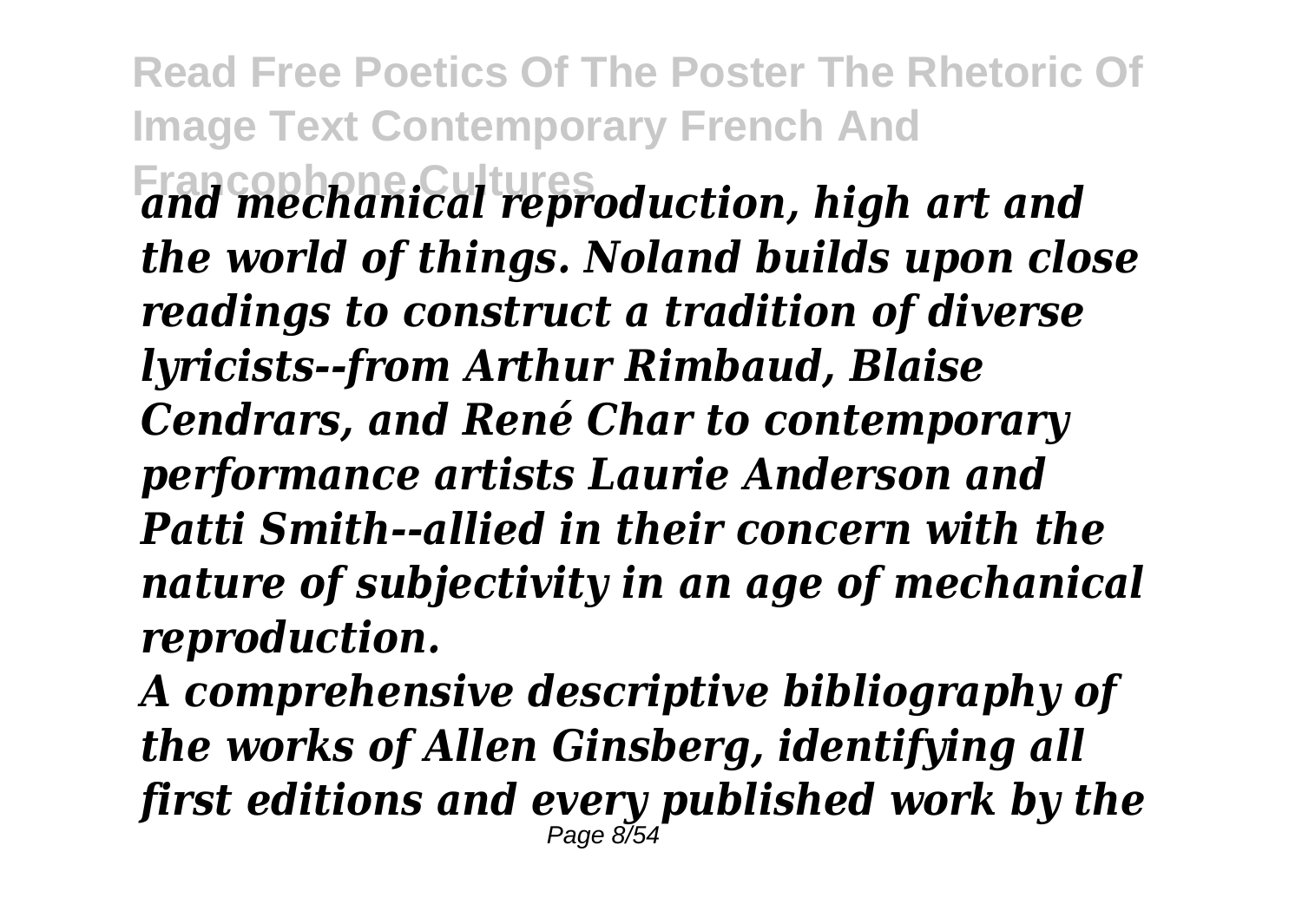**Read Free Poetics Of The Poster The Rhetoric Of Image Text Contemporary French And Francophone Cultures** *author. An Ethnography of Palestinian Resistance Poetic Poverty The Poetic Character of Human Activity A Concise Companion to Twentieth-Century American Poetry The Conservative Attack on Modern Poetry, 1945-1960 Renegade Poetics The Works of Allen Ginsberg, 1941-1994* Poetics of the PosterThe Rhetoric of Image-textLiverpool University Press Page 9/54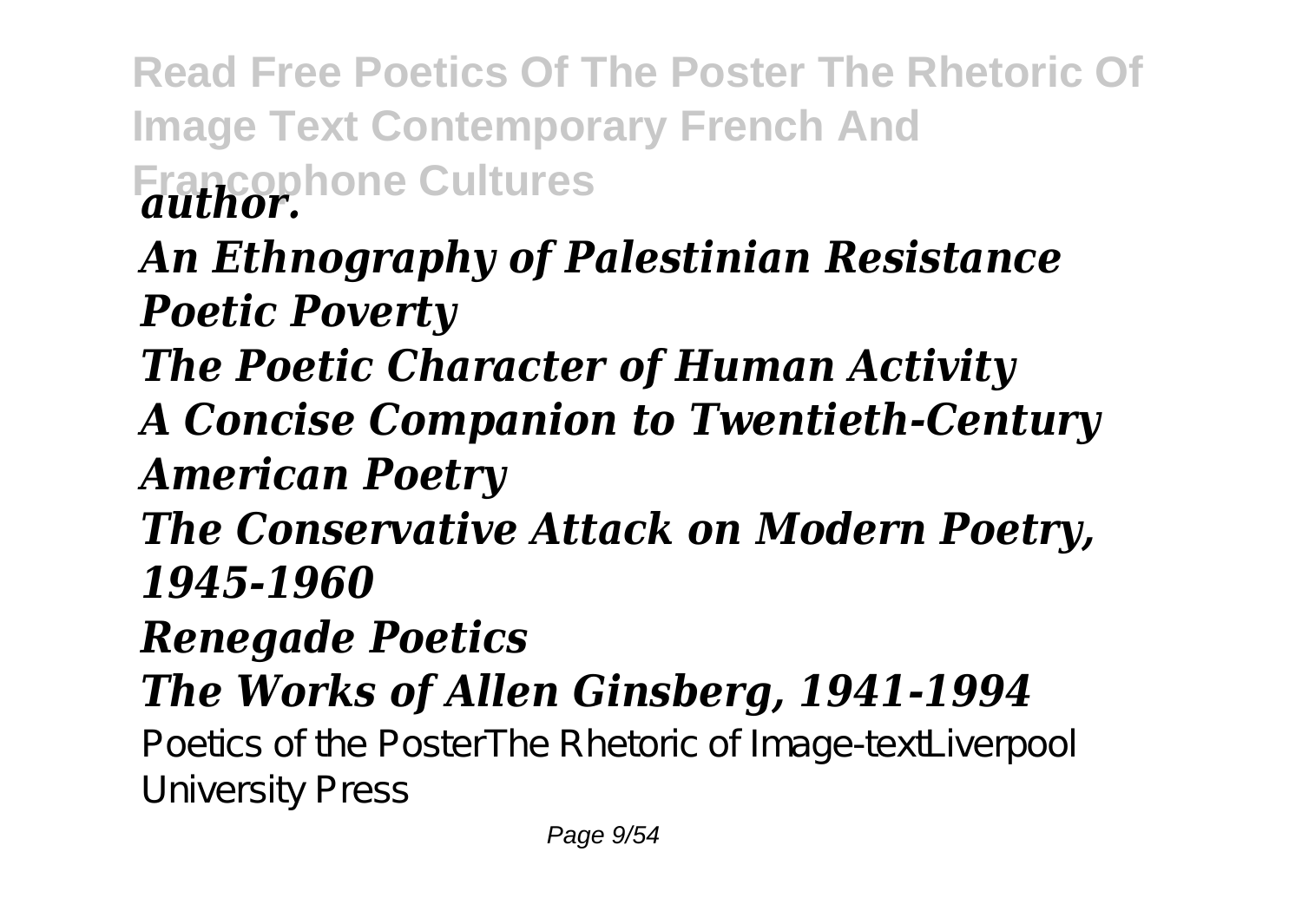**This wonderful new edition of Poems on the Underground is** published to celebrate the 150th anniversary of the Underground in 2013. Here 230 poems old and new, romantic, comic and sublime explore such diverse topics as love, London, exile, families, dreams, war, music and the seasons, and feature poets from Sappho to Carol Ann Duffy and Wendy Cope, including Chaucer and Shakespeare, Milton, Blake and Shelley, Whitman and Dickinson, Yeats and Auden, Seamus Heaney and Derek Walcott and a host of younger poets. It includes a new foreword and over two dozen poems not included in previous anthologies. Through a dizzying array of references to subjects ranging from engineering to poetry, on-the-job experiences in academia and industry, conflicts between working-class and Page 10/54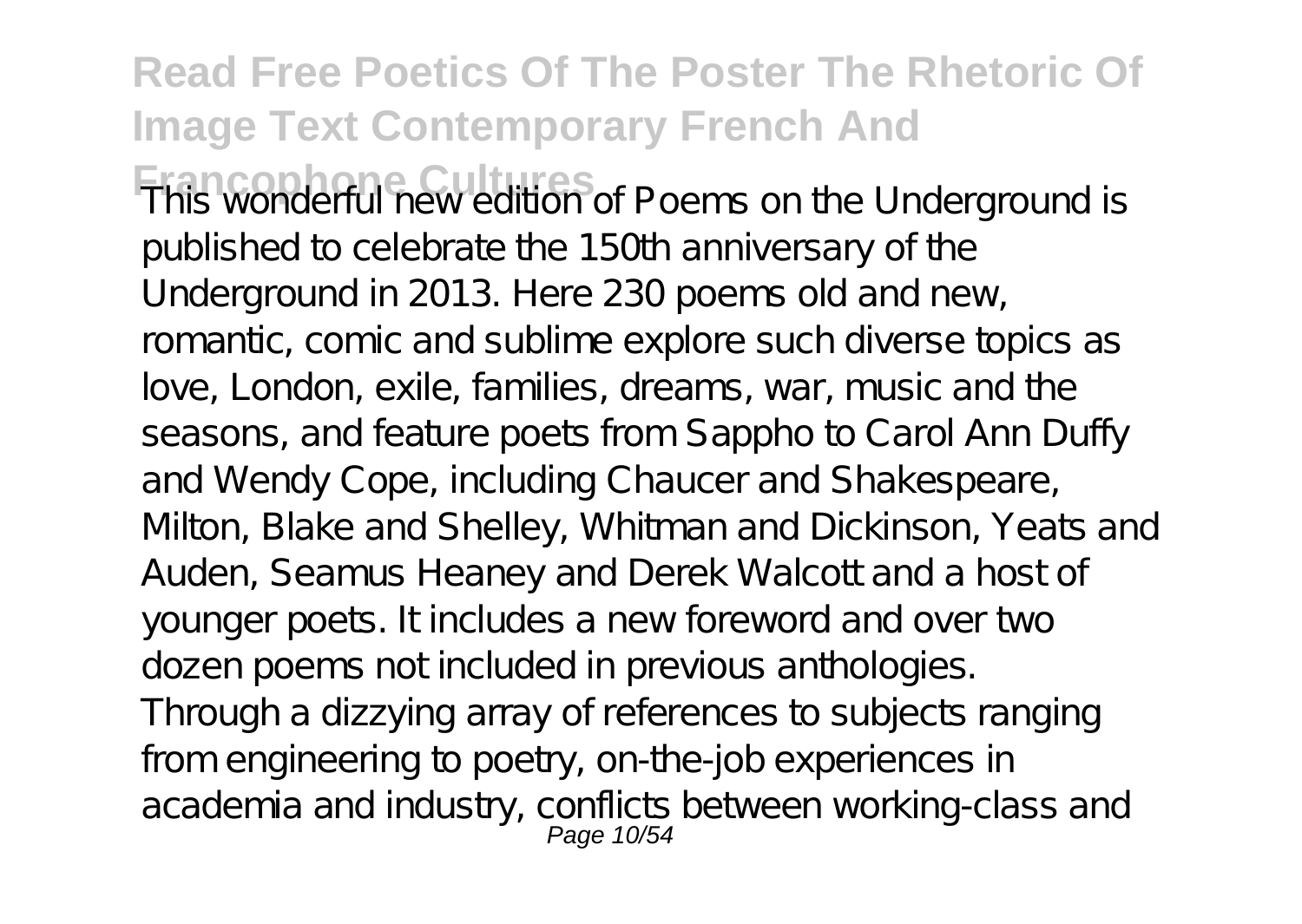**Francophone Cultures** intellectual labor, the privatization of universities, and the contradictions of the modern environment, Joe Amato's Industrial Poetics mounts a boisterous call for poetry communities to be less invested in artistic self-absorption and more concerned about social responsibility. s Amato focuses on the challenges faced by American poets in creating a poetry that speaks to a public engineered into complacency by those industrial technologies, practices, and patterns of thought that we cannot seem to do without, he brings readers face to face with the conflicting realities of U.S. intellectual, academic, and poetic culture. Formally adventurous and rhetorically lively, Industrial Poetics is best compared with the intellectually exploratory, speculative, risky, polemical work of other contemporary poet-critics including Kathleen Fraser, Page 11/54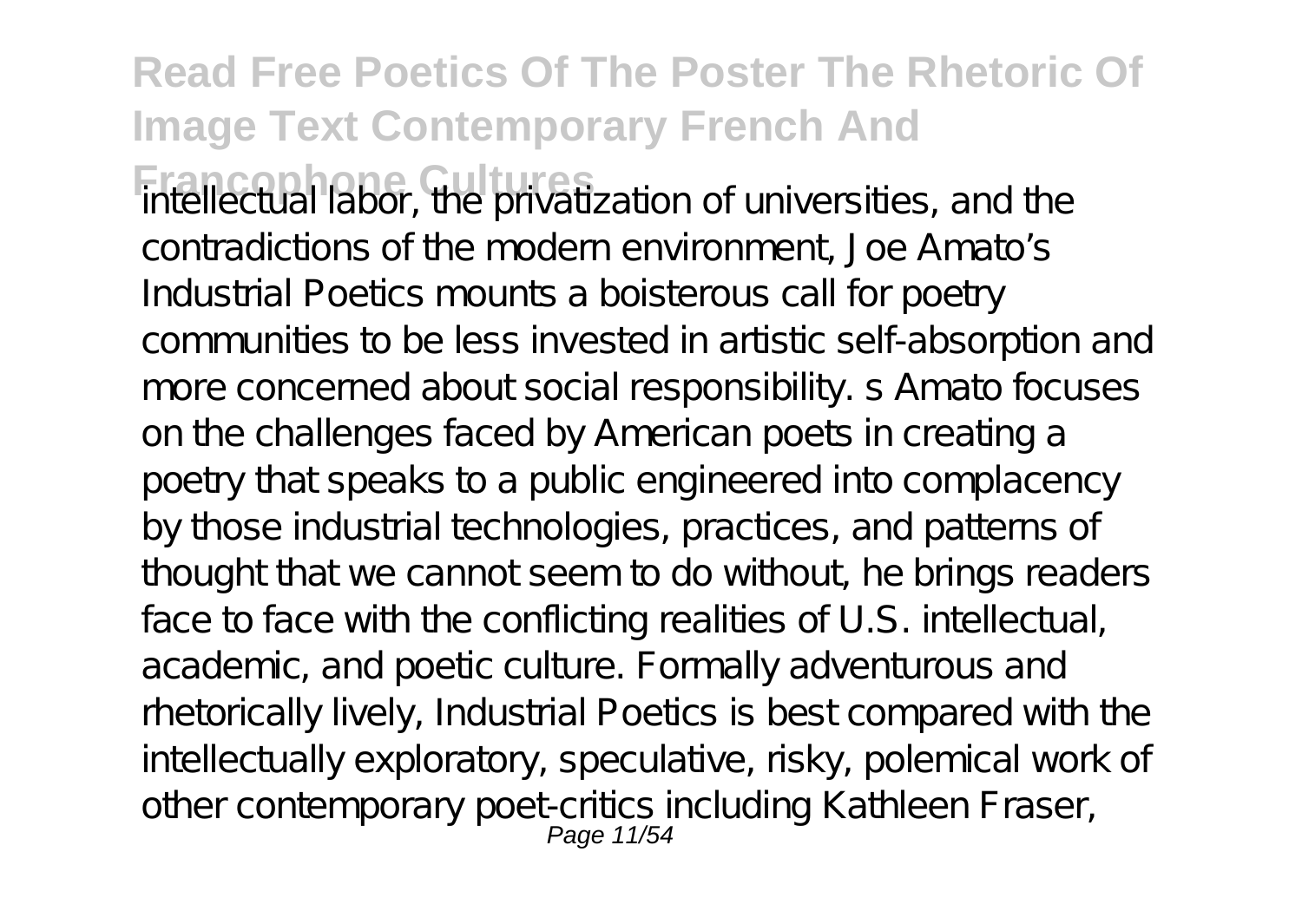**Francophone Cultures** Joan Retallack, Bruce Andrews, Susan Howe, and Allen Grossman. Amato uses an exhilarating range of structural and rhetorical strategies: conventionally developed argument, abruptly juxtaposed aphorisms, personal narrative, manifestolike polemic, and documentary reportage. With a critic's sharply analytical mind, a poet s verve, and a working-class intellectual's sense of social justice, Amato addresses the many nonliterary institutions and environments in which poetry is inextricably embedded. By connecting poetry to industry in a lively demonstration against the platitudes and habitudes of the twentieth century, Amato argues for a reenergized and socially forceful poetics---an industrial poetics, rough edges and all. Jed Rasula writes, "I can't say I pay much attention to talk radio, but this is what I imagine it Page 12/54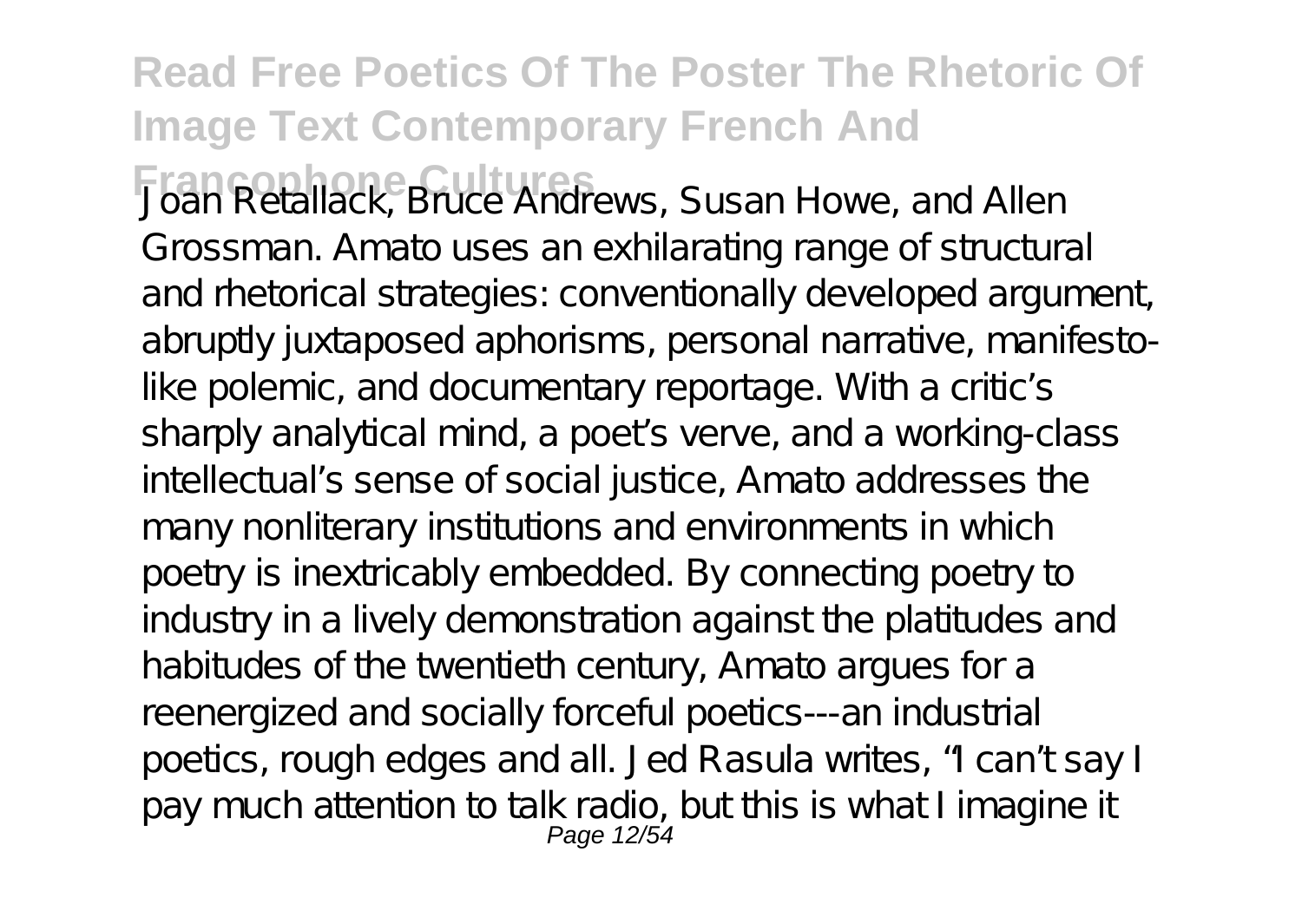**Francophone Cultures** might be like if the deejay were really smart, enviably well read, yet somehow retained the snarling moxie of the am format."

This book is a study of voice in poetry, beginning in the 1920s when modernism rose to the surface of poetry and other arts, and when radio expanded suddenly in the United States. Film Poetry, Videopoetry, Lyric Voice, Reflection Poster for Poetry Live at The Globe The Poetics of the Avant-garde in Literature, Arts, and Philosophy A New Edition Posters Poetry of the Poster Poets, Poems and Poetics Page 13/54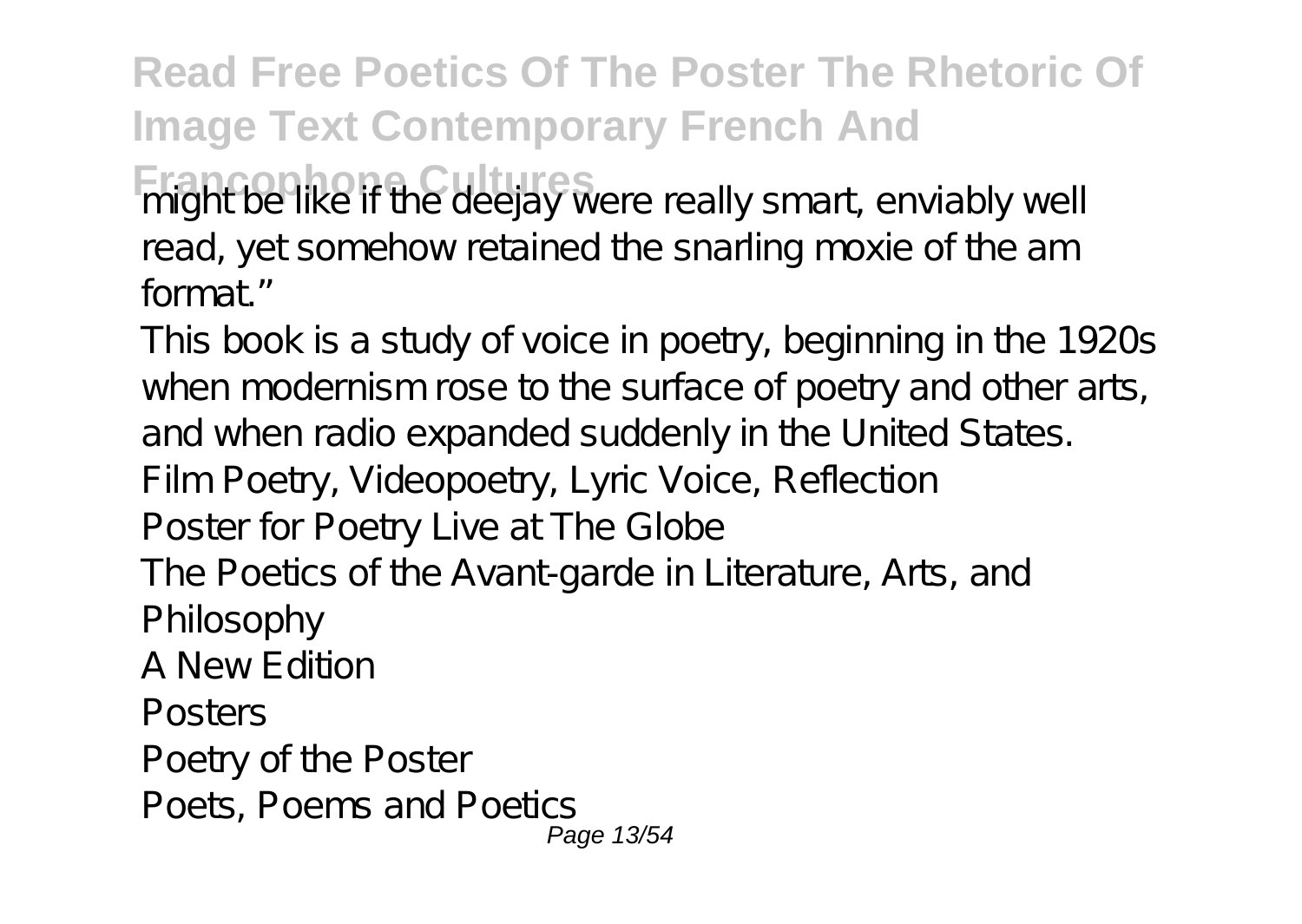**Read Free Poetics Of The Poster The Rhetoric Of Image Text Contemporary French And Francis Asian American, Asian Canadian, and Asian Australian** writing to establish what 'diasporic poetics' might be held in common.

In this, the only full-length study of the visual poetry of the early twentieth century, Willard Bohn expertly illuminates the works of Apollinaire, Josep-Maria Junow, Guillermo de Torre, and others. His fascinating aesthetic insights bring to life this elusive and often misunderstood genre. "An important contribution. Highly sophisticated, the study tends to raise its reader's impression of visual poetry in the twentieth century from trivial pastime to serious preoccupation."—Eric Sellin, Journal of Modern Literature "With his definitive analyses full of quotable observations and sharp critical insights, Bohn has provided a model, pioneering study, one from which current and future studies of visual poetry will most certainly Page 14/54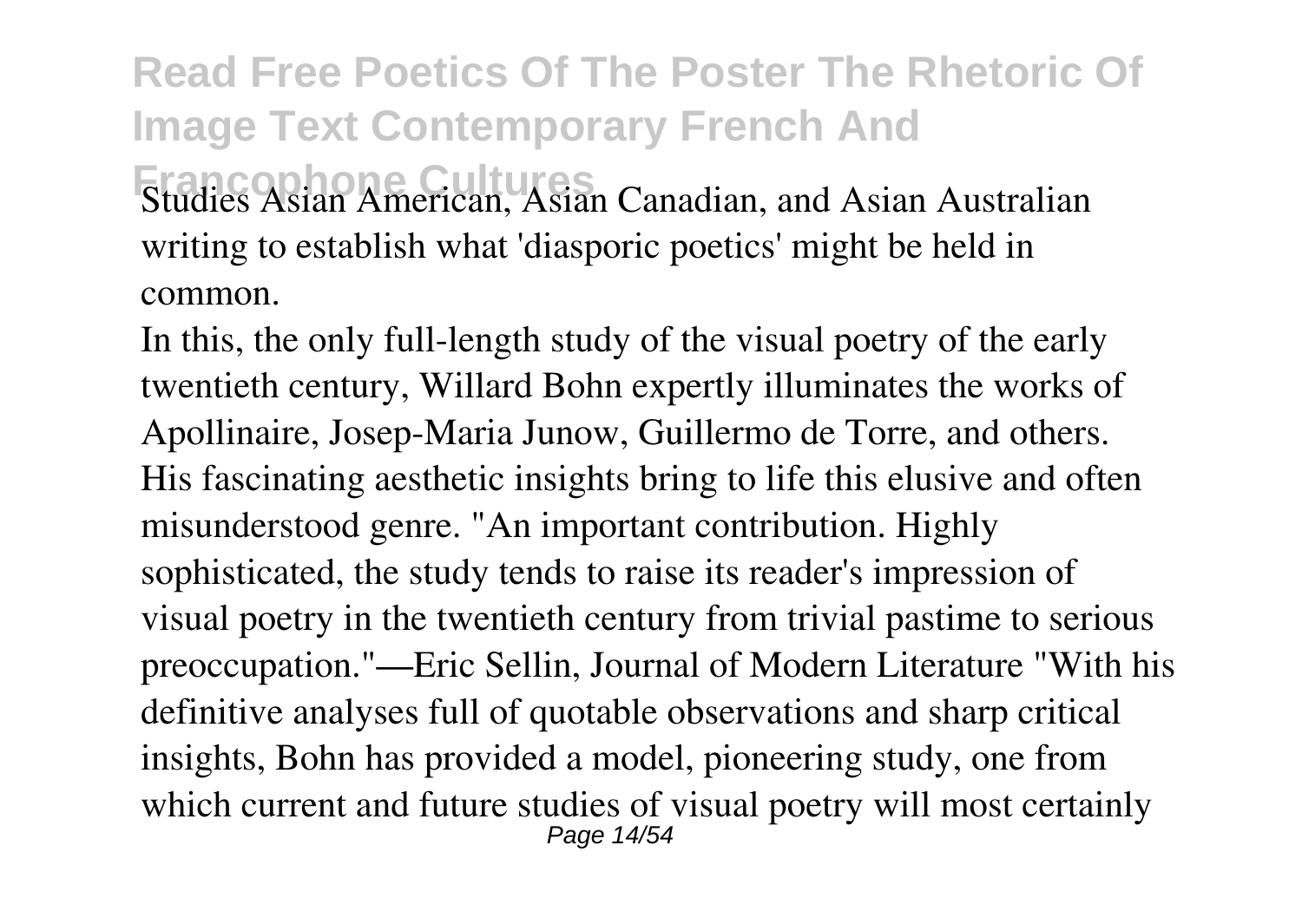#### **Read Free Poetics Of The Poster The Rhetoric Of Image Text Contemporary French And Francophone Cerald J. Janacek, Romance Quarterly "Bohn** substantiates his thesis with thoughtful and often ingenious explications of texts both well known and hard to find. . . . Aesthetics of Visual Poetry is a thoroughly researched, beautifully written and fascinating introduction to an infinitely intriguing genre."—Mechthild Cranston, French Review This Concise Companion gives readers a rich sense of how thepoetry produced in the United States during the twentieth centuryis connected to the country's intellectual life more broadly. Helps readers to fully appreciate the poetry of the period bytracing its historical and cultural contexts. Written by prominent specialists in the field. Places the poetry of the period within contexts such as: war;feminism and the female poet; poetries of immigration andmigration; communism and anti-communism; philosophy Page 15/54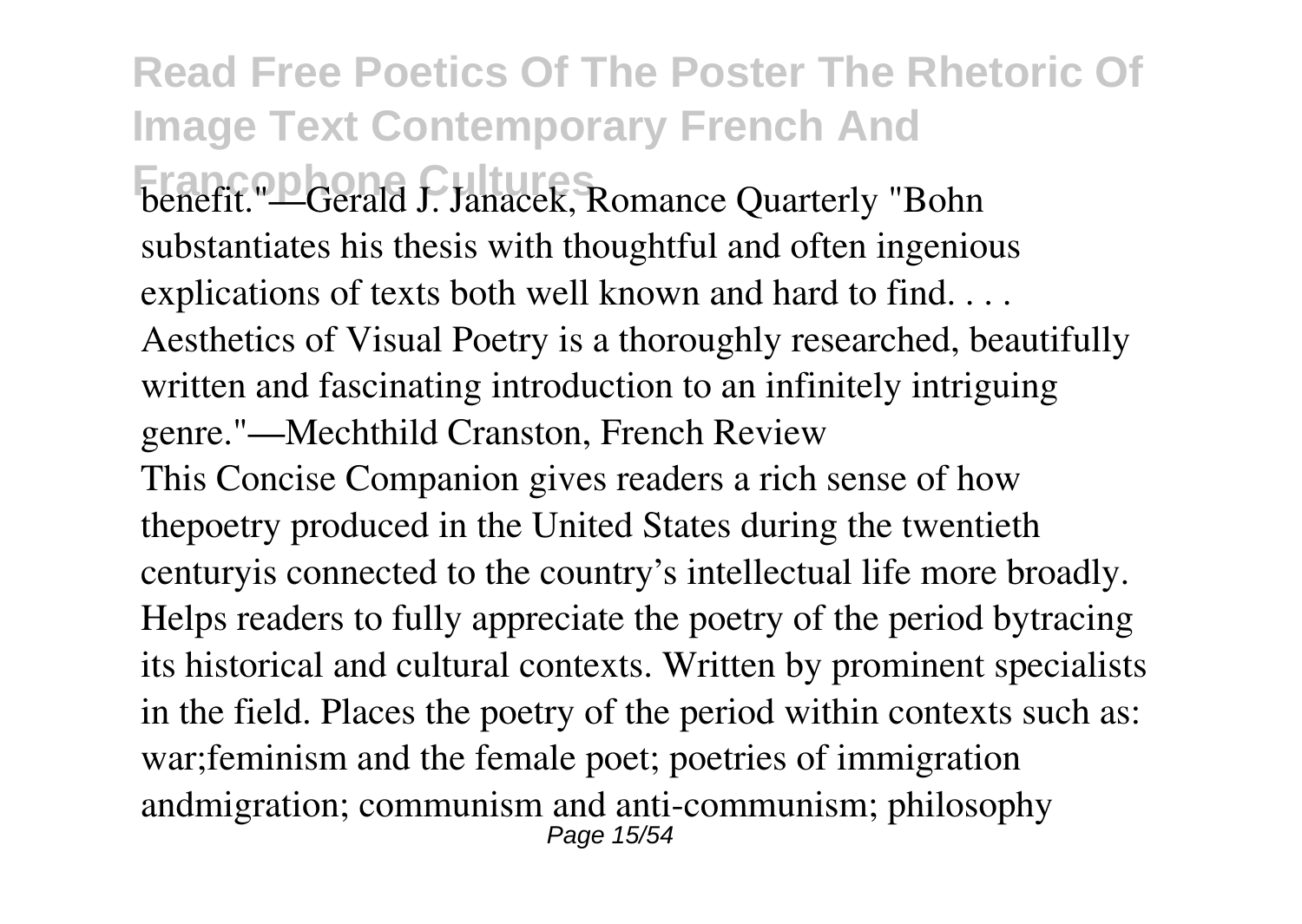andtheory. Each chapter ranges across the entire century, comparing poetsfrom one part of the century to those of another. New syntheses make the volume of interest to scholars as wellas students and general readers.

The unique collaborative relationship between text and image has allowed the once-humble poster to evolve distinctive strategies of persuasion that have transformed modern advertising. Closely related to contemporary developments in the visual arts—in particular Futurism and Art Deco—these advances also reflect the contemporary confluence between art and graphic design. Focusing on the innovative visual equivalents of conventional textual ways of communicating meaning—metaphor, metonymy, and rebus—Poetics of the Poster looks at how modern-day signage—from airline logos to tourism advertisements to boxing match announcements—wields Page 16/54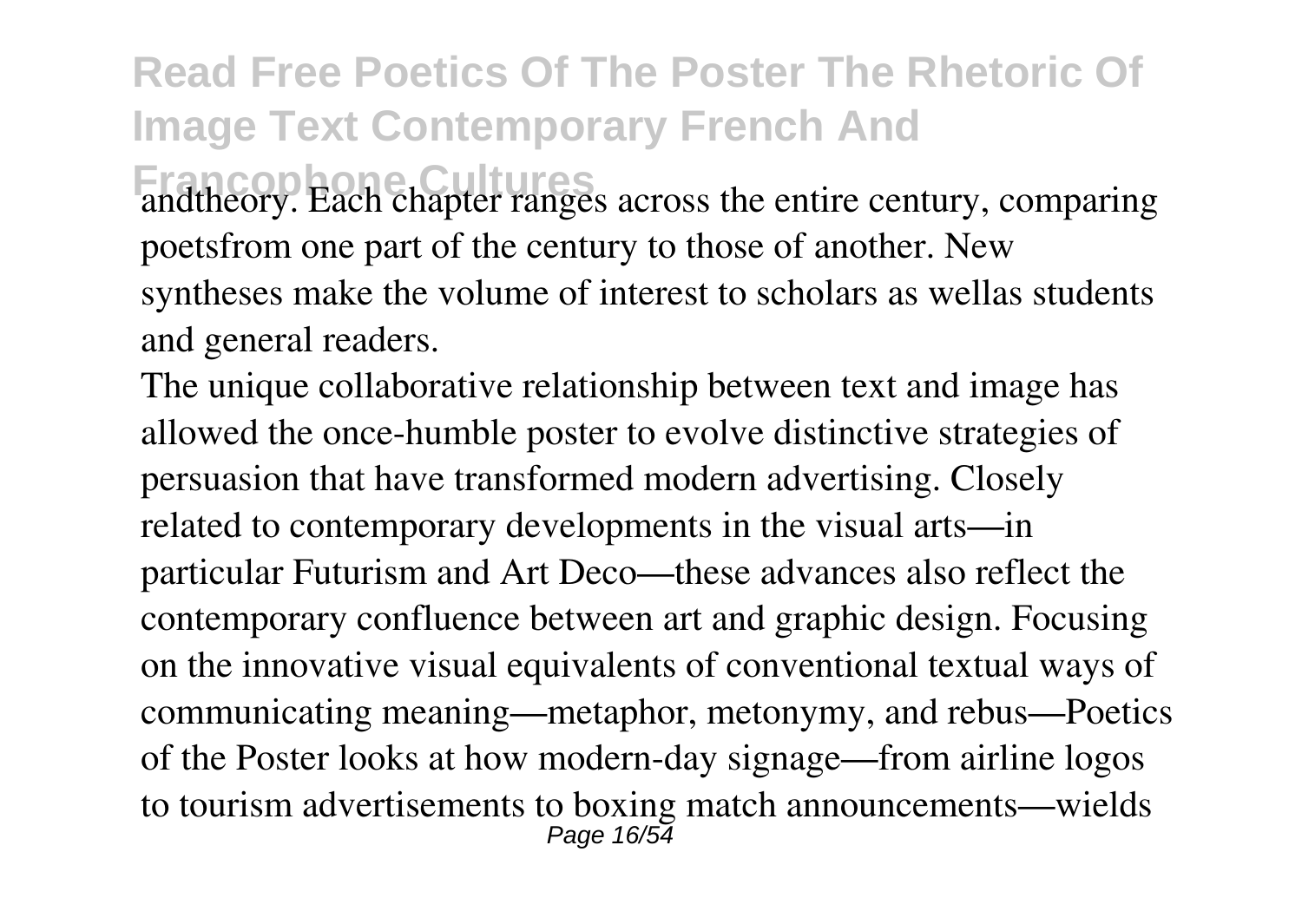**Read Free Poetics Of The Poster The Rhetoric Of Image Text Contemporary French And Francophone Cultures** maximum persuasive power over viewers. A Vietnam Veteran's Journey from a Communication Perspective Fourth Edition Brecht's Poetry of Political Exile Romantic Consumerism and the Exotic

Voicing American Poetry Diasporic Poetics *This collection of original essays focuses on new and continuing movements in British Poetry. It offers a wide ranging look at feminist, working class, and other poets of diverse cultural backgrounds. This 2000 book explores the literary and* Page 17/54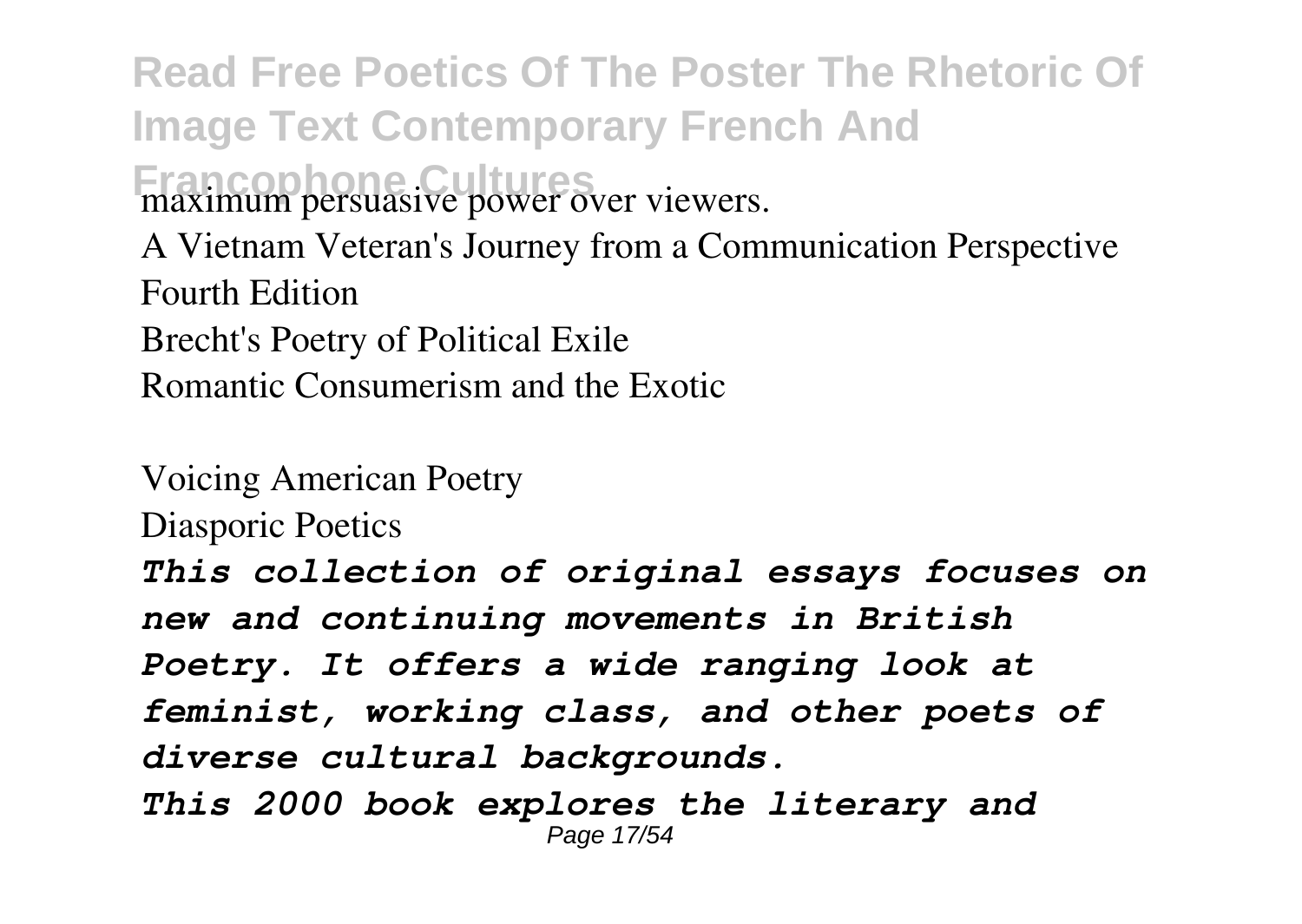**Read Free Poetics Of The Poster The Rhetoric Of Image Text Contemporary French And Francophone Cultures** *cultural significance of spice, and the spice trade, in Romantic literature. This book is the definitive guide to Victorian poetry, which its author approaches in the light of modern critical concerns and contemporary contexts. Valentine Cunningham exhibits encyclopedic knowledge of the poetry produced in this period and offers dazzling close readings of a number of well-known poems Draws on the work of major Victorian poets and their works as well as many of the less well-known poets and poems Reads poems and poets in the light of both Victorian and modern critical concerns Places poetry in its* Page 18/54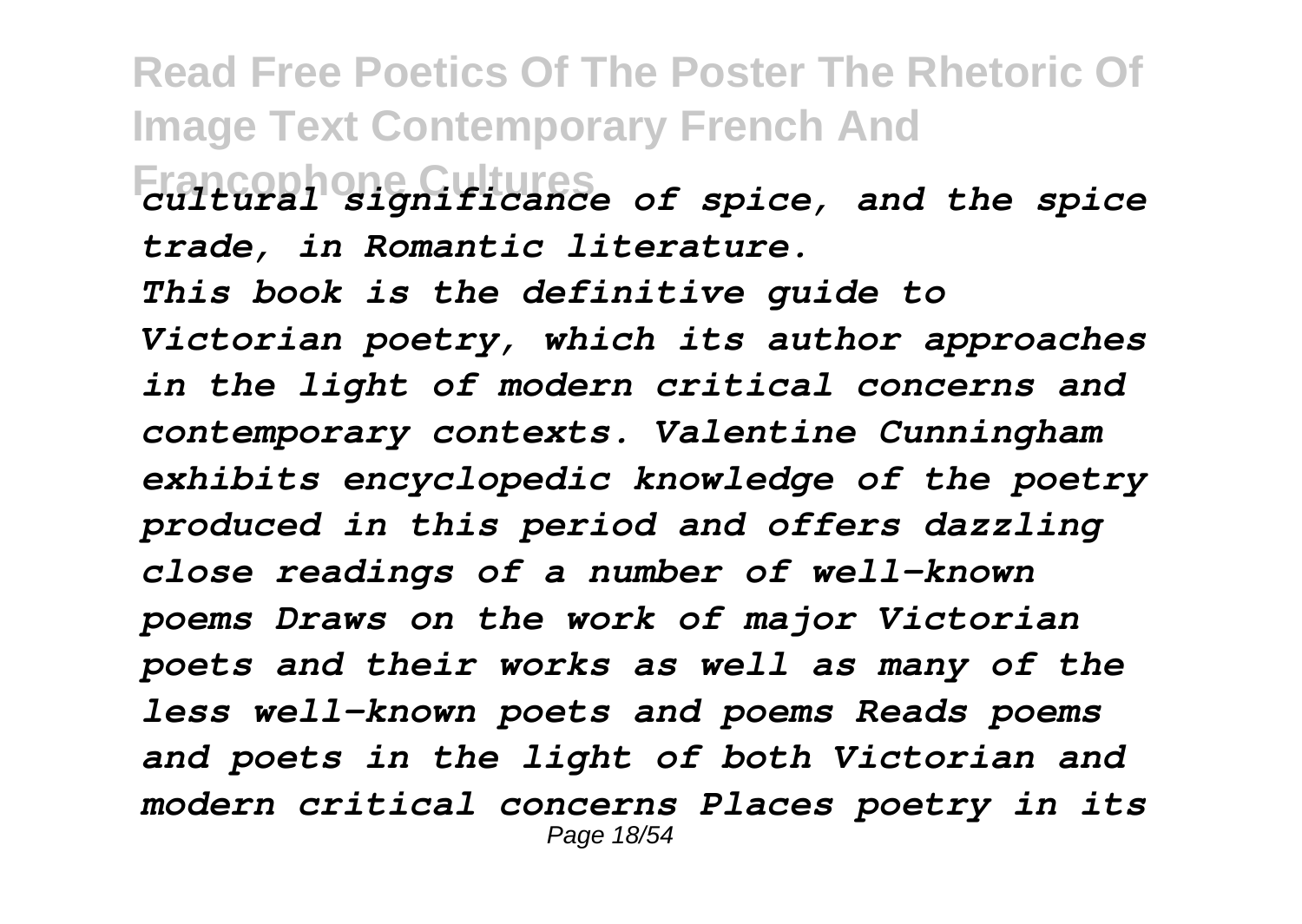**Read Free Poetics Of The Poster The Rhetoric Of Image Text Contemporary French And Francophone Cultures** *personal, aesthetic, historical, and ideological context Organized in terms of the Victorian anxieties of self, body, and melancholy Argues that rhyming/repetition is the major formal feature of Victorian poetry Highlights the Victorian obsession with small subjects in small poems Shows how Victorian poetry attempts to engage with the modern subject and how its modernity segues into modernism and postmodernism POETIC POVERTY by Andrew K. About Book: A collection of poetry and poetic prose, sketches, notes and doodles, written in the past ten to fifteen years. Concepts include* Page 19/54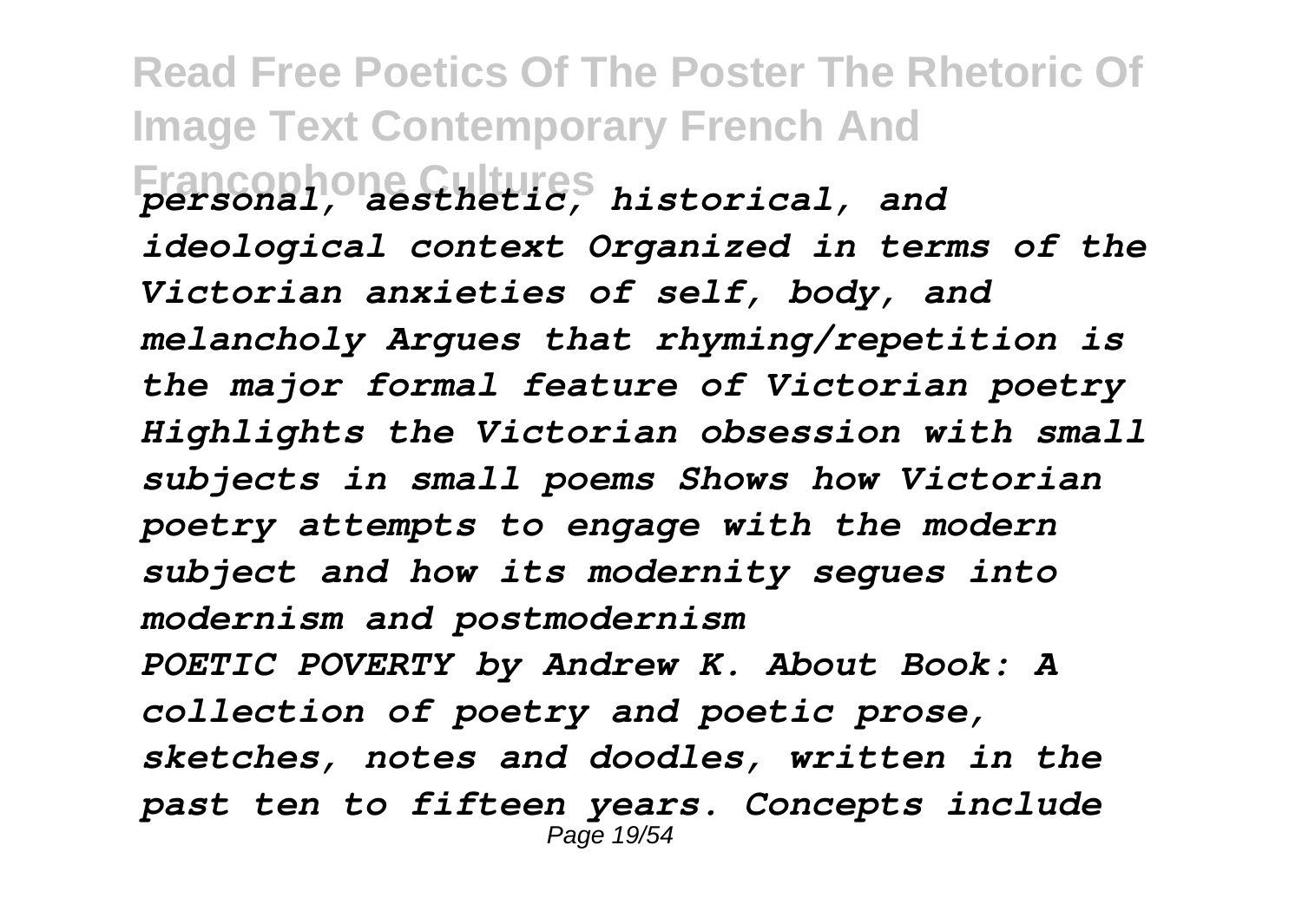**Read Free Poetics Of The Poster The Rhetoric Of Image Text Contemporary French And Francophone Cultures** *getting lost in your room, time, and your mind, American houses, the edge between society and the woods, madness and imagination, rules for writing and the history contained within a number two pencil. Counter-revolution of the Word The Princeton Encyclopedia of Poetry and Poetics Poetics of Being Collected Essays on the Thought of Michael Oakeshott Art, Advertising, Design, and Collecting, 1860sÐ1900s A Descriptive Bibliography* Page 20/54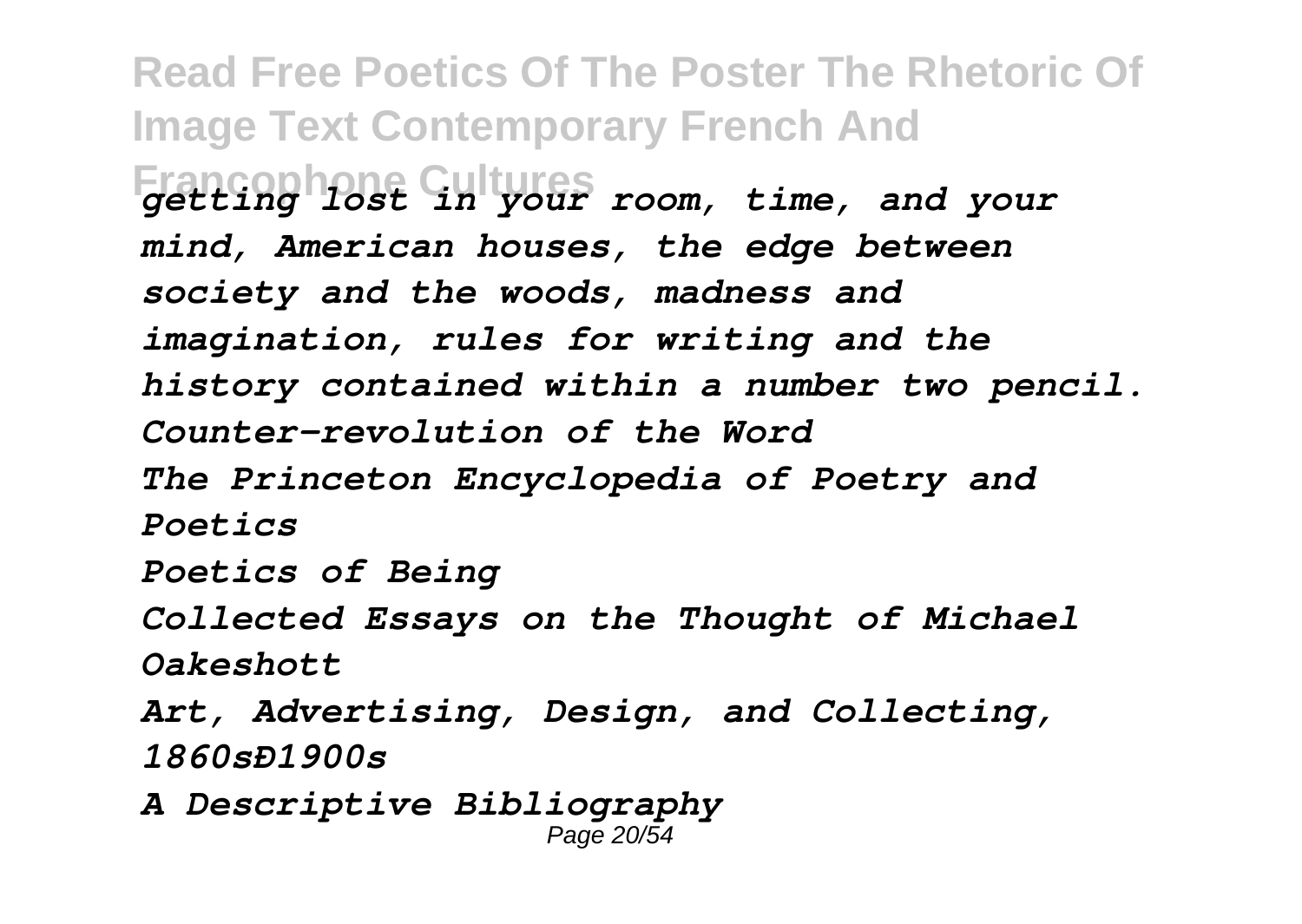#### **Read Free Poetics Of The Poster The Rhetoric Of Image Text Contemporary French And Francophone Cultures** *The Poetic World of Classic Korean Women Writers*

*Randal Forbes is born on 1st January 1958 to a close family of high professional distinction. He stands out from the crowd and is recognised as a genius from a very early age but there is something extremely daunting about his remarkable abilities. He calls his demonic leanings 'the gift' and sees himself as its main instrument, using his unholy talents to defend his followers or destroy his enemies. He is fiercely telepathic and will dispose of any adversary who suspects his*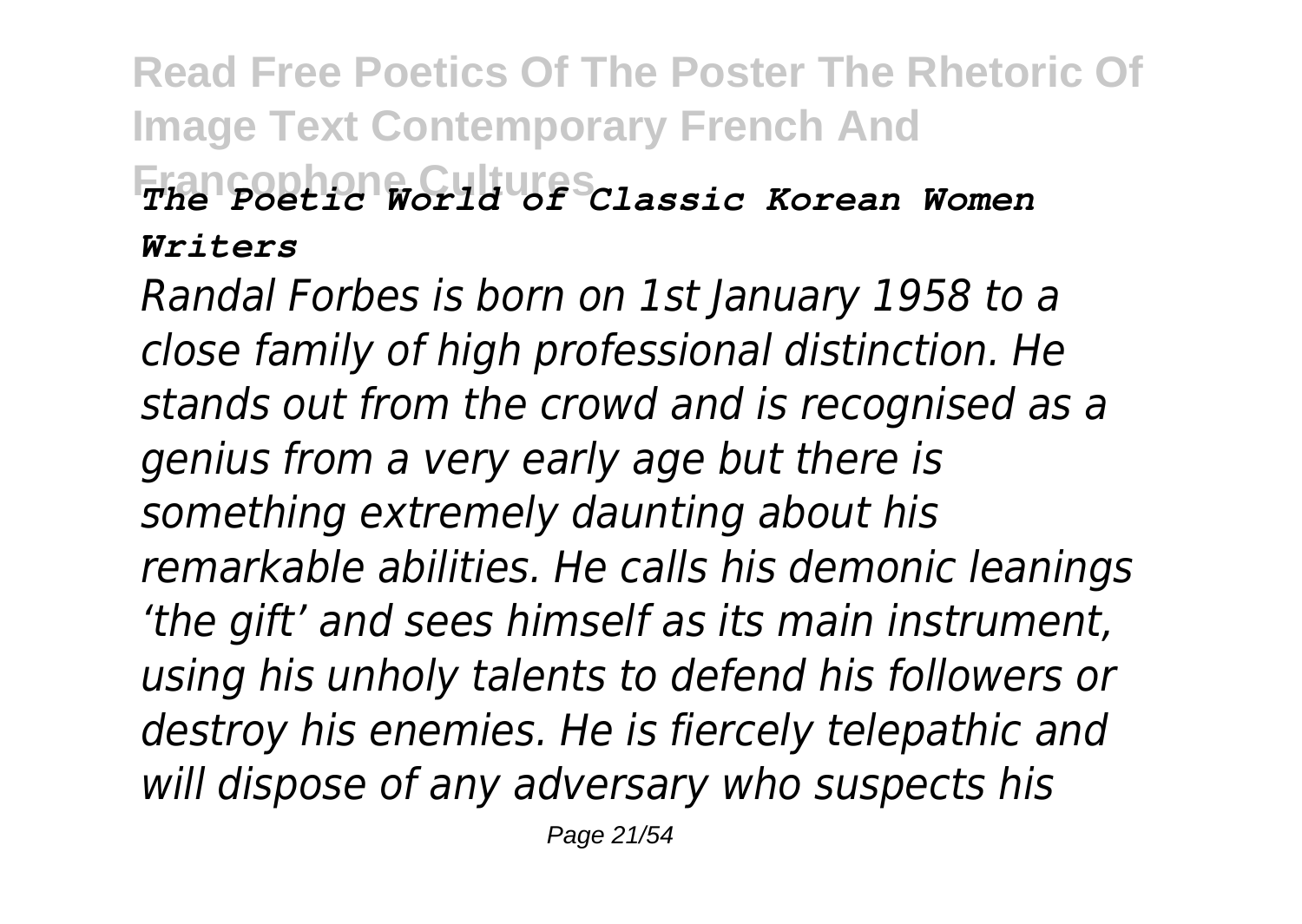**Read Free Poetics Of The Poster The Rhetoric Of Image Text Contemporary French And Francophone Cultures** *benefaction. From a distance through a photographic image, or on the actual spot, he will enter his victim's minds and take over their thought processes, delivering hypnotic demands resulting in their demise or ruin. In this first book of a planned series, it follows his life from a baby up to his teenage years. Randal's burning ambition is to become a successful author of great works. He will use his gift to achieve this, removing any human obstacles in his path who suspect his dark side. Paranormal crime is his speciality. He is exceptionally attractive in appearance and can be* Page 22/54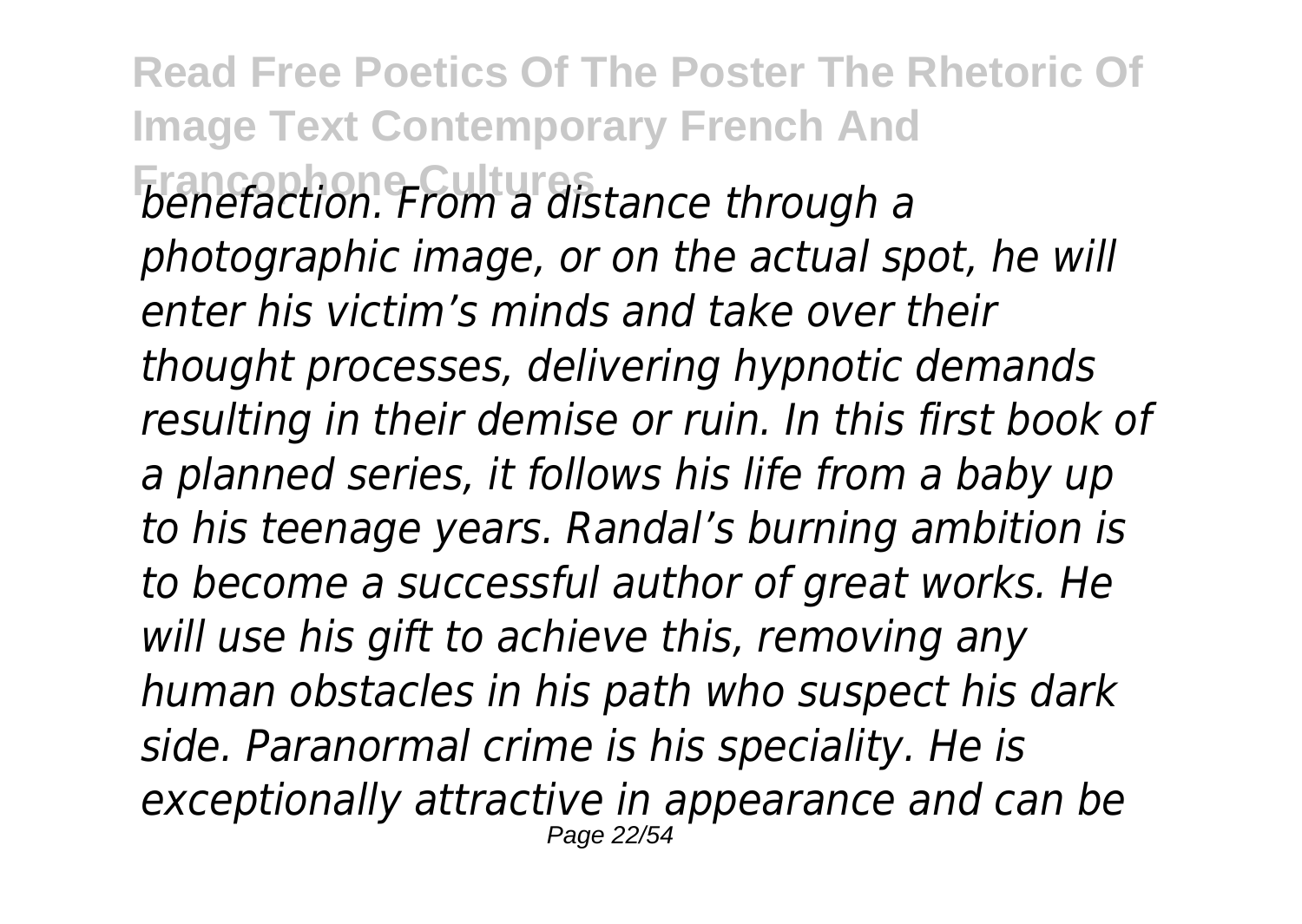**Read Free Poetics Of The Poster The Rhetoric Of Image Text Contemporary French And Francophone Cultures** *malevolent or benevolent, depending on his twisted sense of poetic justice. Although he has loyalty and affection for his family and others, deep down he lets nothing get in the way of his vocation. He weaves his hypnotic spell over anyone in order to climb his odious ladder of advancement. Fran Raya currently lives in Manchester. Her career has been predominantly in music since the 1970s, both in the UK and abroad, originally as a singersongwriter but now in later years purely as a songwriter who places original songs with other artists. Fran is a member of The Guild of* Page 23/54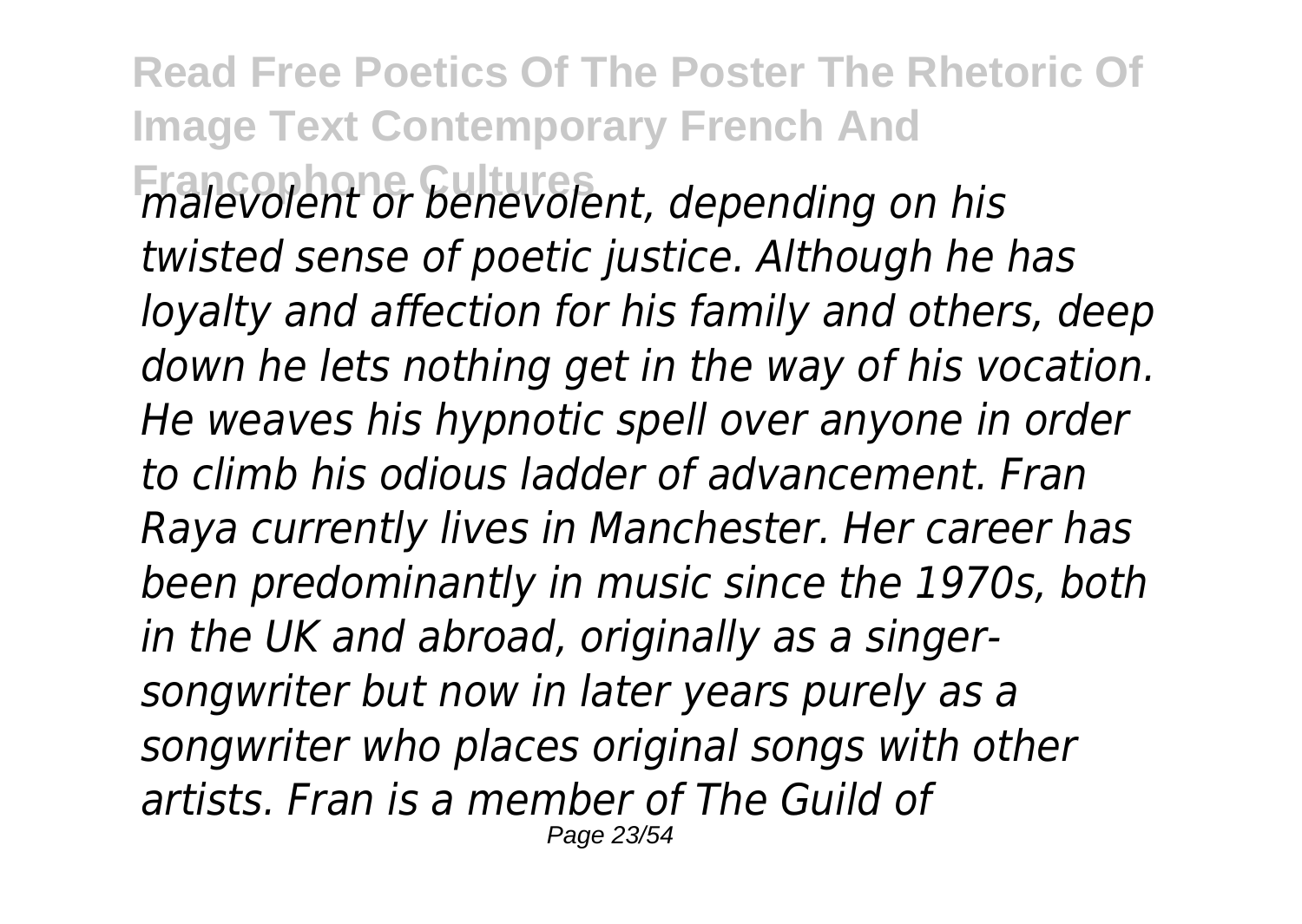**Francophone Cultures** *International Songwriters and Composers and has performed throughout Europe as she used to live in Denmark. Fran was the support act for Eric Clapton on his Scandinavian tours in the 1980s. She has also published poetry in numerous anthologies and as a result was awarded her own book, Thoughts of the Poet.*

*Set to generate and influence discussions in the field for years to come, this is an encyclopaedic work on the ever-evolving genre of poetry film. It will set the benchmark for all subsequent works on the subject. As well as being the first book of its* Page 24/54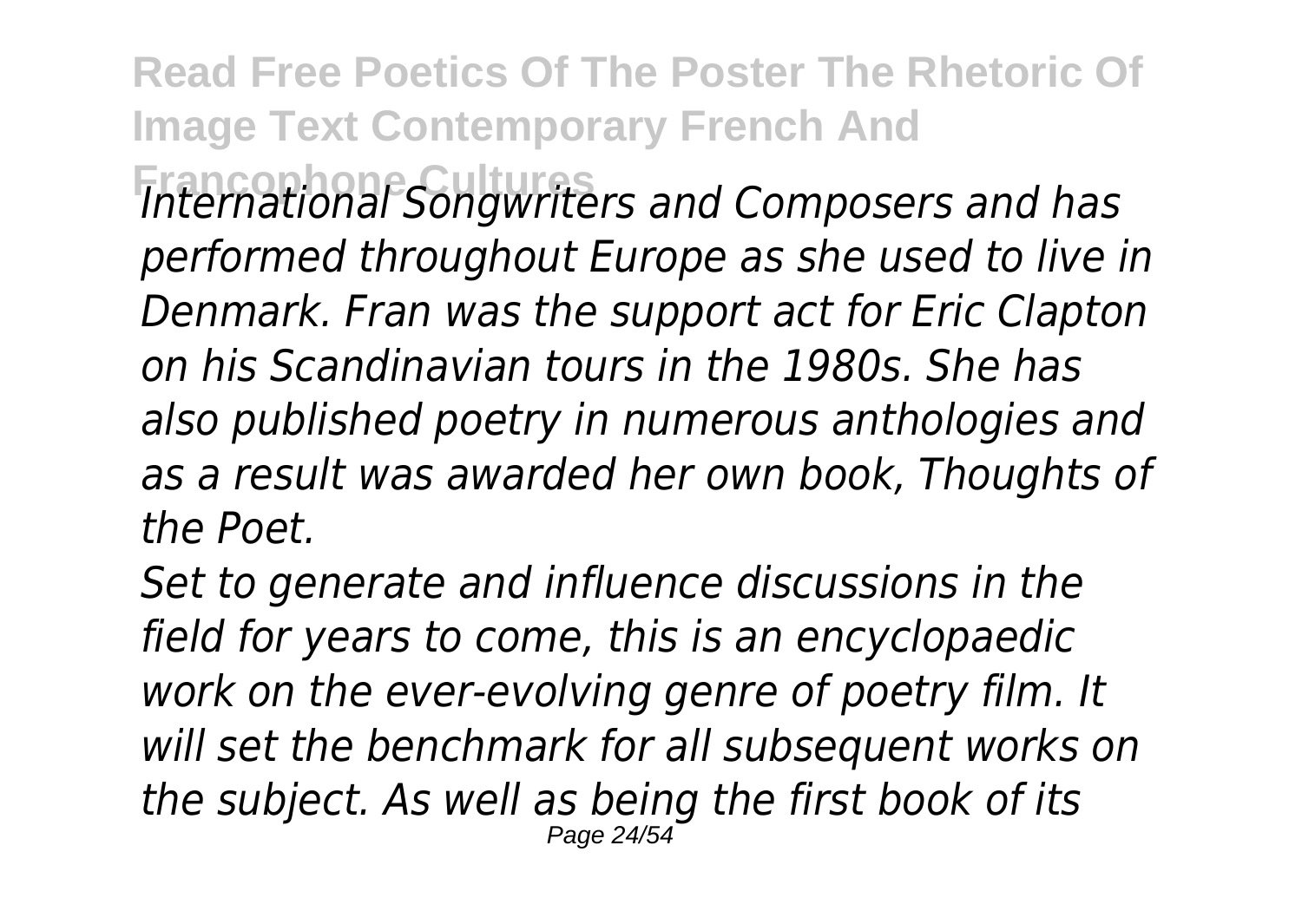**Read Free Poetics Of The Poster The Rhetoric Of Image Text Contemporary French And Francophone Cultures** *kind, this will be a multi-platform project, with users to view the poetry films on a related website and an app planned to accompany the book. Poetry films are a genre of short film, usually combining the three main elements: the poem as verbal message; the moving film image and diegetic sounds; and additional non-diegetic sounds or music, which create a soundscape. This book examines the formal characteristics of the poetic in poetry film, film poetry and video poetry, particularly in relation to lyric voice and time. Provides an introduction to the emergence and* Page 25/54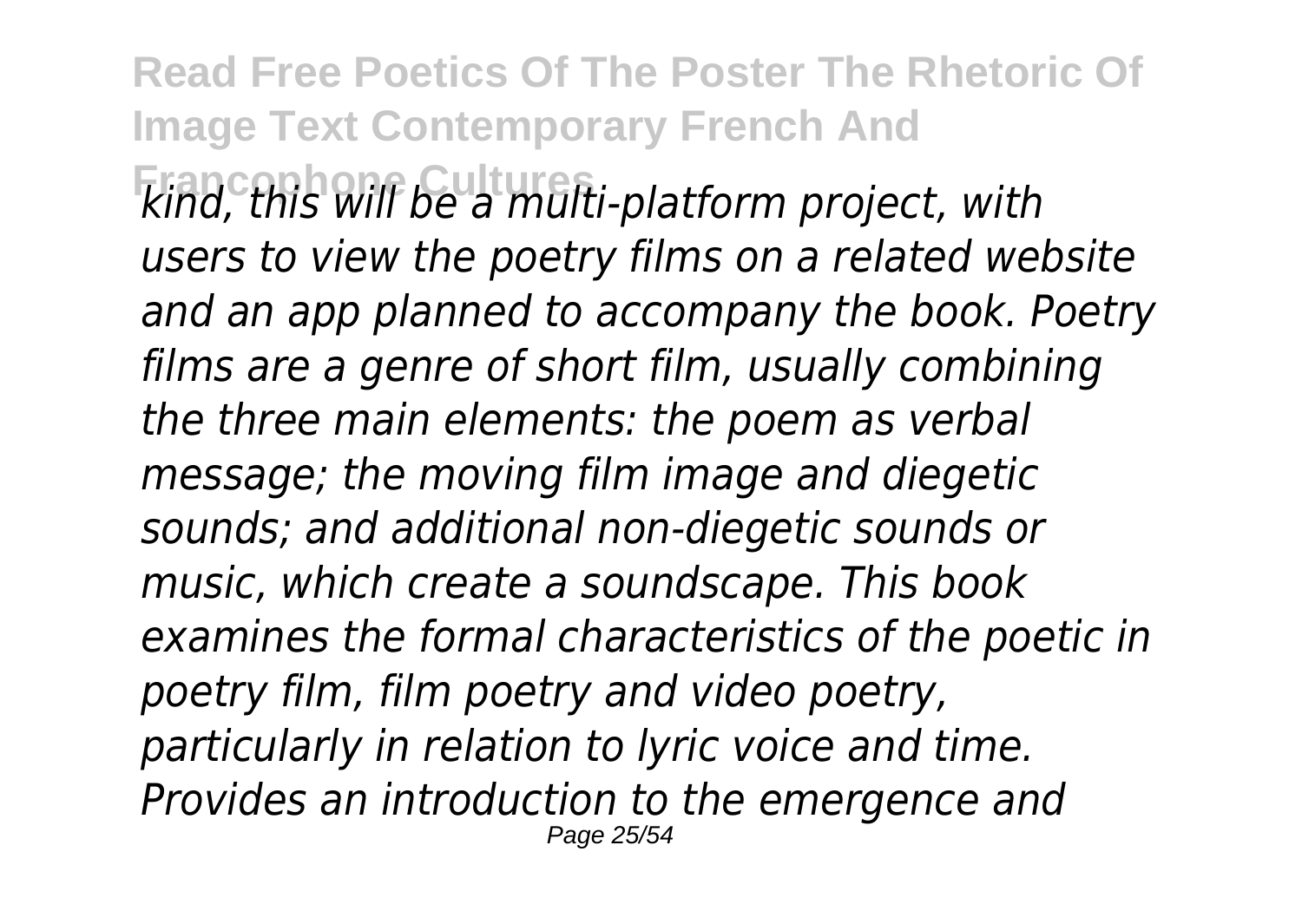**Read Free Poetics Of The Poster The Rhetoric Of Image Text Contemporary French And Francophone Cultures** *history of poetry film in a global context, defining and debating terms both philosophically and materially. Examines the formal characteristics of the poetic in poetry film, particularly in relation to lyric voice and time. Includes interviews, analysis and a rigorous and thorough investigation of the poetry film from its origins to the present. This is a very important, groundbreaking work on film poetry. The ideas discussed here are of great importance, and the diversity and breadth of the volume is especially impressive and very useful. This book brings together in one place crucial ideas* Page 26/54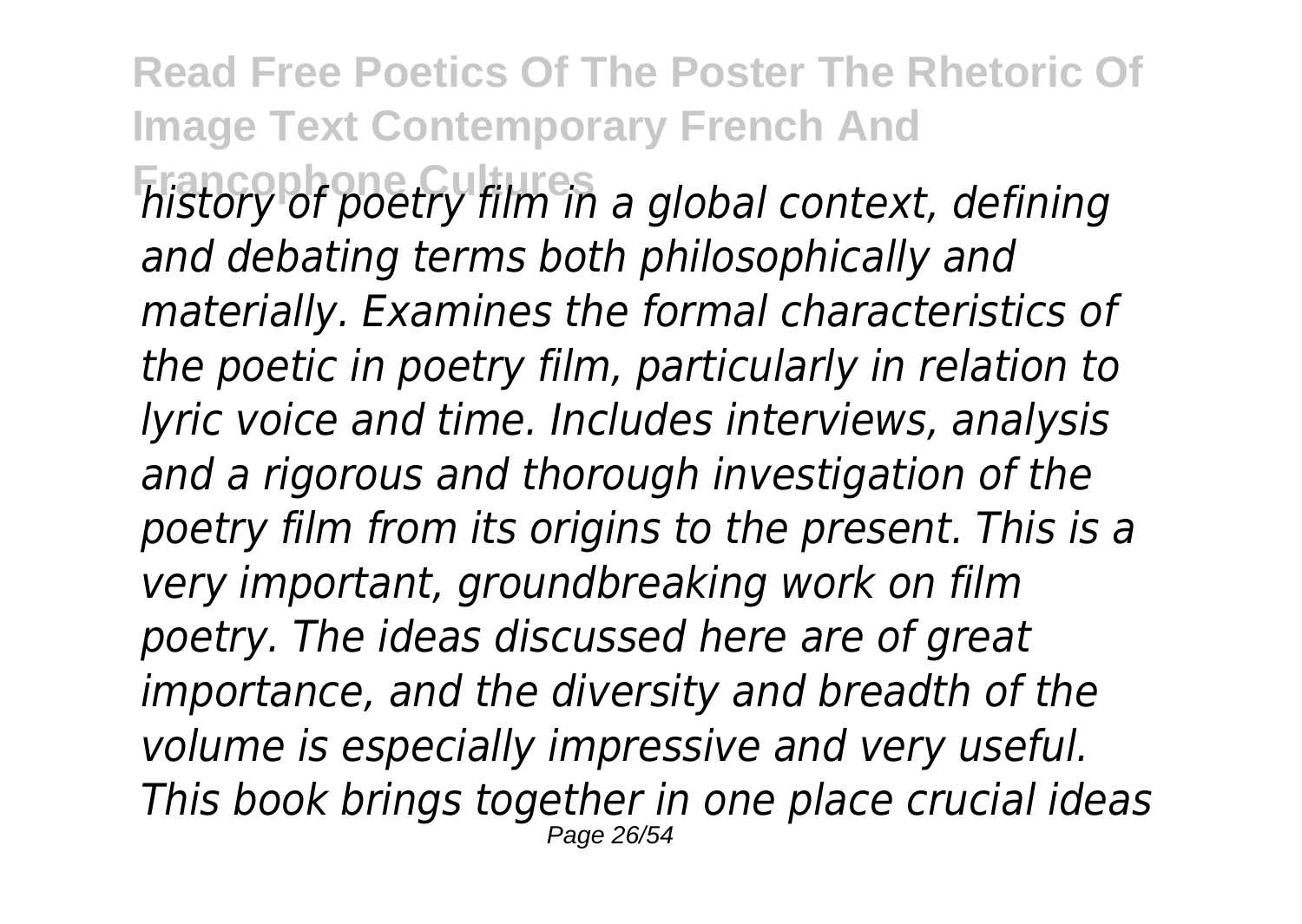**Read Free Poetics Of The Poster The Rhetoric Of Image Text Contemporary French And Francophone Cultures** *and information for practitioners, students and academics, and is clearly and accessibly written. Including over 40 contributors and showcasing the work of an international array of practitioners, this will be an industry bible for anyone interested in poetry, digital media, filmmaking, art and creative writing, as well as poetry filmmakers. It explores working practices, processes of collaboration and the mechanisms which make these possible. It also reveals the network of festivals disseminating and theorizing poetry film and presents a compelling bibliography. This is the most incisive and complete* Page 27/54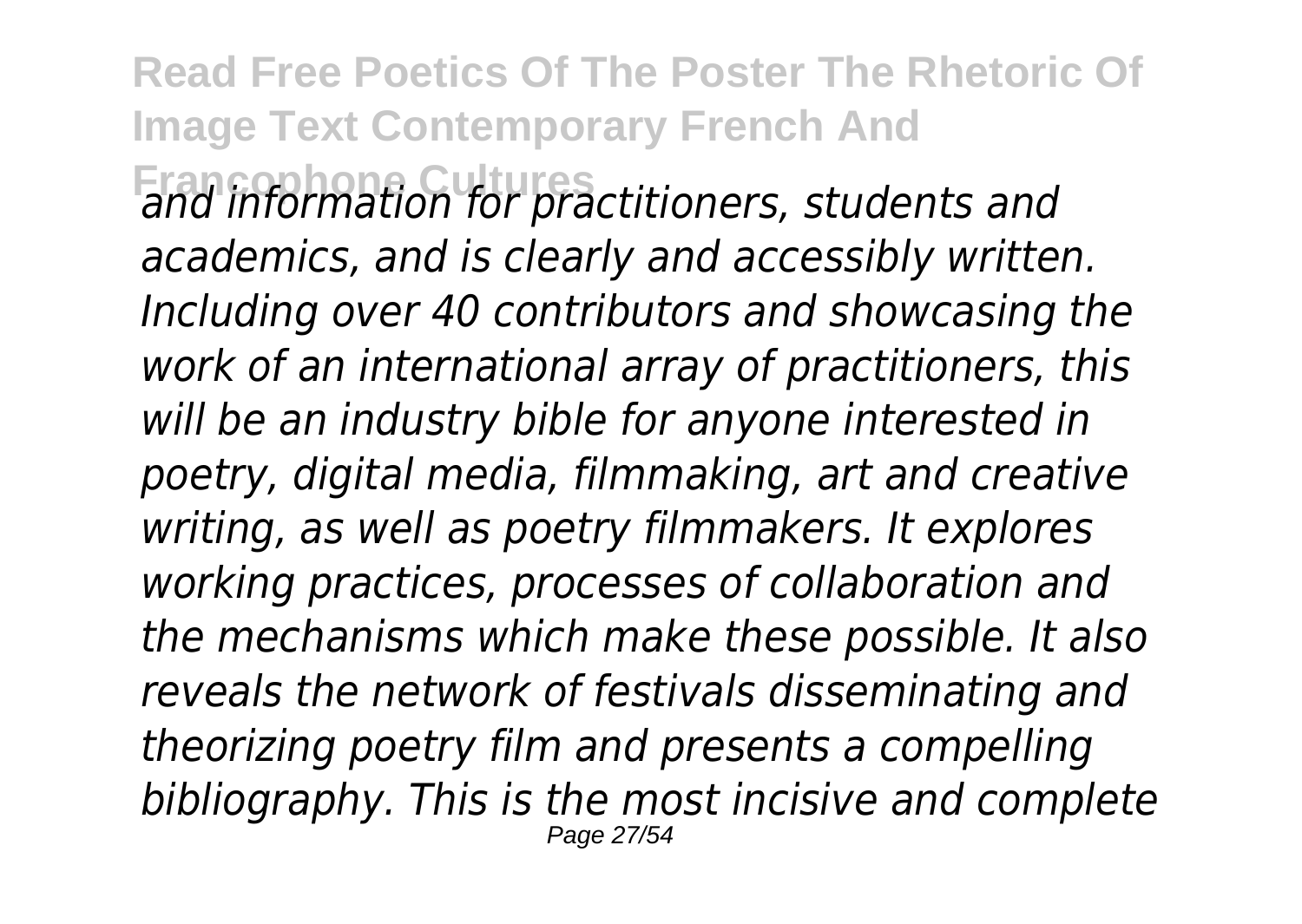**Read Free Poetics Of The Poster The Rhetoric Of Image Text Contemporary French And Francophone Cultures** *analysis of filmic poetry to date. It is poised to become a major text in the field. Essential reading for academics teaching poetry filmmaking, moving image, film, media and media poetry, writing and art. Undergraduate and postgraduate students in those fields. Great potential for textbook adoption. Also relevant to poets, filmmakers, visual artists, graphic artists and theorists, filmmakers, screenwriters, art historians, philosophers, cultural commentators, arts journalists. The Poetic Character of Human Activity: Collected Essays on the Thought of Michael Oakshott is a* Page 28/54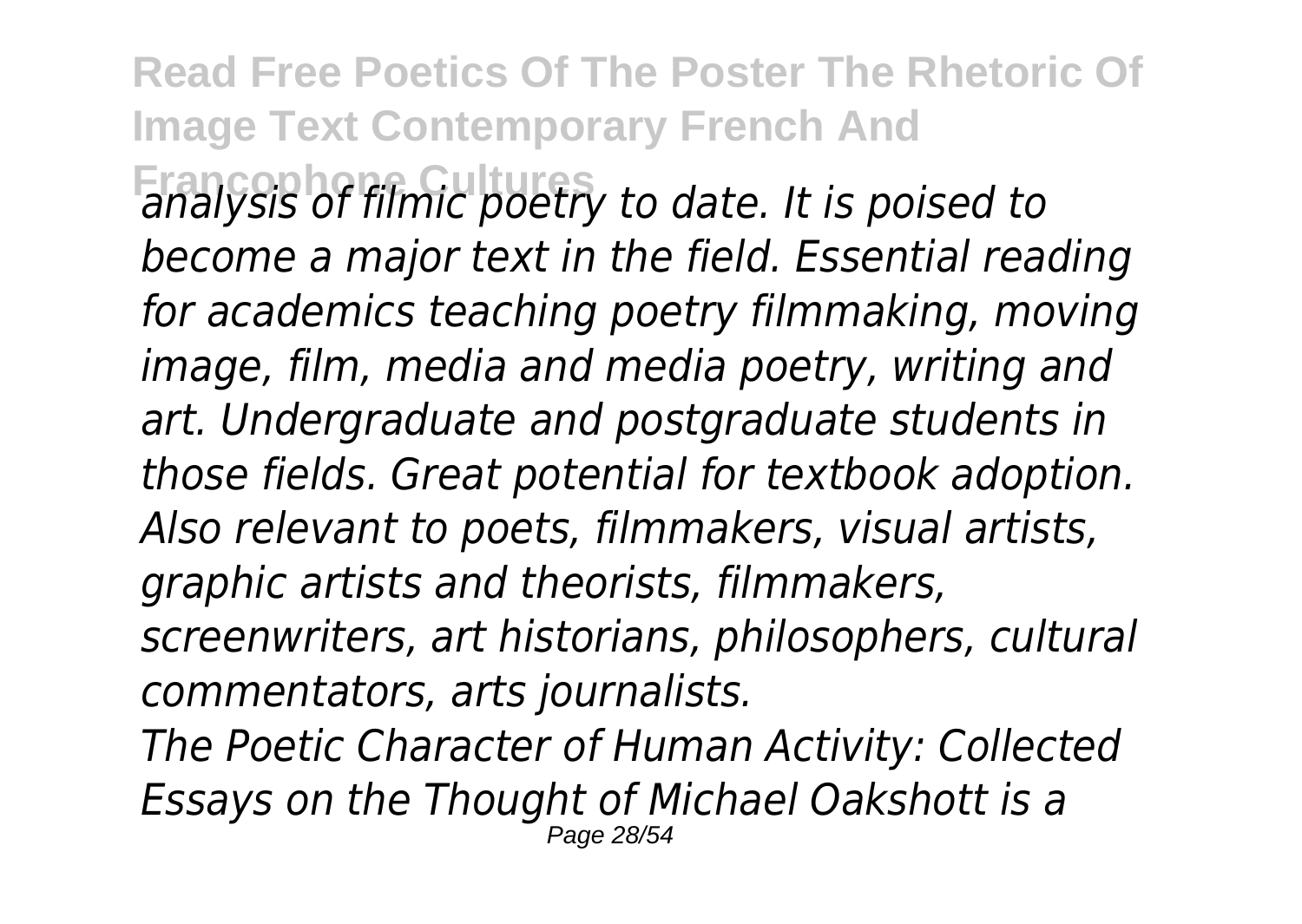**Read Free Poetics Of The Poster The Rhetoric Of Image Text Contemporary French And Francophone Cultures** *collection of nine essays by two Oakeshott scholars, most of which explore the meaning of Oakeshott's pregnant phrase, "the poetic character of human activity" by comparing and contrasting this central idea with similar and opposing ones, in particular those of the Chinese thinkers, Zhuangzi and Confucius, but also of Western thinkers such as Plato, Leo Strauss and Eric Voegelin. Common themes addressed include the poetic or noninstrumental aspects of philosophizing, teaching and learning, morality and governance. The most important poetry reference for more than* Page 29/54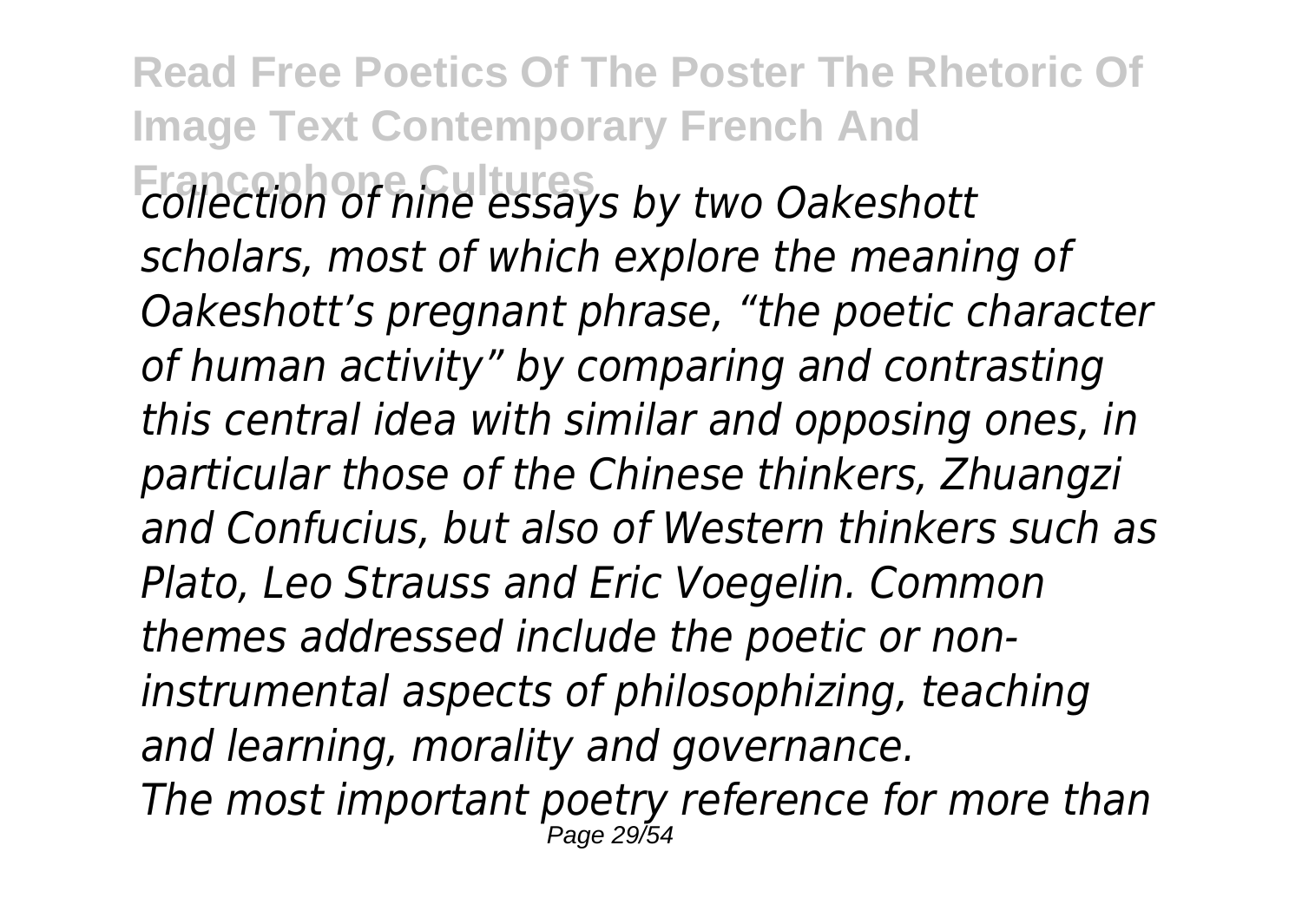**Read Free Poetics Of The Poster The Rhetoric Of Image Text Contemporary French And Francophone Cultures** *four decades—now fully updated for the twenty-*

*first century Through three editions over more than four decades, The Princeton Encyclopedia of Poetry and Poetics has built an unrivaled reputation as the most comprehensive and authoritative reference for students, scholars, and poets on all aspects of its subject: history, movements, genres, prosody, rhetorical devices, critical terms, and more. Now this landmark work has been thoroughly revised and updated for the twenty-first century. Compiled by an entirely new team of editors, the fourth edition—the first new edition in almost twenty* Page 30/54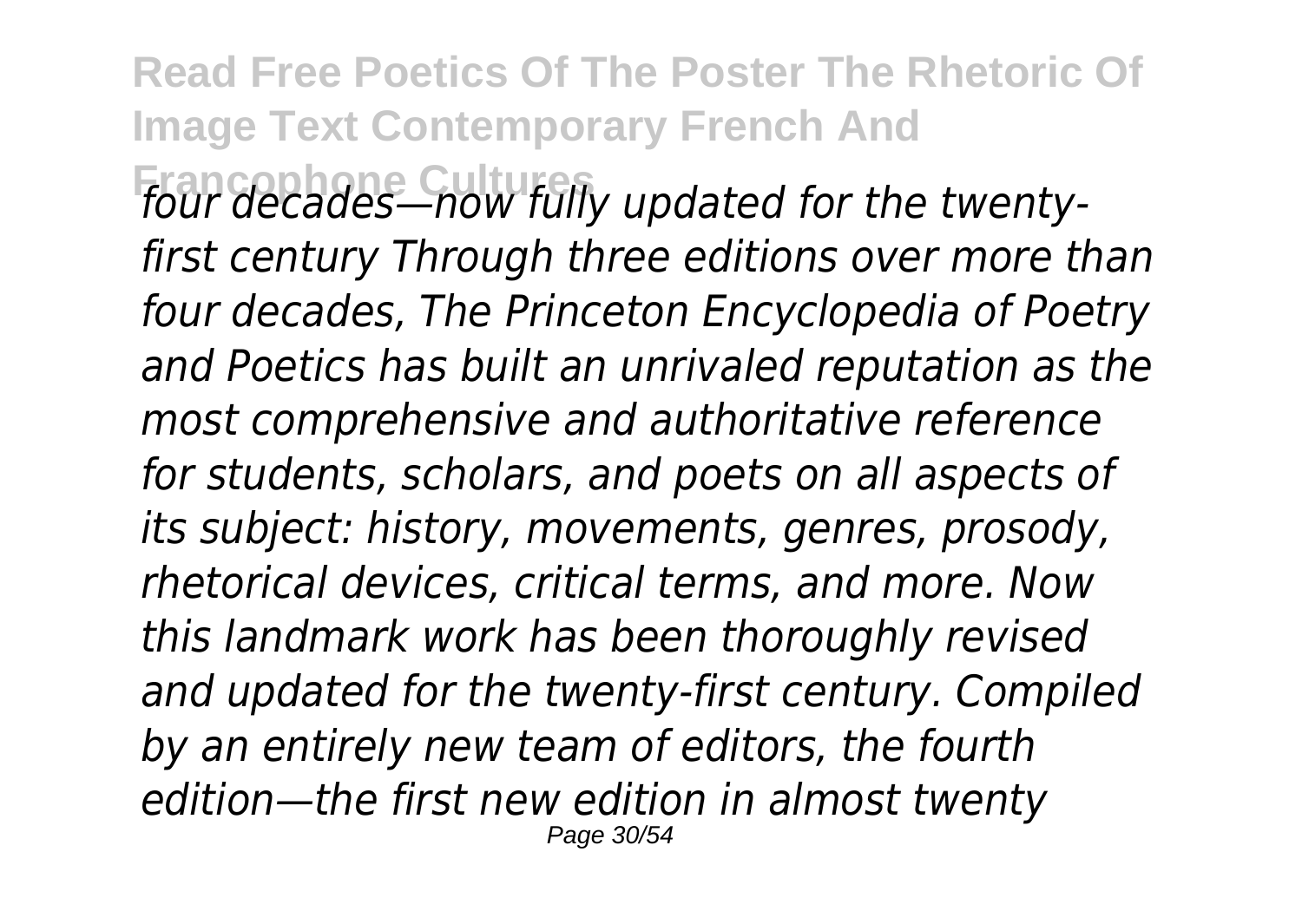**Read Free Poetics Of The Poster The Rhetoric Of Image Text Contemporary French And Francophone Cultures** *years—reflects recent changes in literary and cultural studies, providing up-to-date coverage and giving greater attention to the international aspects of poetry, all while preserving the best of the previous volumes. At well over a million words and more than 1,000 entries, the Encyclopedia has unparalleled breadth and depth. Entries range in length from brief paragraphs to major essays of 15,000 words, offering a more thorough treatment—including expert synthesis and indispensable bibliographies—than conventional handbooks or dictionaries. This is a book that no* Page 31/54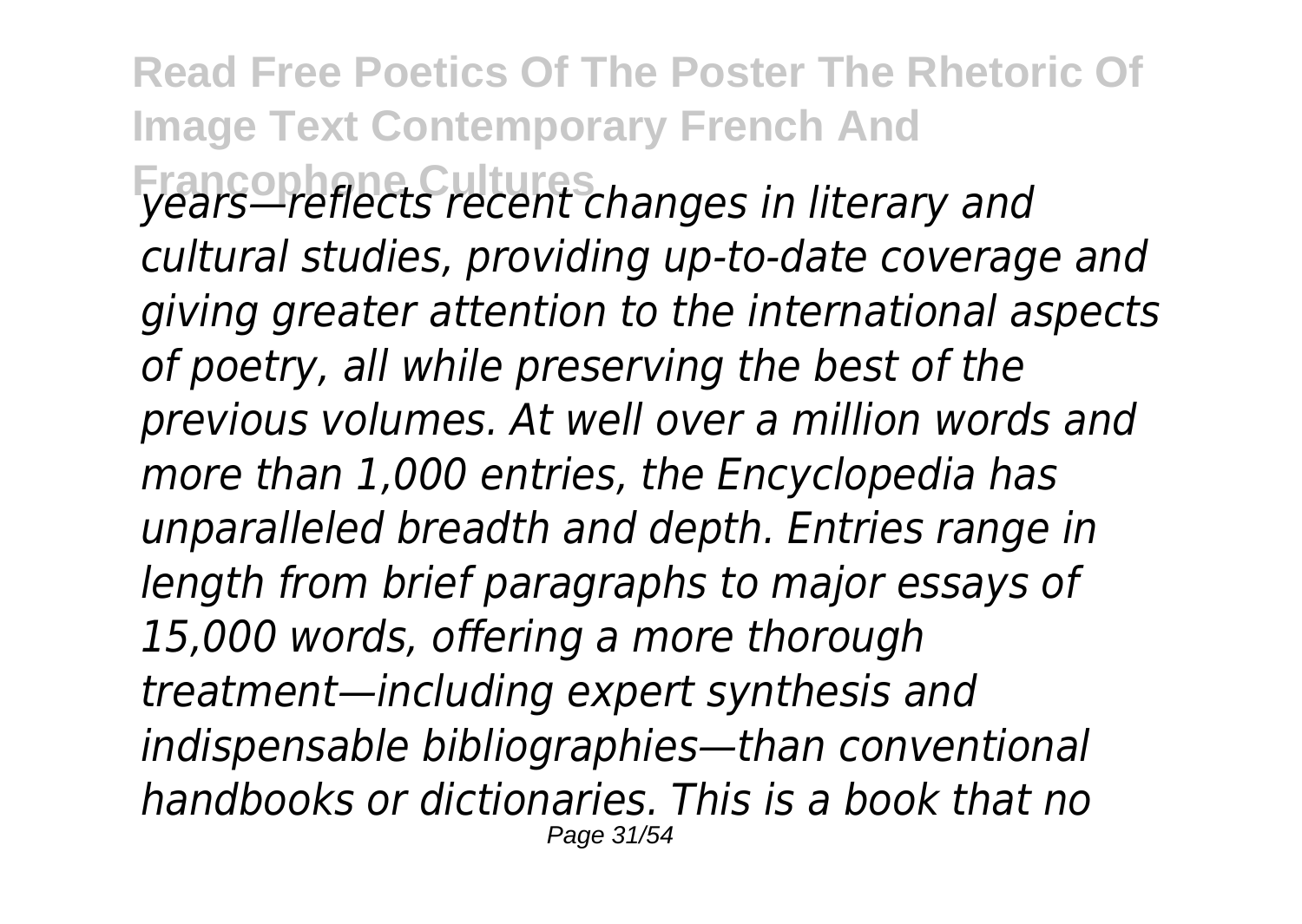**Francophone Cultures** *reader or writer of poetry will want to be without. Thoroughly revised and updated by a new editorial team for twenty-first-century students, scholars, and poets More than 250 new entries cover recent terms, movements, and related topics Broader international coverage includes articles on the poetries of more than 110 nations, regions, and languages Expanded coverage of poetries of the non-Western and developing worlds Updated bibliographies and cross-references New, easier-touse page design Fully indexed for the first time Liverpool University Press Autumn 2010 Catalogue* Page 32/54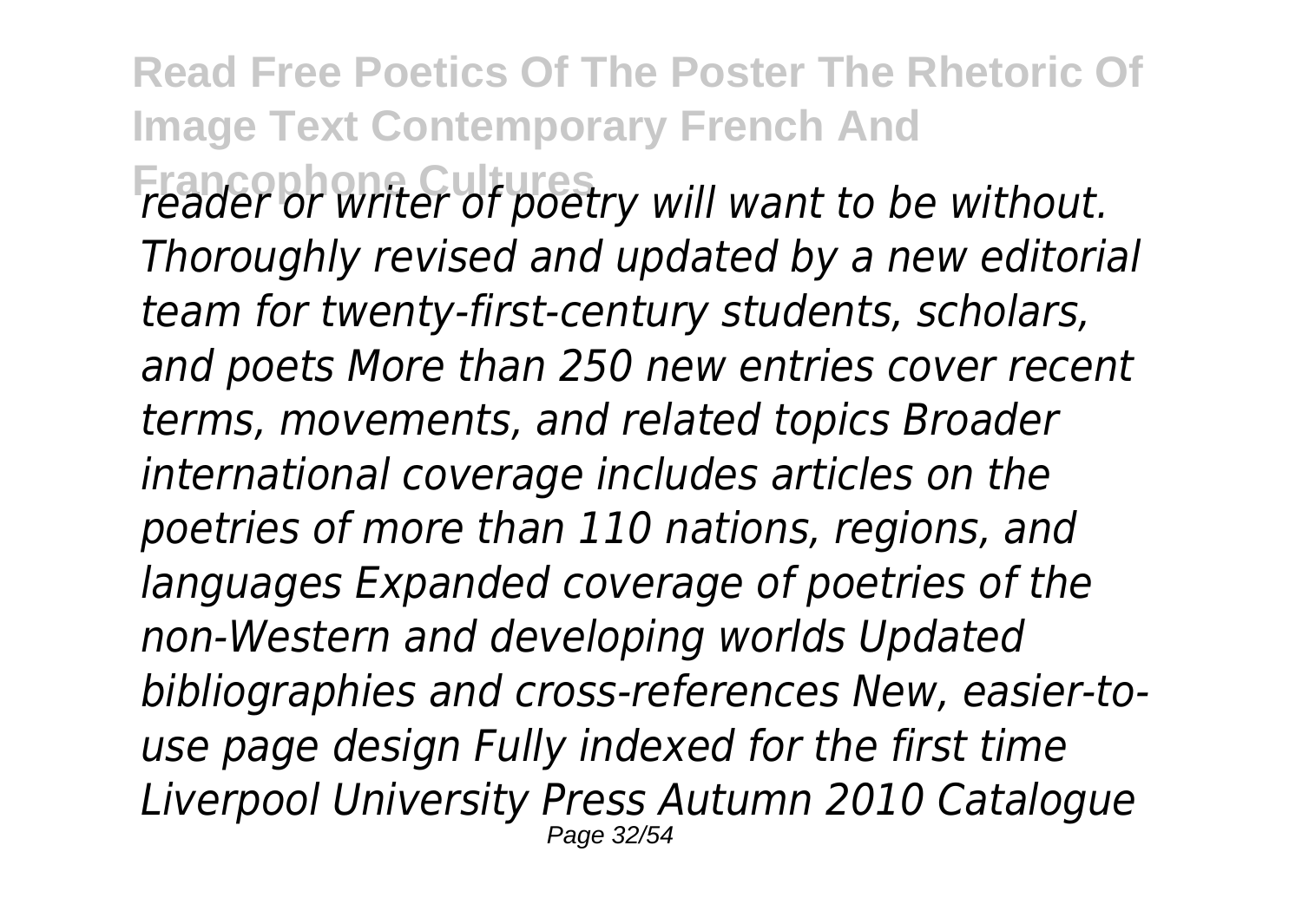**Read Free Poetics Of The Poster The Rhetoric Of Image Text Contemporary French And Francophone Cultures** *American and British Poetry Myth and Metaphor in the Work of Nelu Wolfensohn A Companion to Poetic Genre By Ralph Bernabei, Poems by Buzz McCall [invitation Poster]. Contemporary British Poetry The Making of a Human Bomb Description: Poster for Poetry Live at The Globe with information about who will be reading. The book is based on ethnographic fieldwork which was carried out between 2012 and 2014, within the framework of the selected sample in the domestic spaces of different* Page 33/54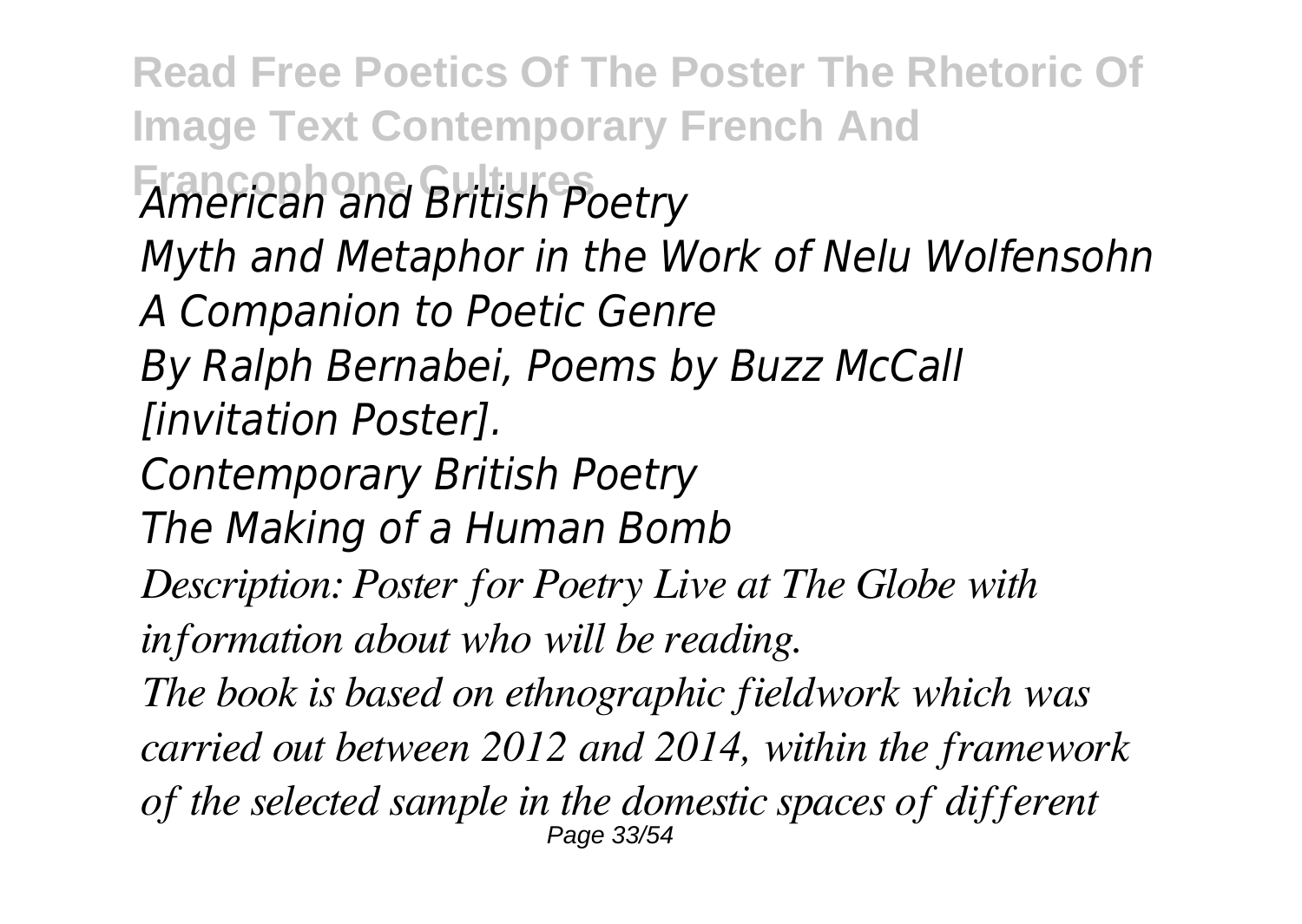**Read Free Poetics Of The Poster The Rhetoric Of Image Text Contemporary French And Francophone C**<br>*Social strata in the Pakistani province of Punjab. The study focuses on the objects of material culture and artifacts kept for decoration as memorabilia, or presented as gifts for religious or other purposes in these domestic spaces. Dissertation (Series: Art History / Kunstgeschichte, Vol. 104) [Subject: Middle East Studies, Religious Studies, Art History] From band posters stapled to telephone poles to the advertisements hanging at bus shelters to the inspirational prints that adorn office walls, posters surround us everywhere—but do we know how they began? Telling the story of this ephemeral art form, Elizabeth E. Guffey reexamines the poster's roots in the nineteenth century and* Page 34/54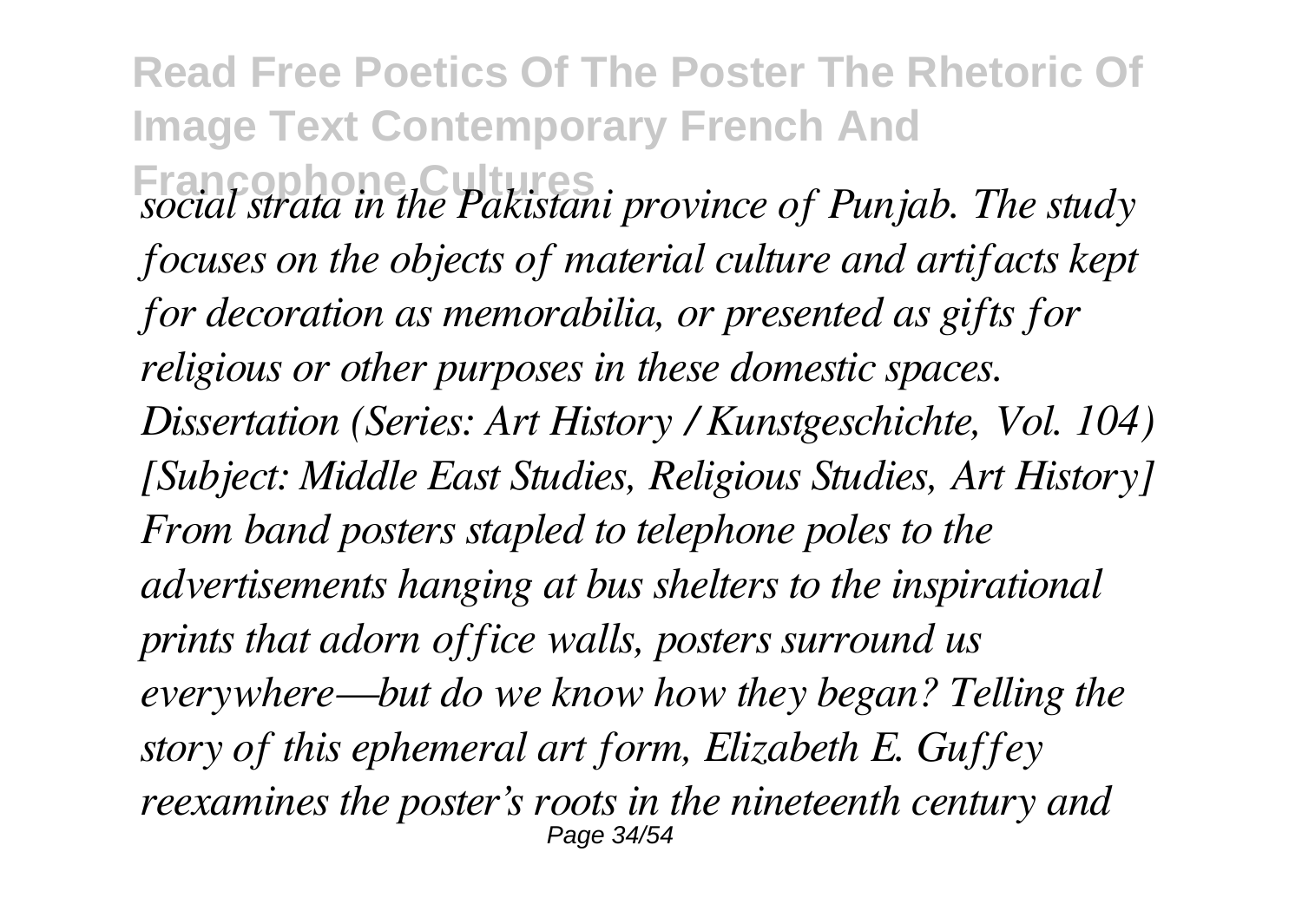**Read Free Poetics Of The Poster The Rhetoric Of Image Text Contemporary French And Francophone Cultures** *explores the relevance they still possess in the age of digital media. Even in our world of social media and electronic devices, she argues, few forms of graphic design can rival posters for sheer spatial presence, and they provide new opportunities to communicate across public spaces in cities around the globe. Guffey charts the rise of the poster from the revolutionary lithographs that papered nineteenthcentury London and Paris to twentieth-century works of propaganda, advertising, pop culture, and protest. Examining contemporary examples, she discusses Palestinian martyr posters and West African posters that describe voodoo activities or Internet con men, stopping* Page 35/54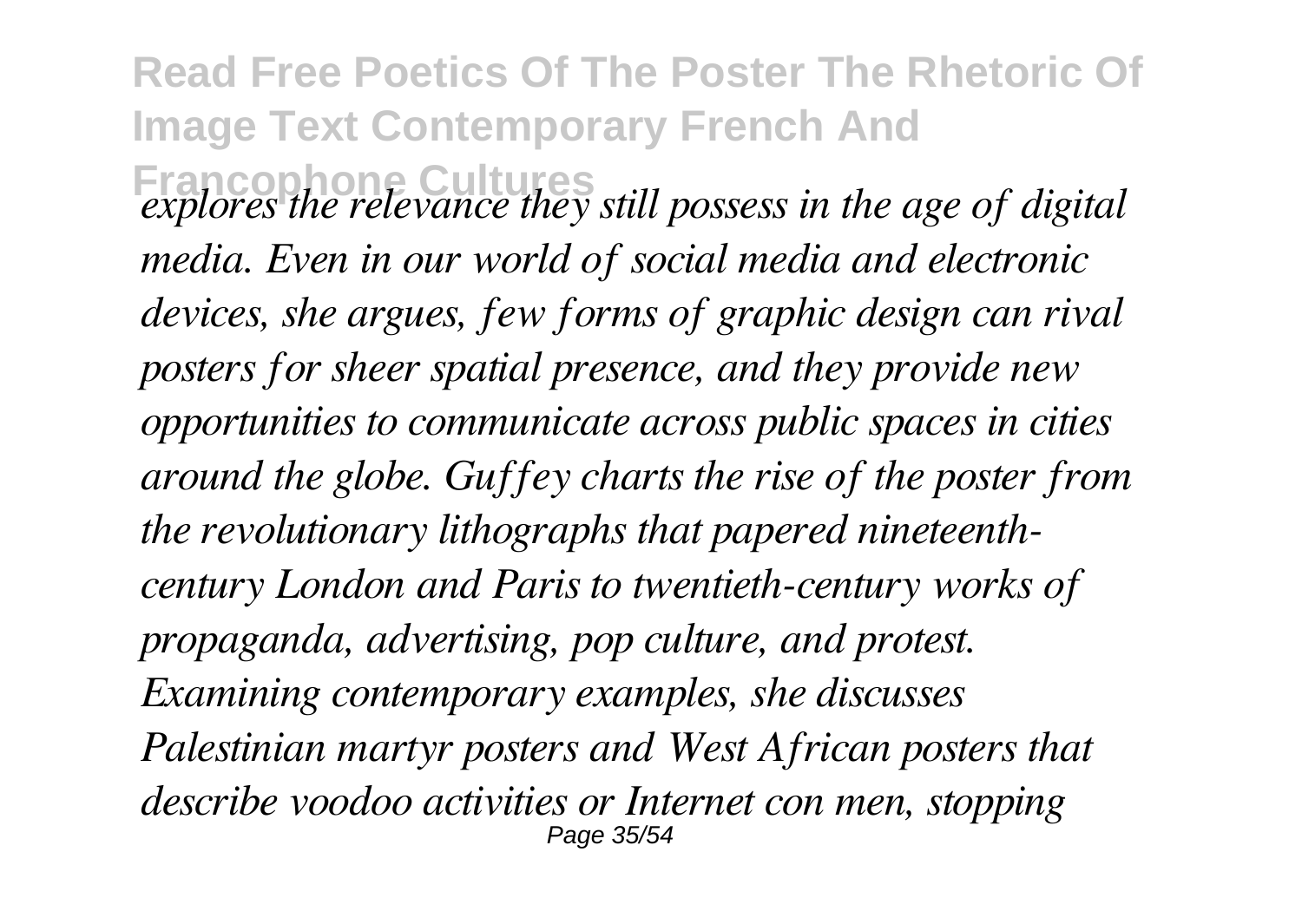**Francophone Cultures** *along the way to uncover a rich variety of posters from the Soviet Union, China, the United States, and more. Featuring 150 stunning images, this illuminating book delivers a fresh look at the poster and offers revealing insights into the designs and practices of our twenty-first-century world. Bertolt Brecht, one of the most influential European playwrights of the twentieth century, was also a poet of distinction. This volume is the first comprehensive study devoted to his most important collection of political poetry, the Svendborg Poems. The contributors analyse Brecht's work critically and historically, discussing it in relation to questions of poetics, political commitment, exile,* Page 36/54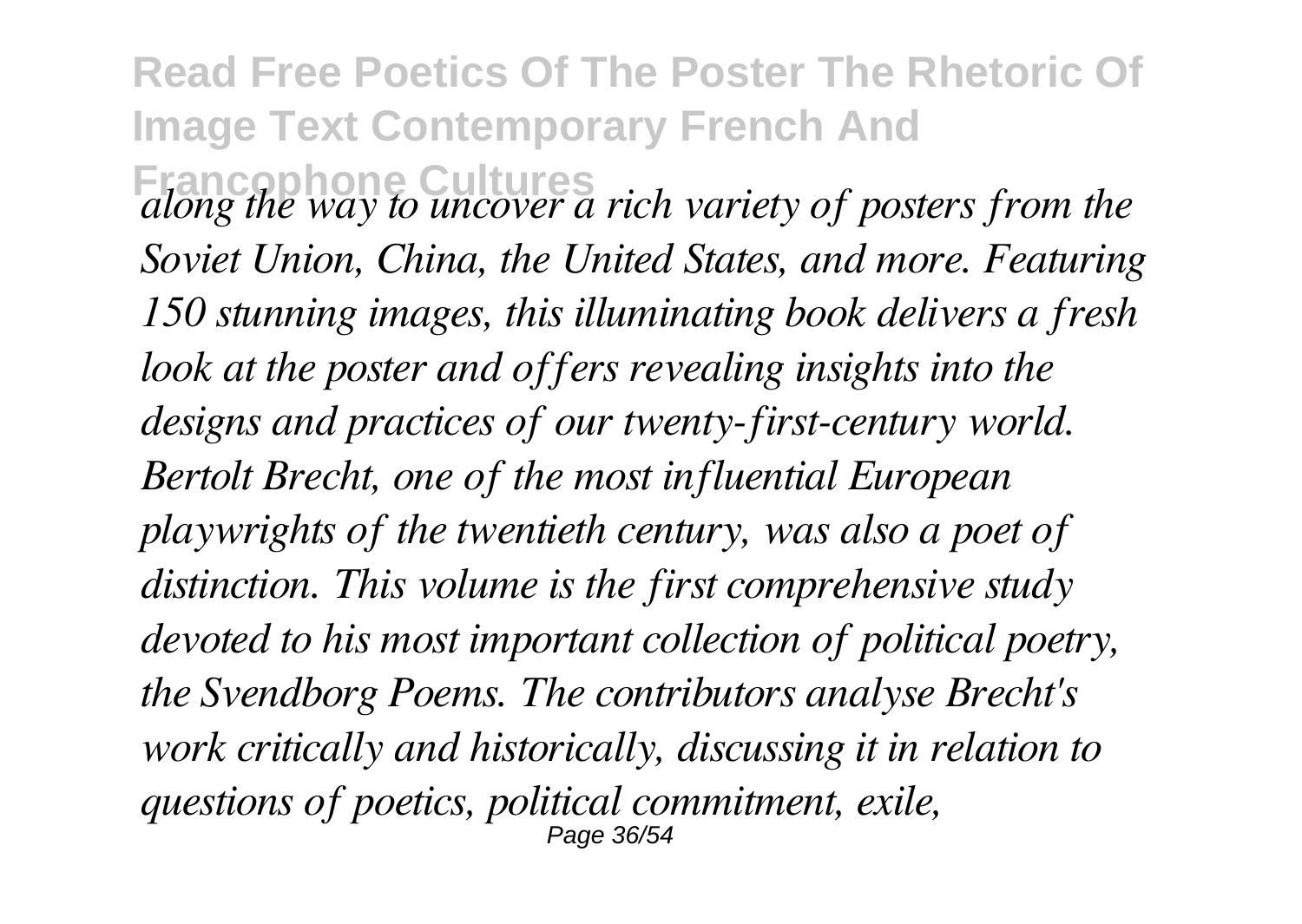**Read Free Poetics Of The Poster The Rhetoric Of Image Text Contemporary French And Francophone Cultures** *propaganda, rhetoric, and the scope and limitations of political poetry. Links are also drawn with the work of German, Soviet and English poets of the period, and with later Germany poets. Poetry at Stake The Poetics of Poetry Film Demo Tracks for a Mobile Culture The Dawning Lyric Aesthetics and the Challenge of Technology Industrial Poetics The Poster Dr. Roper describes the mode of many of Dryden's*

Page 37/54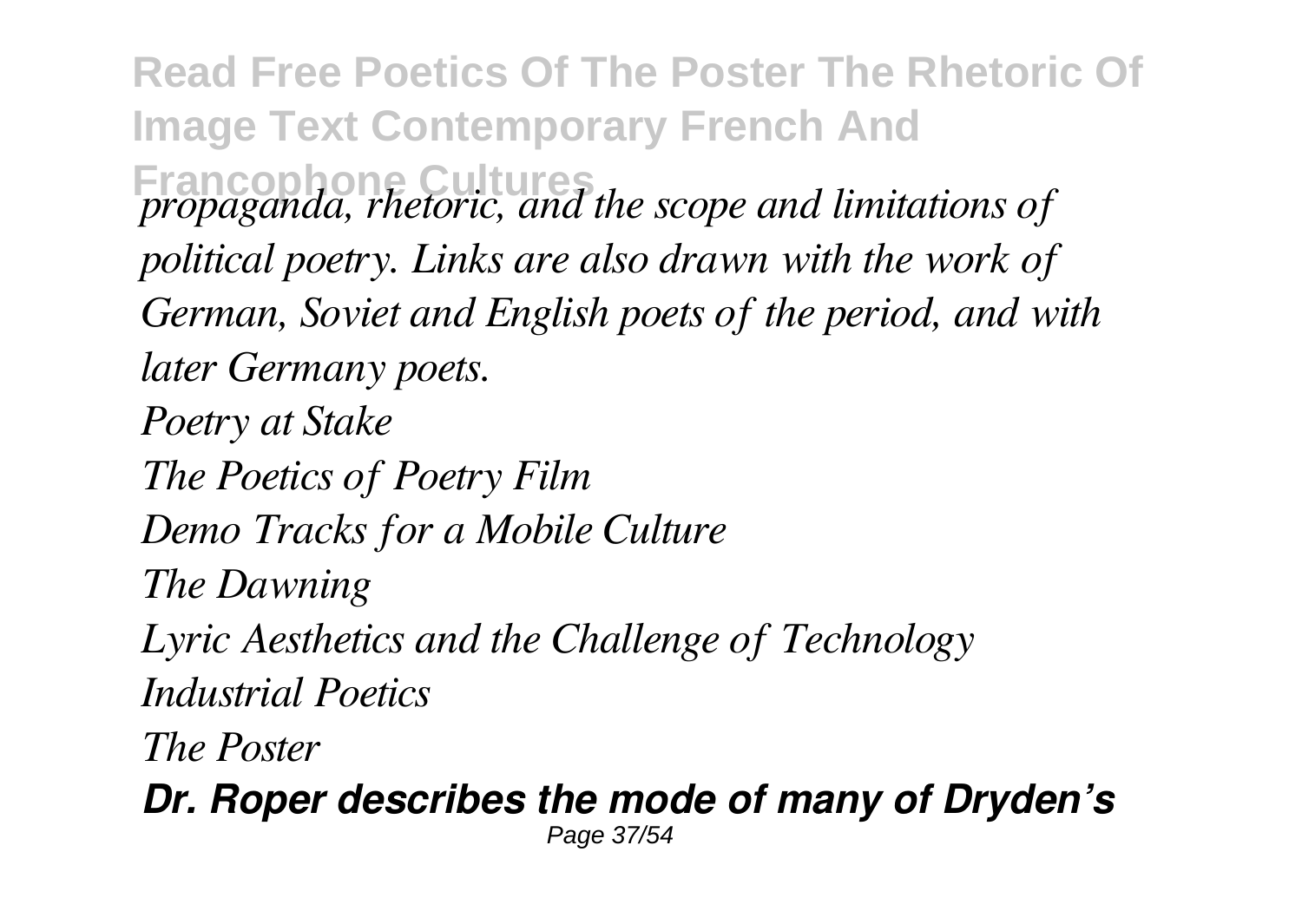**Read Free Poetics Of The Poster The Rhetoric Of Image Text Contemporary French And Francophone Cultures** *original poems by redefining the royalism that provides the matter of some works and the metaphoric vocabulary of others. Dryden's royalism is seen both as an identifiable political attitude and a way of apprehending public life that again and again relates superficially non-political matters to the standards and assumptions of politics in order to determine their public significance. Dryden's Poetic Kingdoms, first published in 1965, principally through readings of ten poems, comes to the conclusion that Dryden's poems are most successful when they work to create a meaningful analogy between such topics as literature and* Page 38/54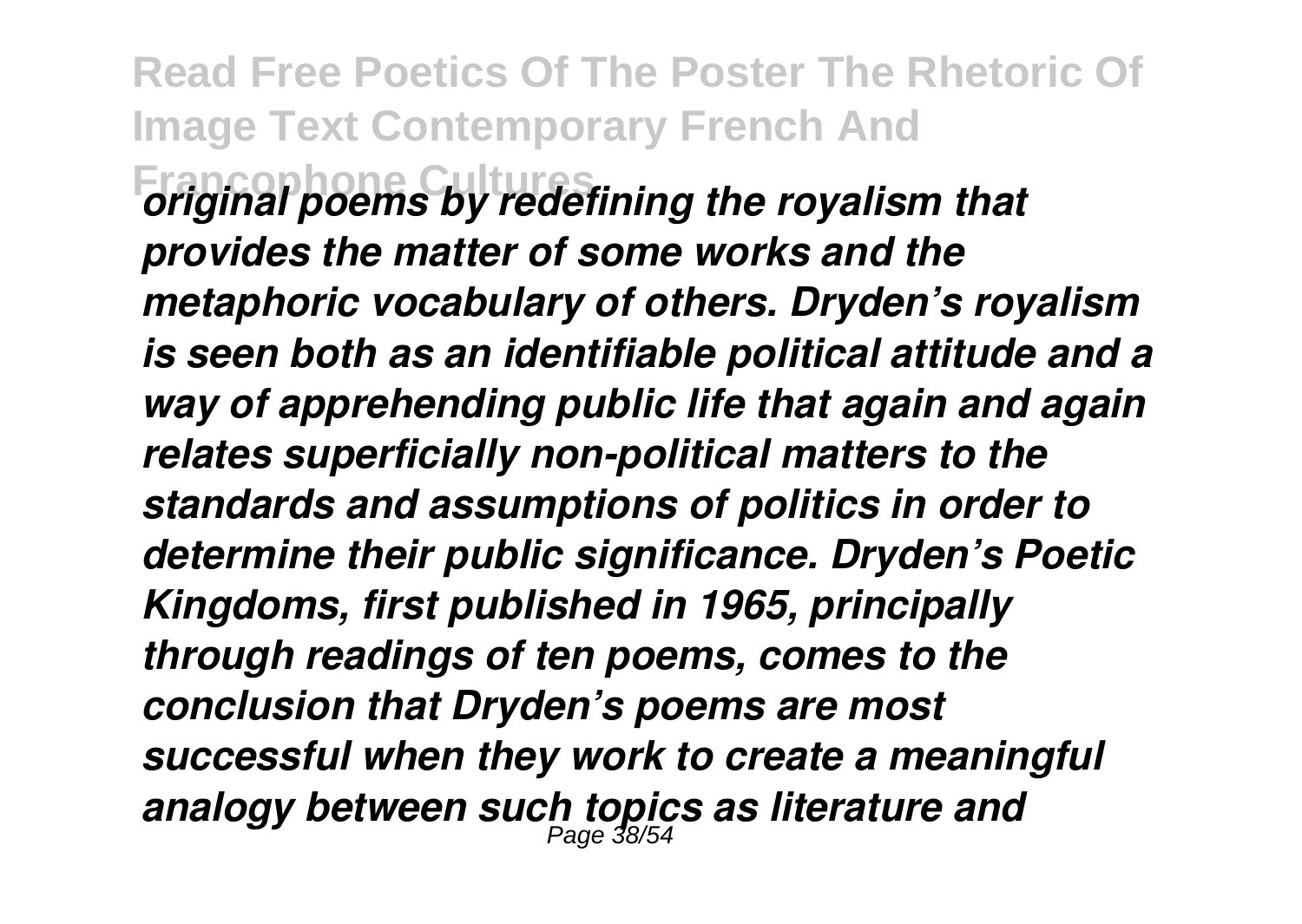#### **Francophone Cultures** *politics or between the constitution of England and the constitution of Rome, the Garden of Eden, or Israel under David.*

*The Poster: Art, Advertising, Design, and Collecting, 1860sÐ1900s is a cultural history that situates the poster at the crossroads of art, design, advertising, and collecting. Though international in scope, the book focuses especially on France and England. Ruth E. Iskin argues that the avant-garde poster and the original art print played an important role in the development of a modernist language of art in the 1890s, as well as in the adaptation of art to an era of mass media. She moreover contends that this new* Page 39/54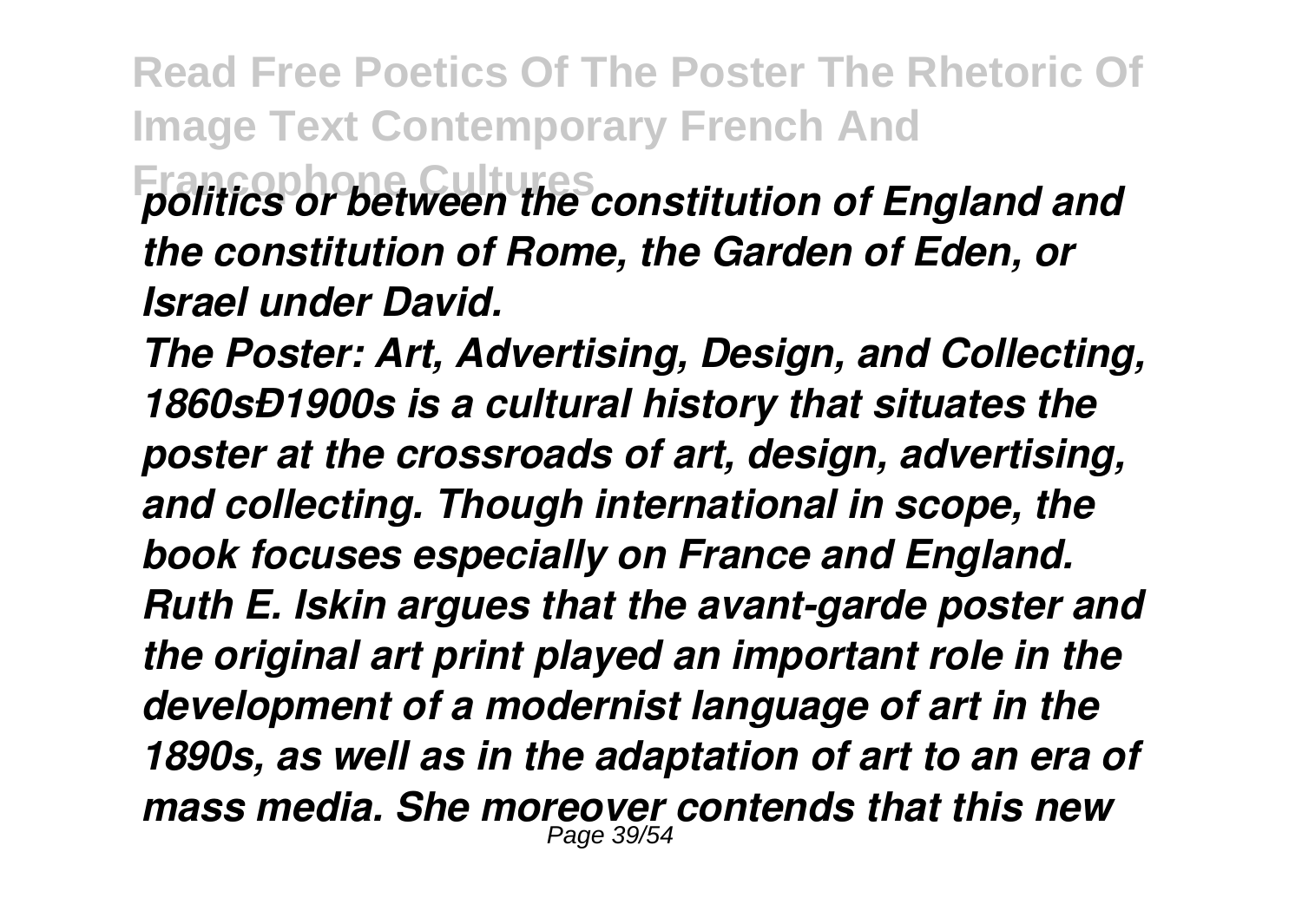**Read Free Poetics Of The Poster The Rhetoric Of Image Text Contemporary French And Francophone Cultures** *form of visual communication fundamentally redefined relations between word and image: poster designers embedded words within the graphic, rather than using images to illustrate a text. Posters had to function as effective advertising in the hectic environment of the urban street. Even though initially commissioned as advertisements, they were soon coveted by collectors. Iskin introduces readers to the late nineteenth-century ÒiconophileÓÑa new type of collector/curator/archivist who discovered in poster collecting an ephemeral archaeology of modernity. Bridging the separation between the fields of art, design, advertising, and collecting,* Page 40/54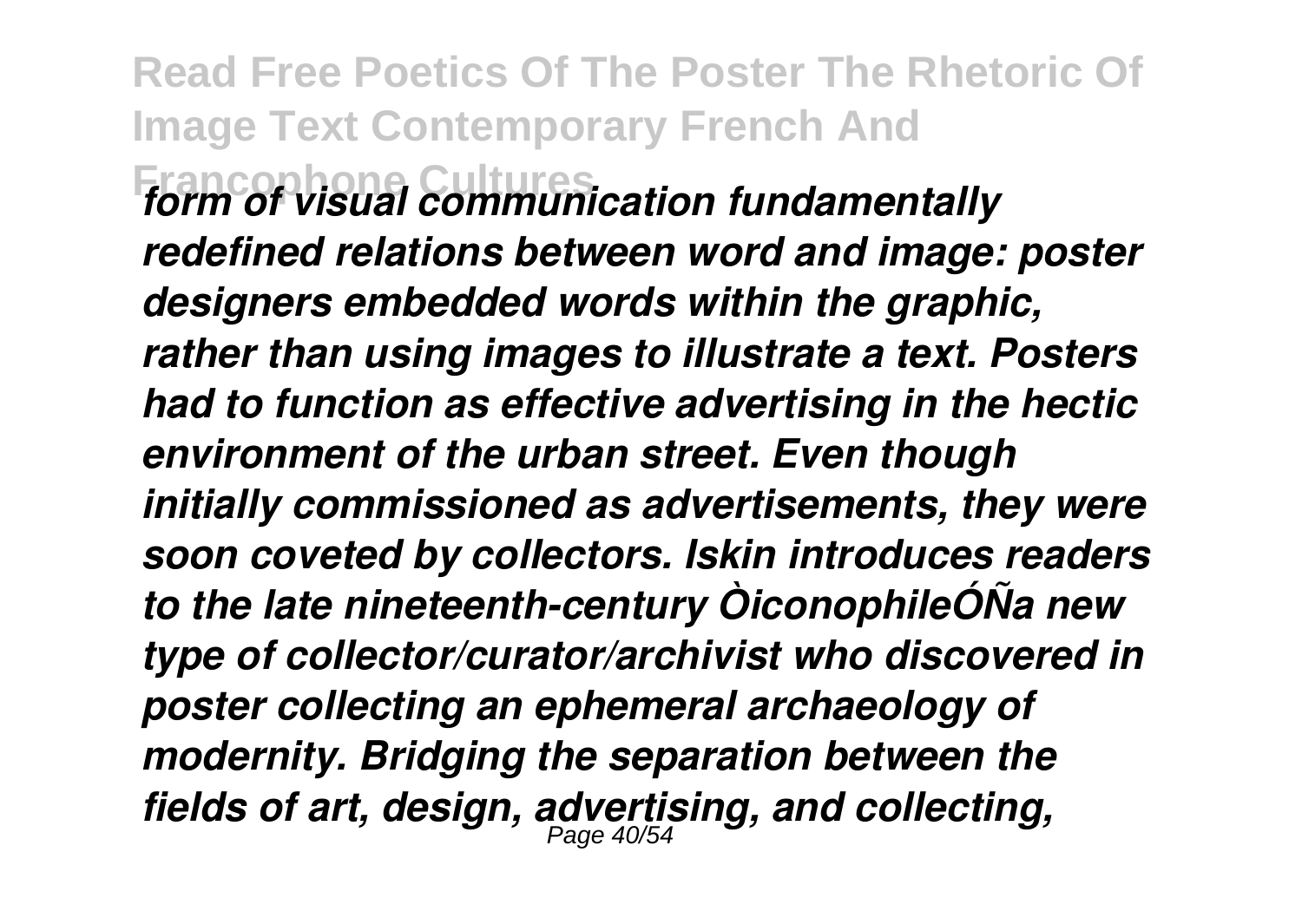**Francophone Cultures** *IskinÕs insightful study proposes that the poster played a constitutive role in the modern culture of spectacle. This stunningly illustrated book will appeal to art historians and students of visual culture, as well as social and cultural history, media, design, and advertising.*

*In The Making of a Human Bomb, Nasser Abufarha, a Palestinian anthropologist, explains the cultural logic underlying Palestinian martyrdom operations (suicide attacks) launched against Israel during the Al-Aqsa Intifada (2000–06). In so doing, he sheds much-needed light on how Palestinians have experienced and perceived the broader conflict.* Page 41/54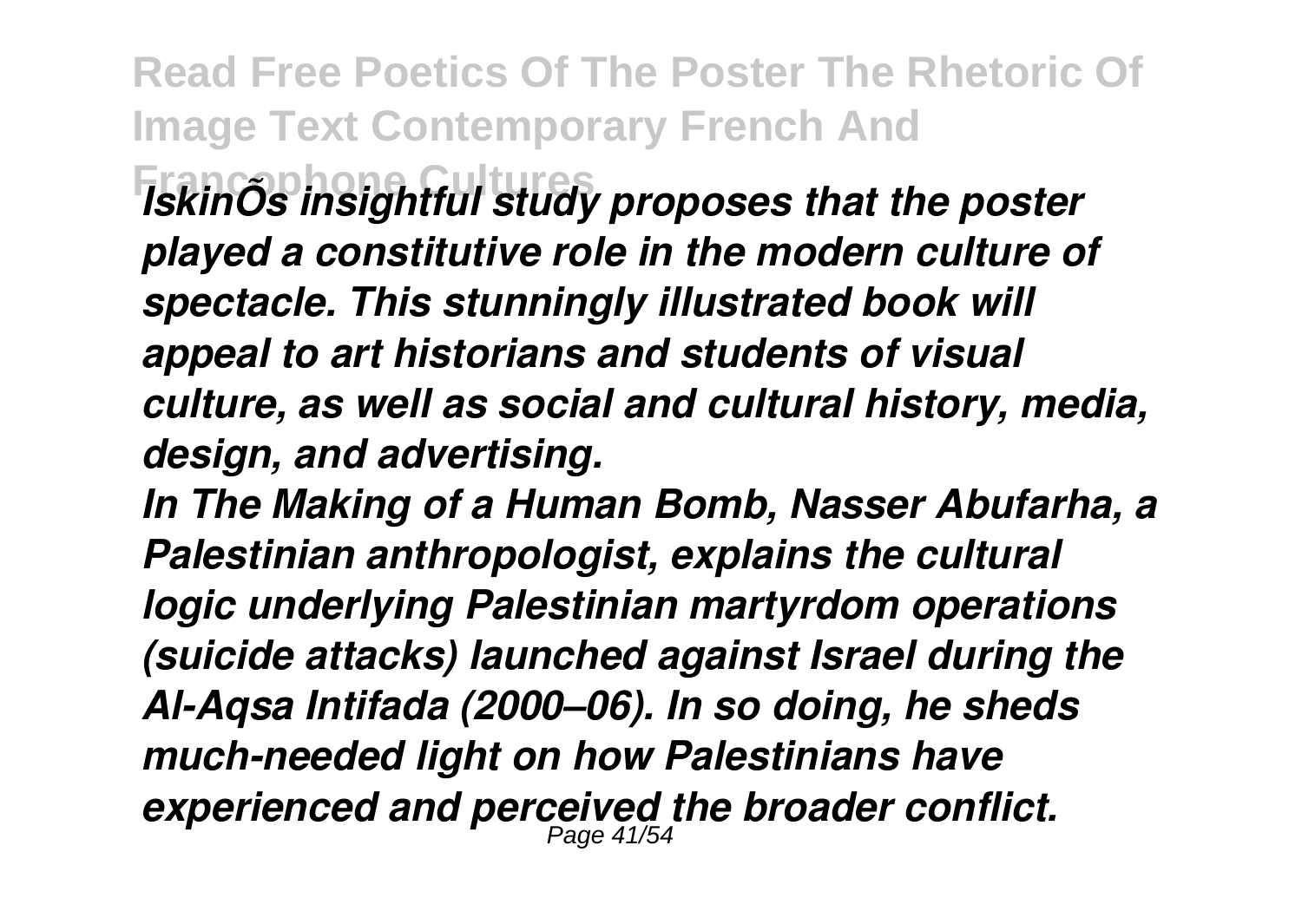**Read Free Poetics Of The Poster The Rhetoric Of Image Text Contemporary French And Francophone Cultures** *During the Intifada, many of the martyrdom operations against Israeli targets were initiated in the West Bank town of Jenin and surrounding villages. Abufarha was born and raised in Jenin. His personal connections to the area enabled him to conduct ethnographic research there during the Intifada, while he was a student at a U.S. university. Abufarha draws on the life histories of martyrs, interviews he conducted with their families and members of the groups that sponsored their operations, and examinations of Palestinian literature, art, performance, news stories, and political commentaries. He also assesses data—about the* Page 42/54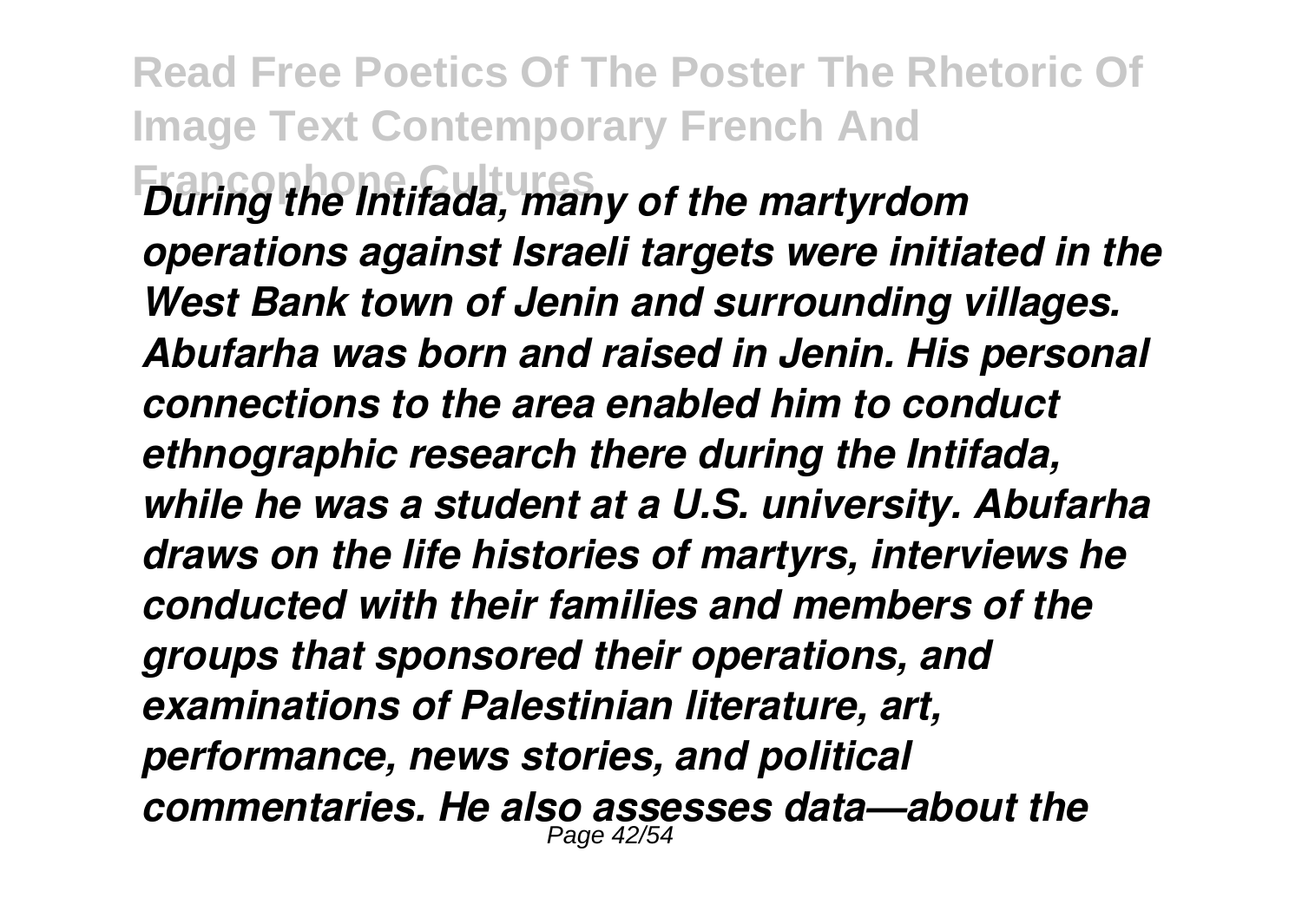**Francophone Cultures** *bombers, targets, and fatalities caused—from more than two hundred martyrdom operations carried out by Palestinian groups between 2001 and 2004. Some involved the use of explosive belts or the detonation of cars; others entailed armed attacks against Israeli targets (military and civilian) undertaken with the intent of fighting until death. In addition, he scrutinized suicide attacks executed by Hamas and Islamic Jihad between 1994 and 2000. In his analysis of Palestinian political violence, Abufarha takes into account Palestinians' understanding of the history of the conflict with Israel, the effects of containment on Palestinians' everyday lives, the disillusionment* Page 43/54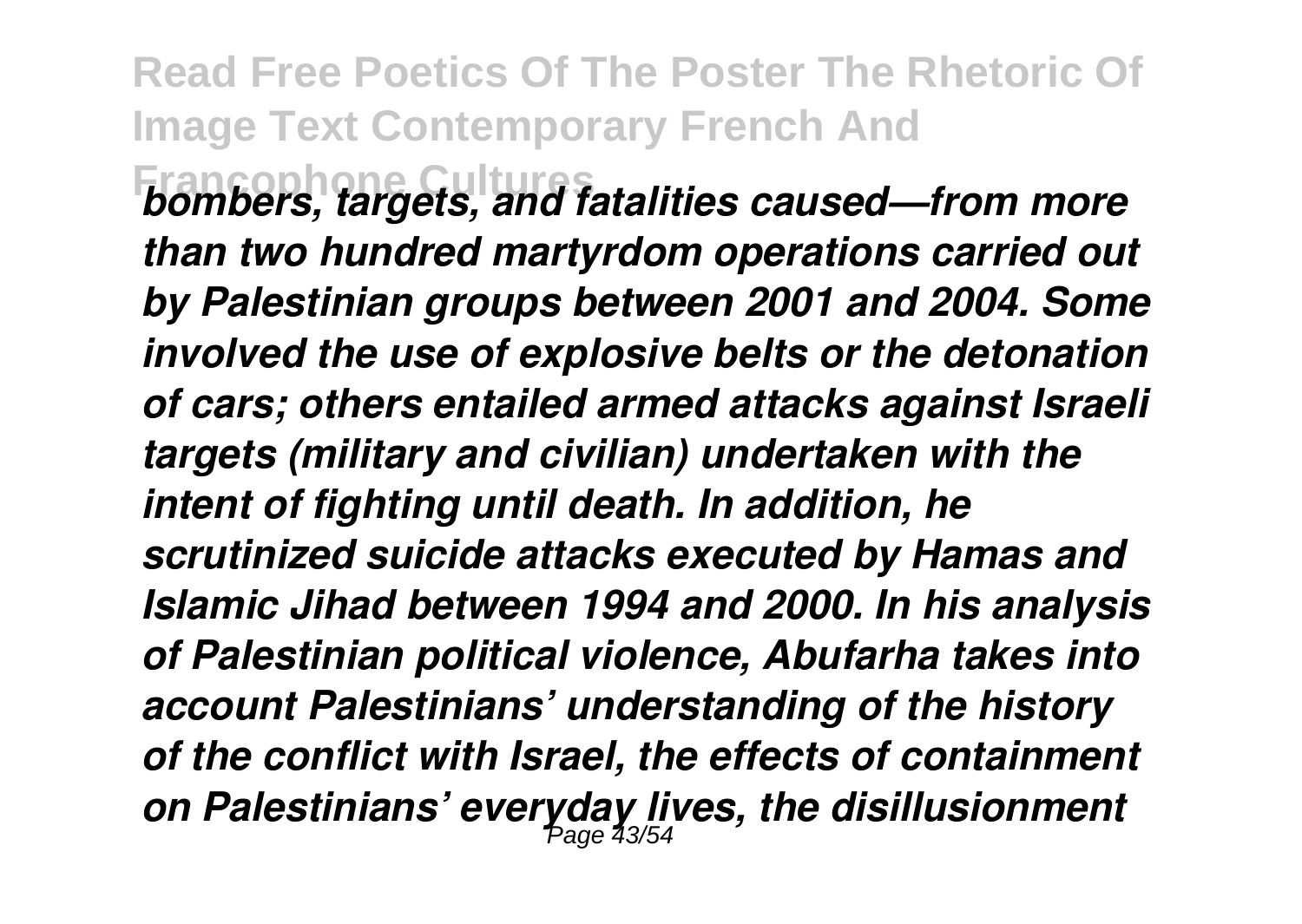**Francophone Cultures** *created by the Oslo peace process, and reactions to specific forms of Israeli state violence. The Making of a Human Bomb illuminates the Palestinians' perspective on the conflict with Israel and provides a model for ethnographers seeking to make sense of political violence.*

*There is value in taking poetry to work, and finding the poetry that's already there. Publications like "Harvard Business Review" and "FastCompany" are starting to write about the power of poetry-noting poetry's effectiveness in building creative thinkers and problem solvers. Yet there is no single source to guide those who are \*at work\* every day, with little* Page 44/54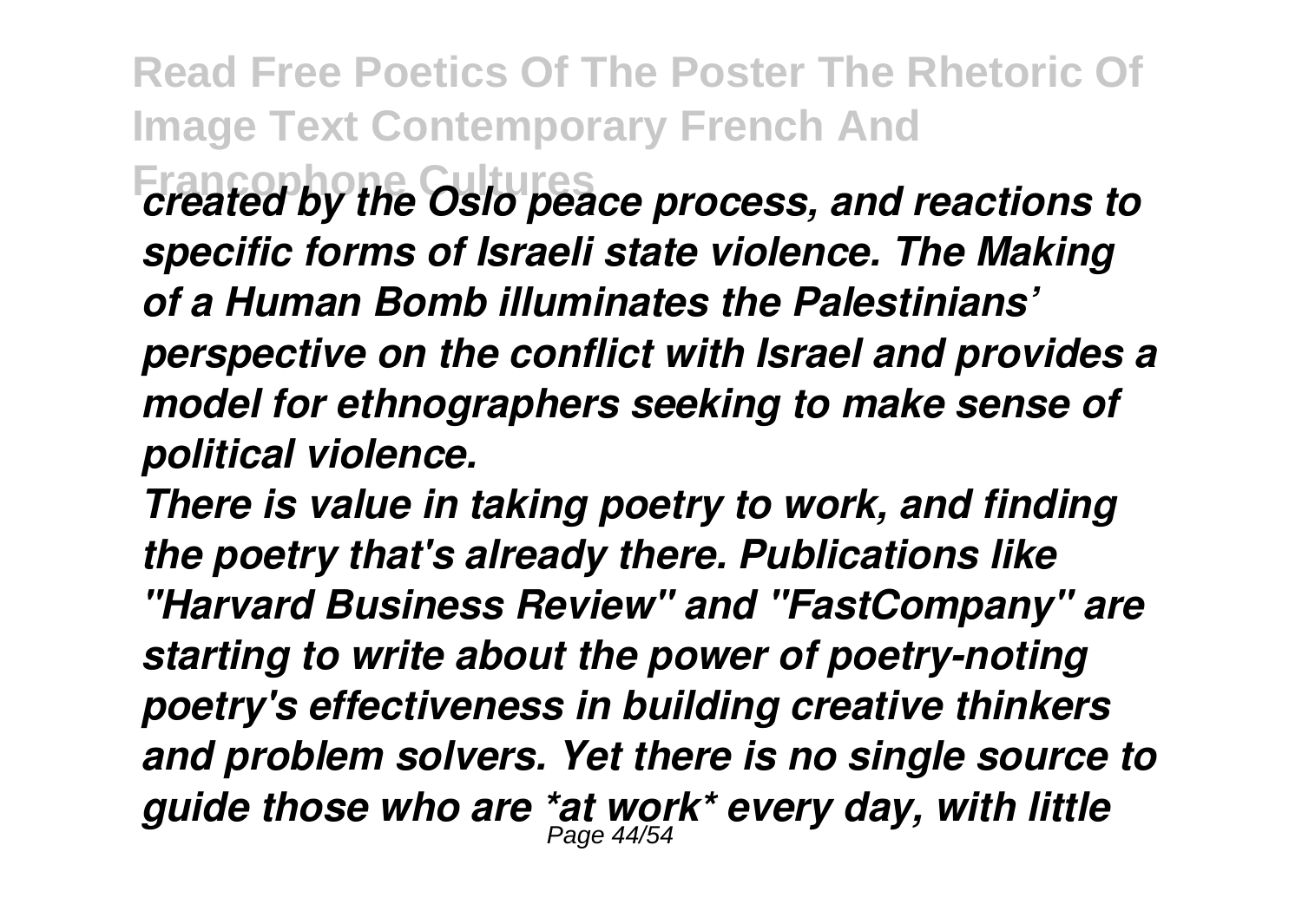**Francophone Cultures** *direction for how to explore the power of poetry in the workplace. Glynn Young's "Poetry at Work" is that guide. From discussions about how poetry is built into the very fabric of work, to practical suggestions on how to be a poet at work, this is a book that meets a very real need. Altogether-a landmark book that moves beyond David Whyte's seminal book on poetry and the corporate world. More than just philosophy, this book brings the hope of practice and surprising discovery, the benefits of stress relief and increased accomplishment. \*\*\* The Masters in Fine Living Series is designed to help people live a whole life through the power of reading,* Page 45/54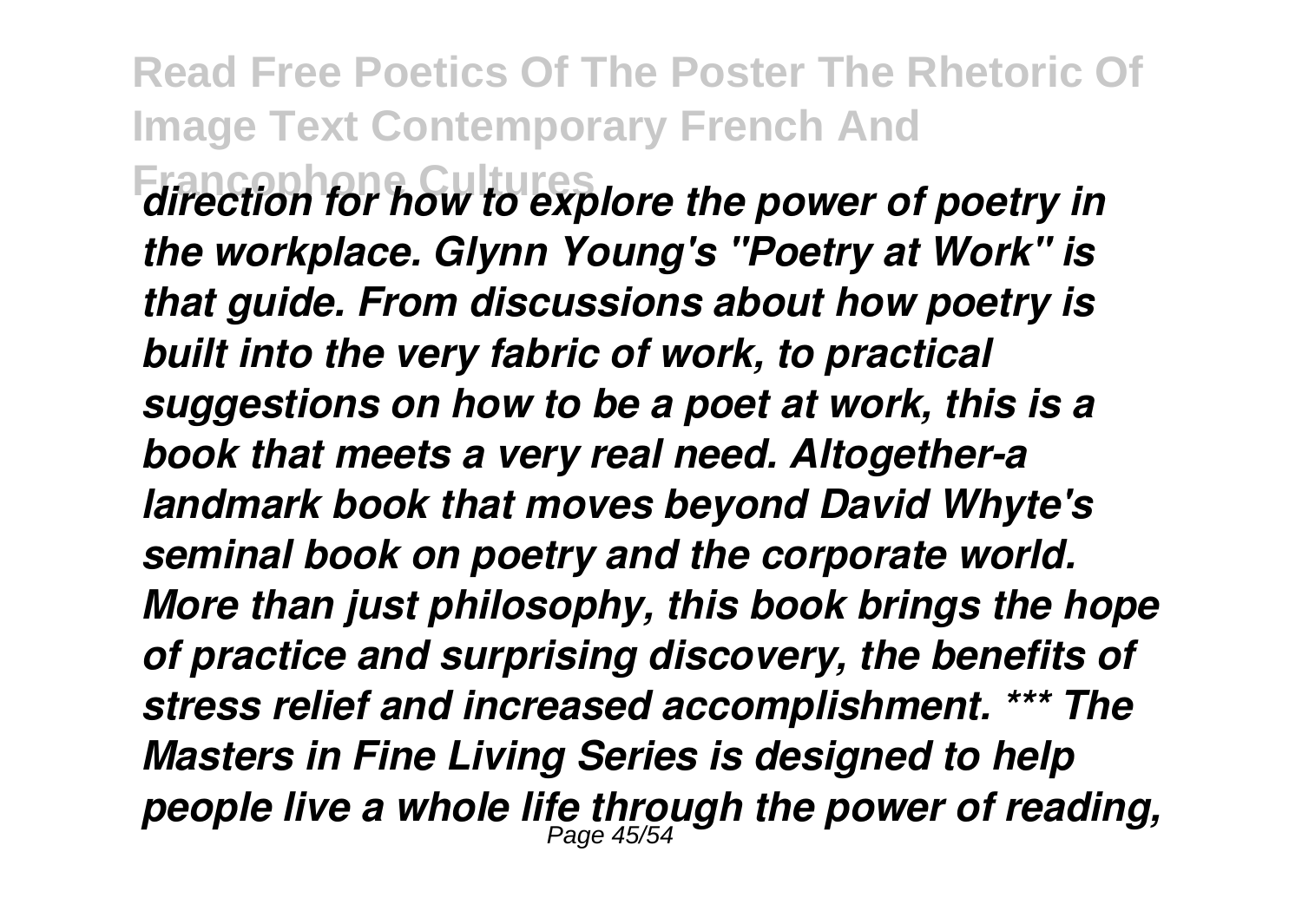**Read Free Poetics Of The Poster The Rhetoric Of Image Text Contemporary French And Francophone Cultures** *writing, and just plain living. Look for titles with the tabs "read, write, live, play, learn, " or "grow"-and join a culture of individuals interested in living deeply, richly. A Guide to the Criticism, 1925-1978 My Poetic Licence Poetics of the Poster Black Aesthetics and Formal Innovation in African American Poetry Design in Airline Travel Posters 1920-1970 Text and Image in Modern European Culture Joan Brossa Or the Poetic Revolt* Recounts the poetic healing of a Vietnam veteran with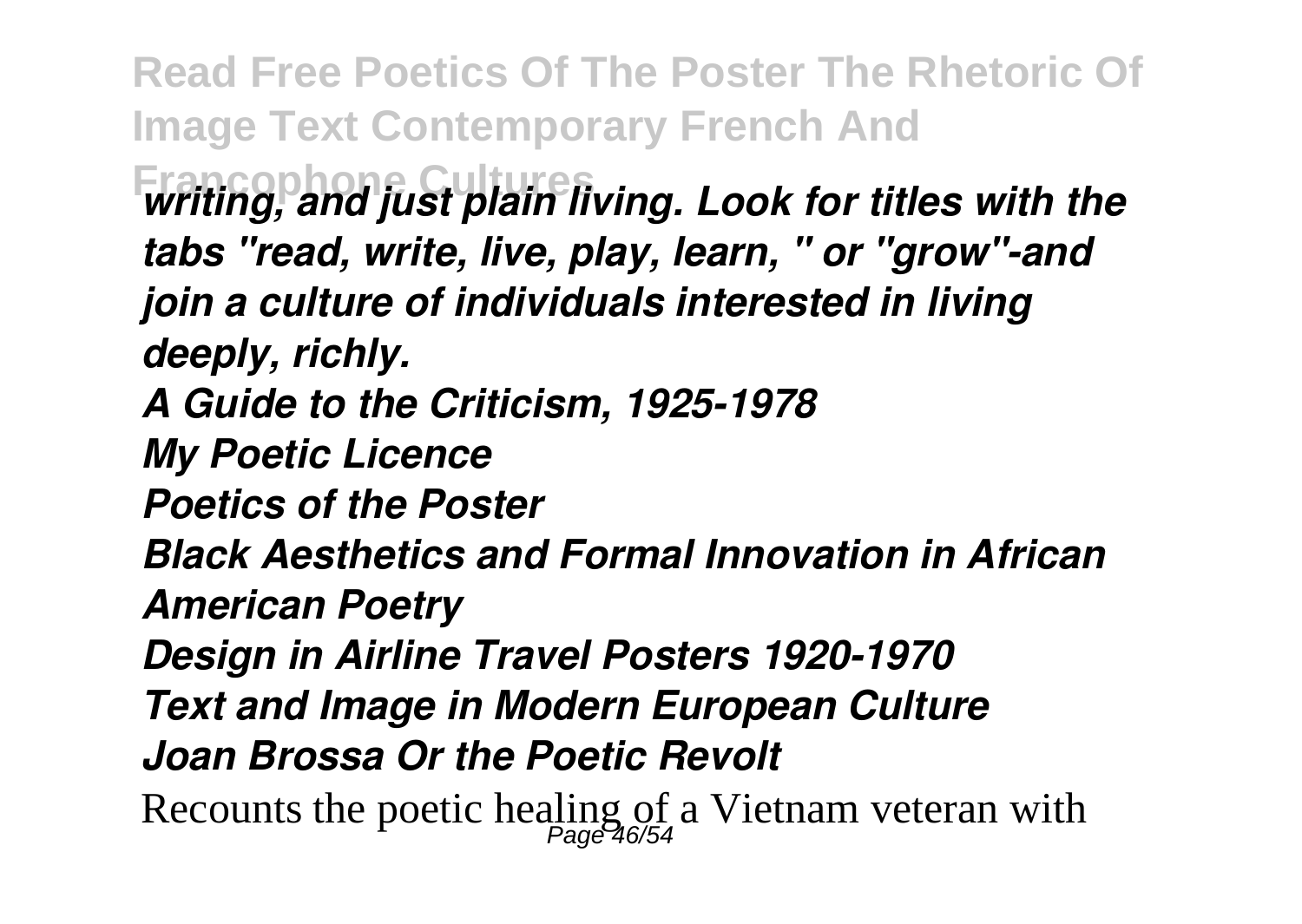**Read Free Poetics Of The Poster The Rhetoric Of Image Text Contemporary French And Francophone Cultures** poetry and plays. Describes the five phases of healing through commentary and explores intrapersonal and interpersonal conflict, dialectic, and metaphysics, as well as suicide and anti-relational and relational communication.

During the Cold War an unlikely coalition of poets, editors, and politicians converged in an attempt to discredit--if not destroy--the American modernist avantgarde. Ideologically diverse yet willing to bespeak their hatred of modern poetry through the rhetoric of anticommunism, these "anticommunist antimodernists," as Alan Filreis dubs them, joined associations such as the Page 47/54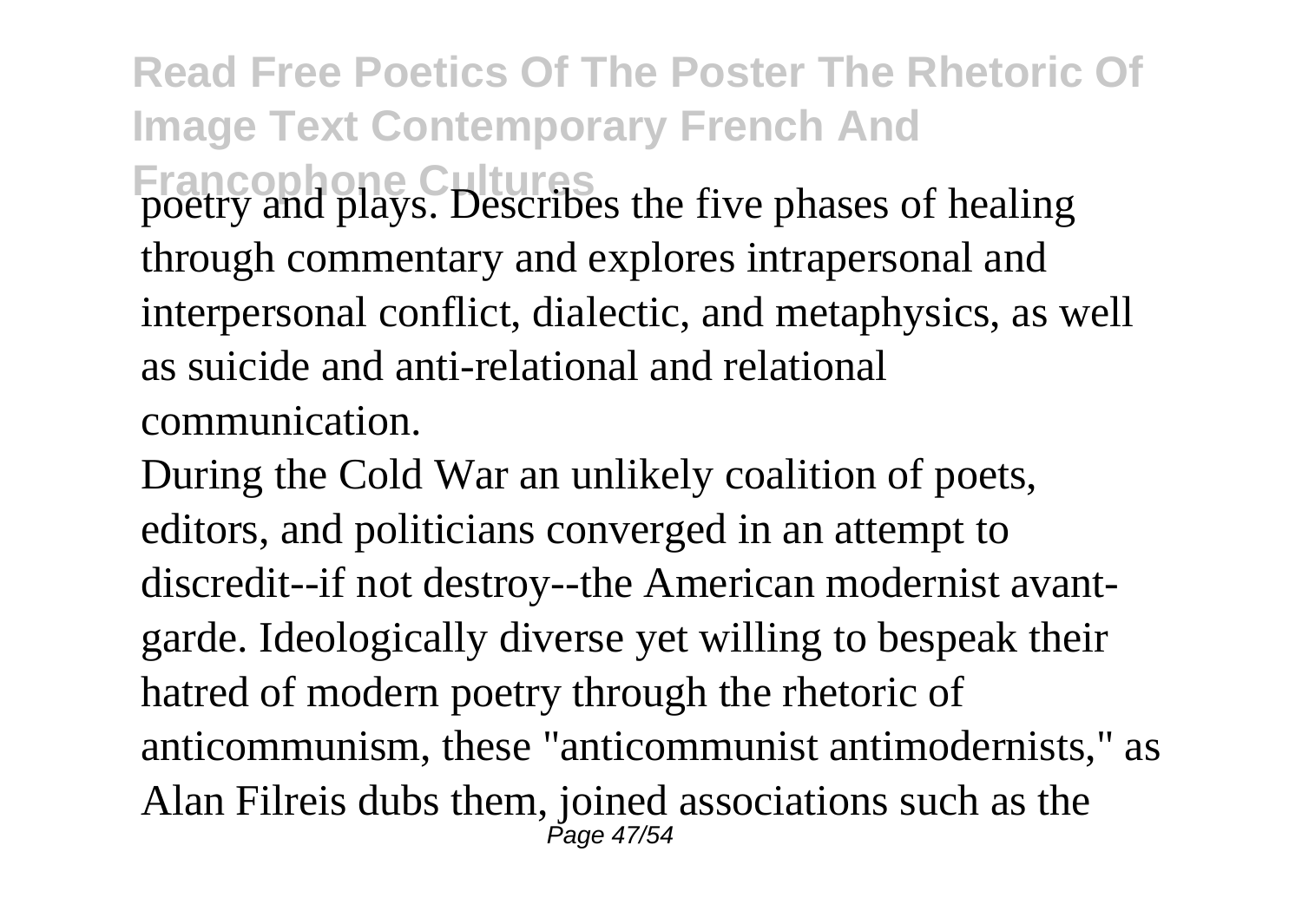### **Read Free Poetics Of The Poster The Rhetoric Of Image Text Contemporary French And Francophone: Cultures** League for Sanity in Poetry to decry the modernist

"conspiracy" against form and language. In Counterrevolution of the Word Filreis narrates the story of this movement and assesses its effect on American poetry and poetics. Although the antimodernists expressed their disapproval through ideological language, their hatred of experimental poetry was ultimately not political but aesthetic, Filreis argues. By analyzing correspondence, decoding pseudonyms, drawing new connections through the archives, and conducting interviews, Filreis shows that an informal network of antimodernists was effective in suppressing or distorting the postwar careers of many Page 48/54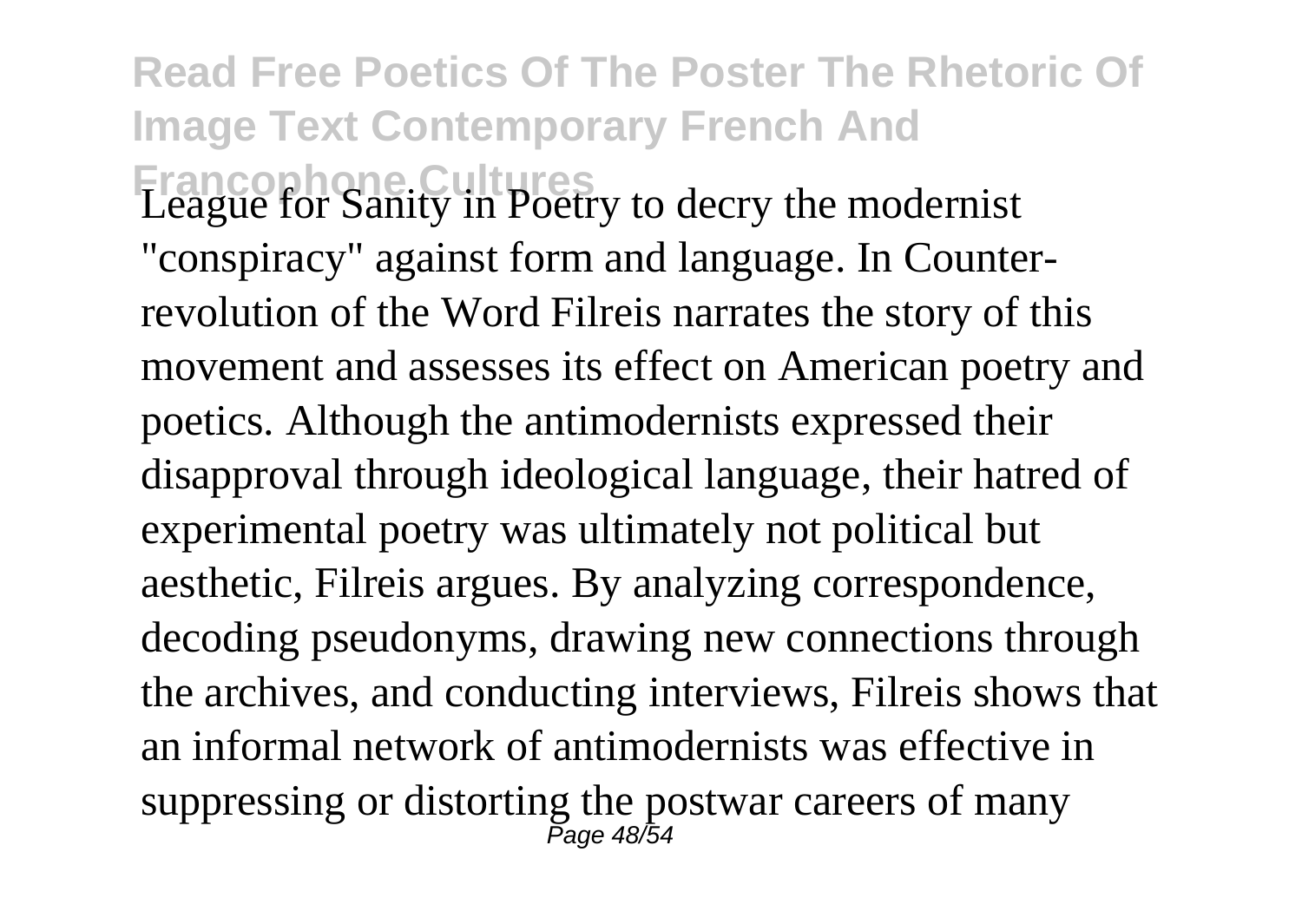**Francophone Cultures** poets whose work had appeared regularly in the 1930s. Insofar as modernism had consorted with radicalism in the Red Decade, antimodernists in the 1950s worked to sever those connections, fantasized a formal and unpolitical pre-Depression High Modern moment, and assiduously sought to de-radicalize the remnant avant-garde. Filreis's analysis provides new insight into why experimental poetry has aroused such fear and alarm among American conservatives.

This book studies design in airline travel posters of the 1920-1970 period. It is both a semiology and a sociocultural cultural history that explores the way advertising Page 49/54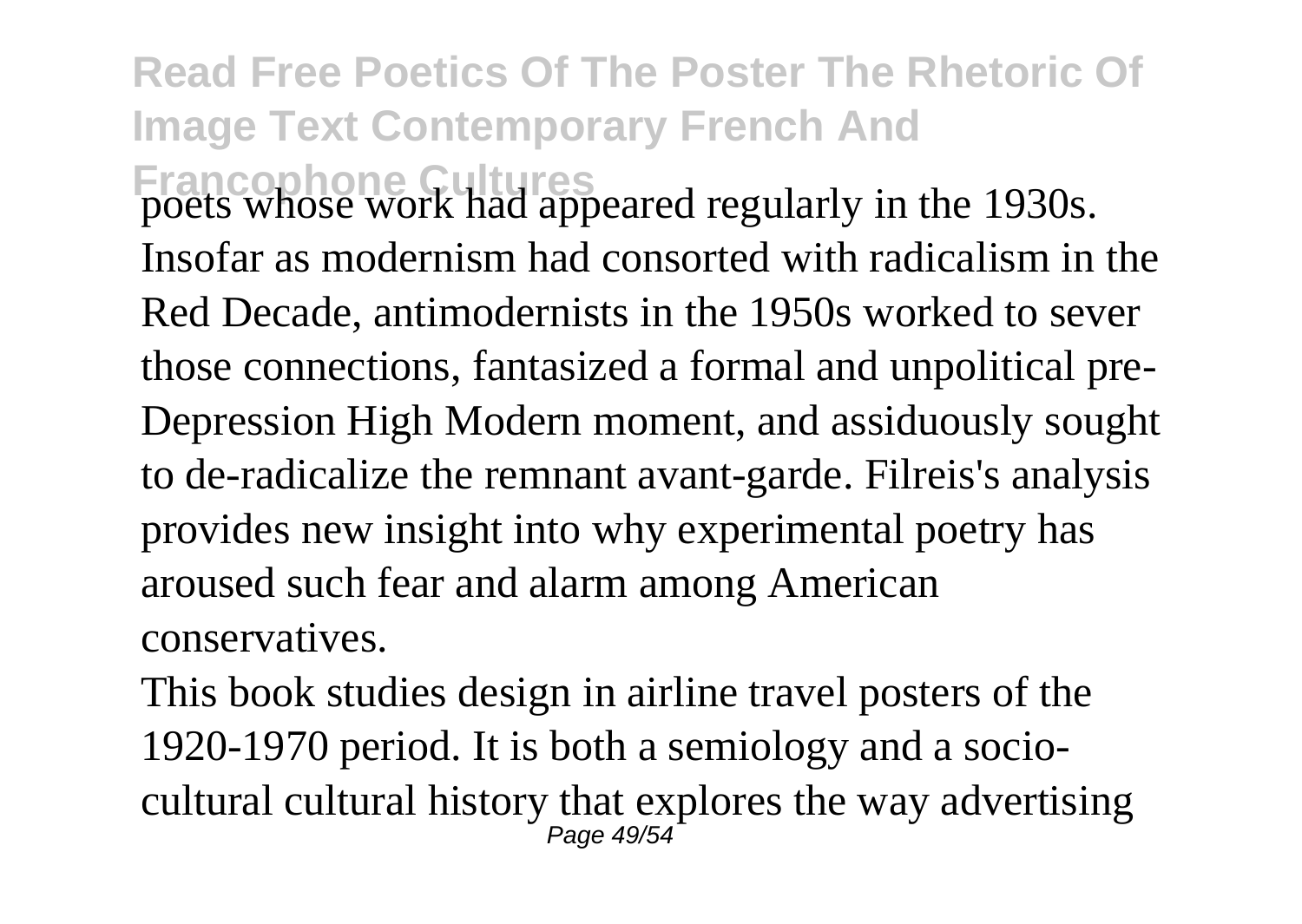**Read Free Poetics Of The Poster The Rhetoric Of Image Text Contemporary French And Francophone Cultures** posters combine information and fantasy to create seductive images/texts. The book is lavishly illustrated in colour, the images constituting part of the overall argument.

In this, the first sustained feminist analysis of Yeats, Elizabeth Butler Cullingford resituates his love poems in their cultural and historical context. Yeats himself said that when he started to write verse, "no matter how I begin, it becomes love poetry." Cullingford argues that the politics of sexuality are at the heart of his creative enterprise. From the early lyrics prompted by his frustrated love for Maud Gonne through later works such Page 50/54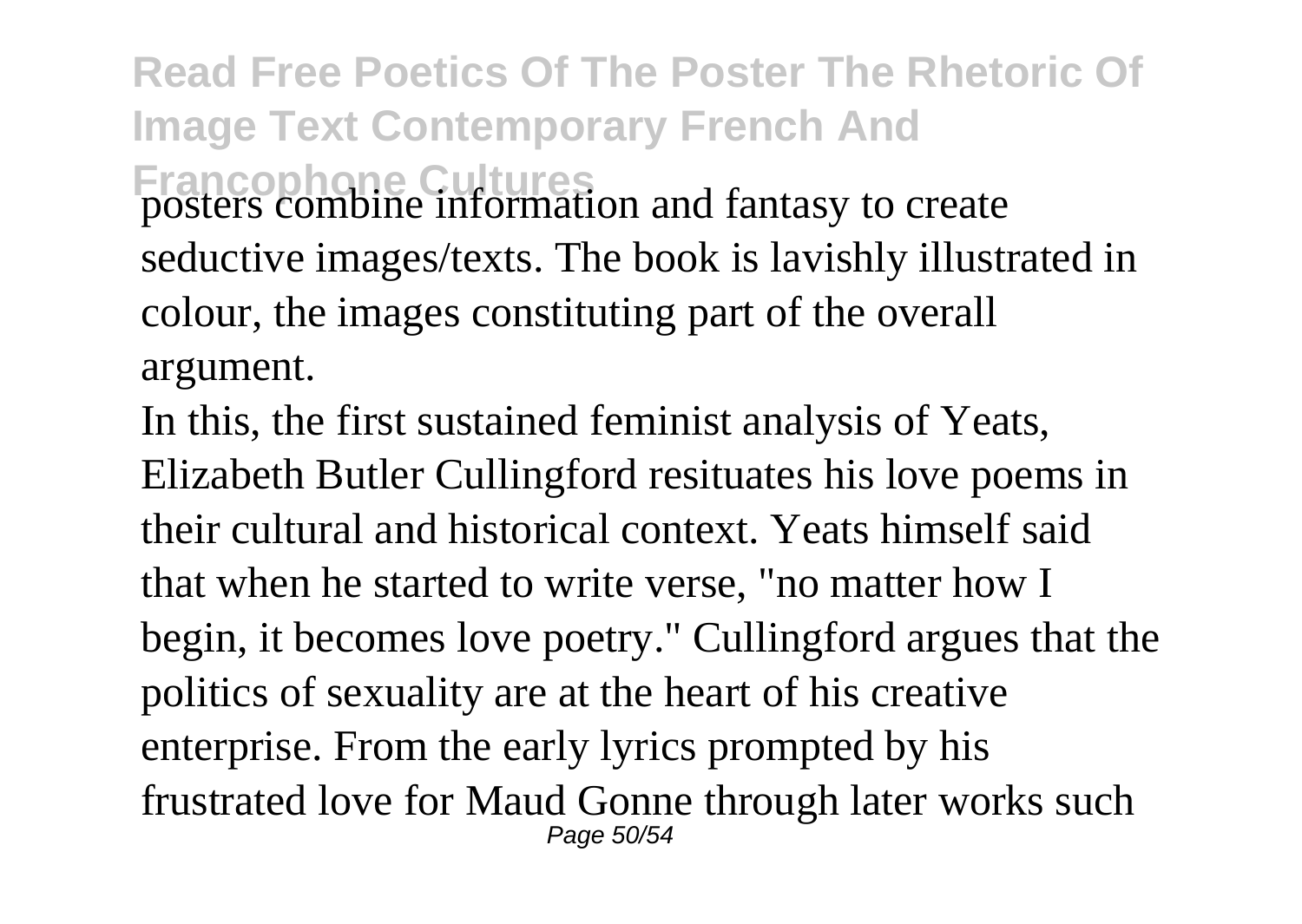**Read Free Poetics Of The Poster The Rhetoric Of Image Text Contemporary French And Francophone Cultures** as "Leda and the Swan," "Among School Children," and the Crazy Jane sequence, she traces the complex intersections between history, aesthetics, and desire. Cullingford shows how women's demand for emancipation brought pressure to bear on the conventions of love poetry, which idealize woman as an aesthetic object; and how Yeats's revision of these formal conventions modifies his idea of the Irish nation, which has traditionally been represented as female. Yeats described himself as "a man of my time, through my poetical faculty living its history": his love poetry bears the impress of the shifting balance of sexual power and Page 51/54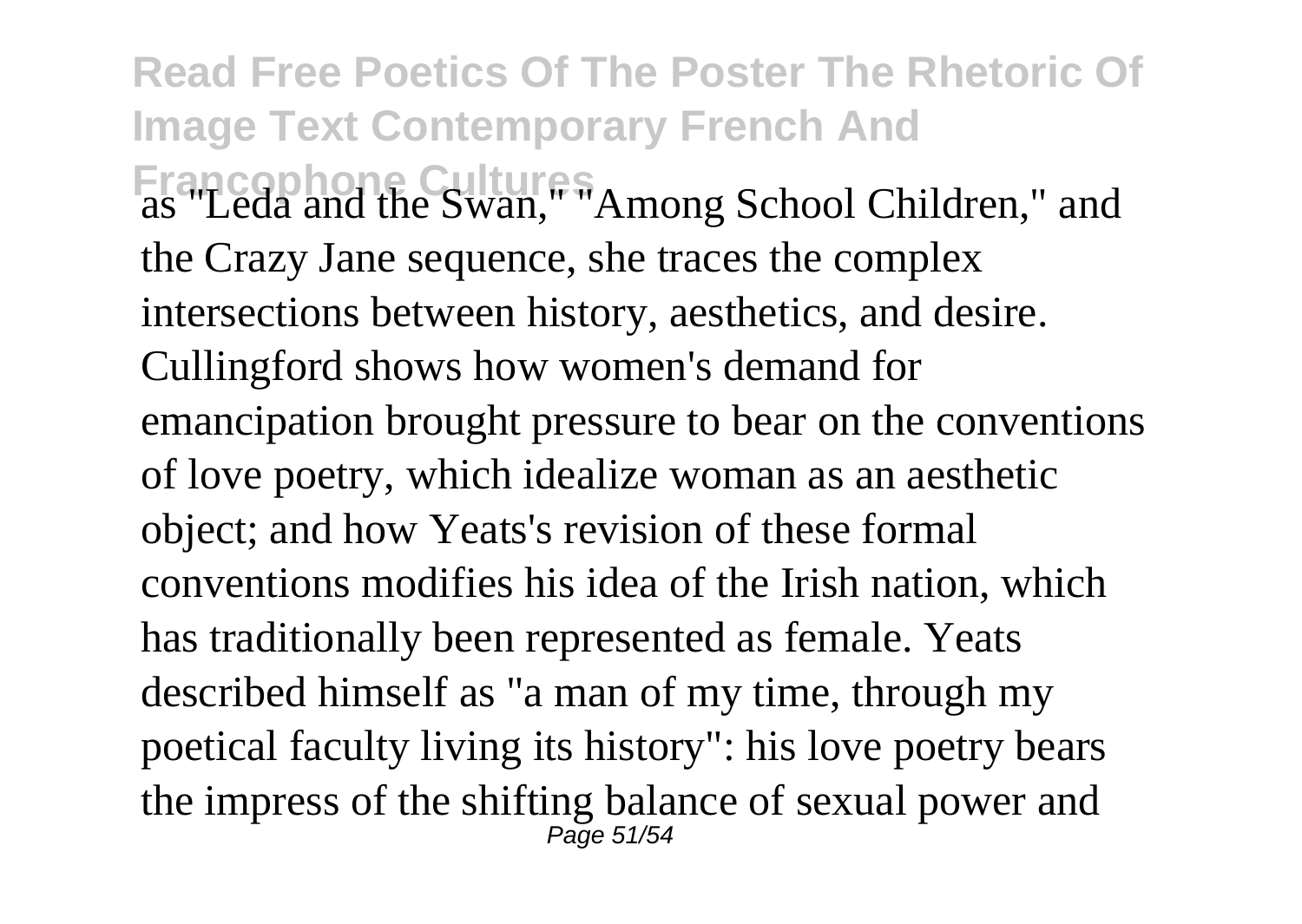**Read Free Poetics Of The Poster The Rhetoric Of Image Text Contemporary French And Francophone Cultures** the struggle to define a postcolonial Irish identity. Gender and History in Yeats's Love Poetry Dryden's Poetic Kingdoms (Routledge Revivals) The Sacred and the Secular Poetic Justice Essays in Theory and Criticism Aesthetics in Domestic Spaces of Pakistan/Punjab A Global History A COMPANION TO POETIC GENRE The Poetics of the Avant-garde in Literature, Arts, and Philosophy presents a range of chapters written by a highly international group of scholars from disciplines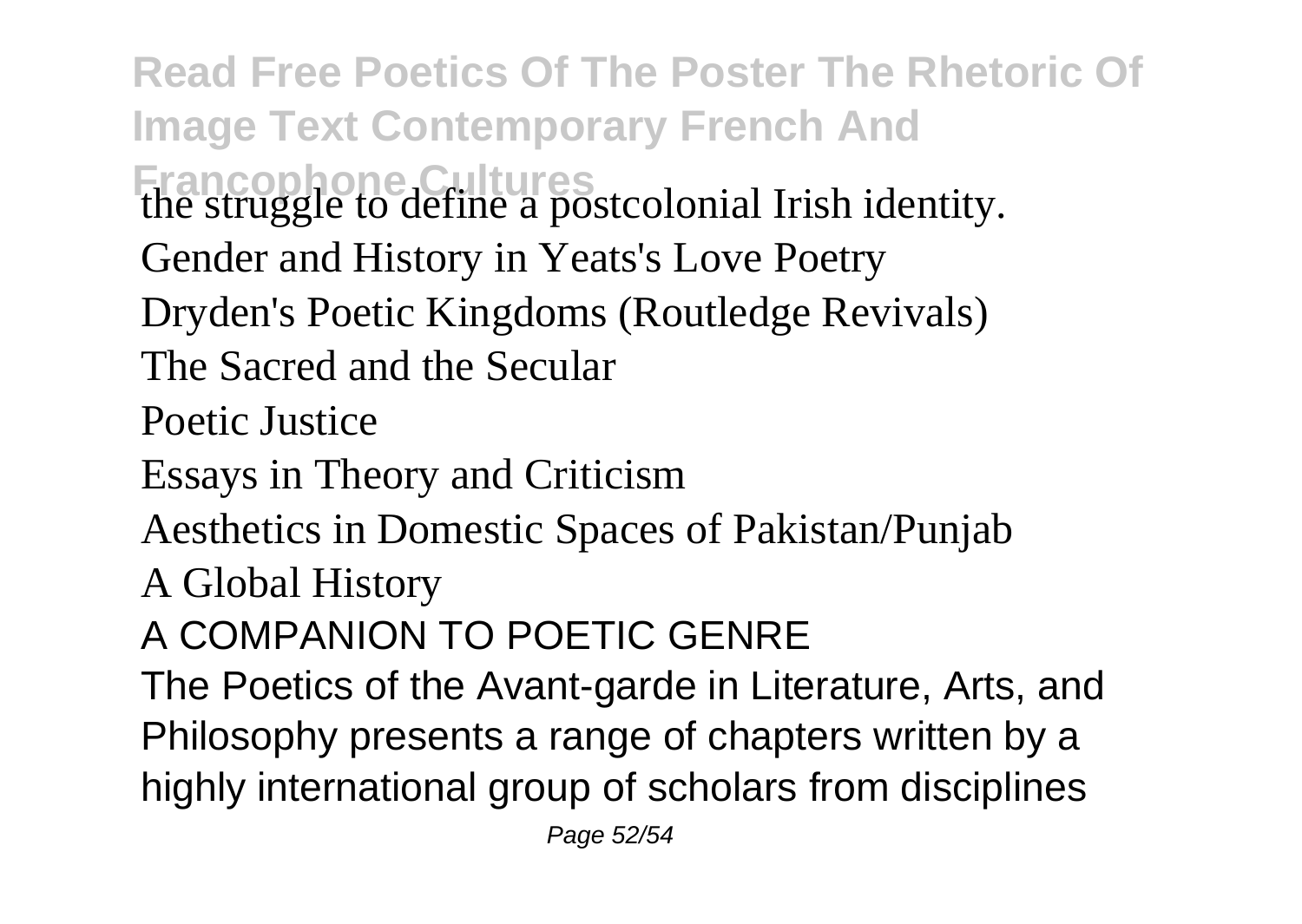**Francophone Cultures** such as literary studies, arts, theatre, and philosophy to analyze the ambitions of avant-garde artists. Together, these essays highlight the interdisciplinary scope of the historic avant-garde and the interconnectedness of its artists. Contributors analyze topics such as abstraction and estrangement across the arts, the imaginary dialogue between Lev Yakubinsky and Mikhail Bakhtin, the problem of the "masculine ethos" in the Russian avant-garde, the transformation of barefoot dancing, Kazimir Malevich's avant-garde poetic experimentations, the ecological imagination of the Polish avant-garde, science-fiction in the Russian avantgarde cinema, and the almost forgotten history of the